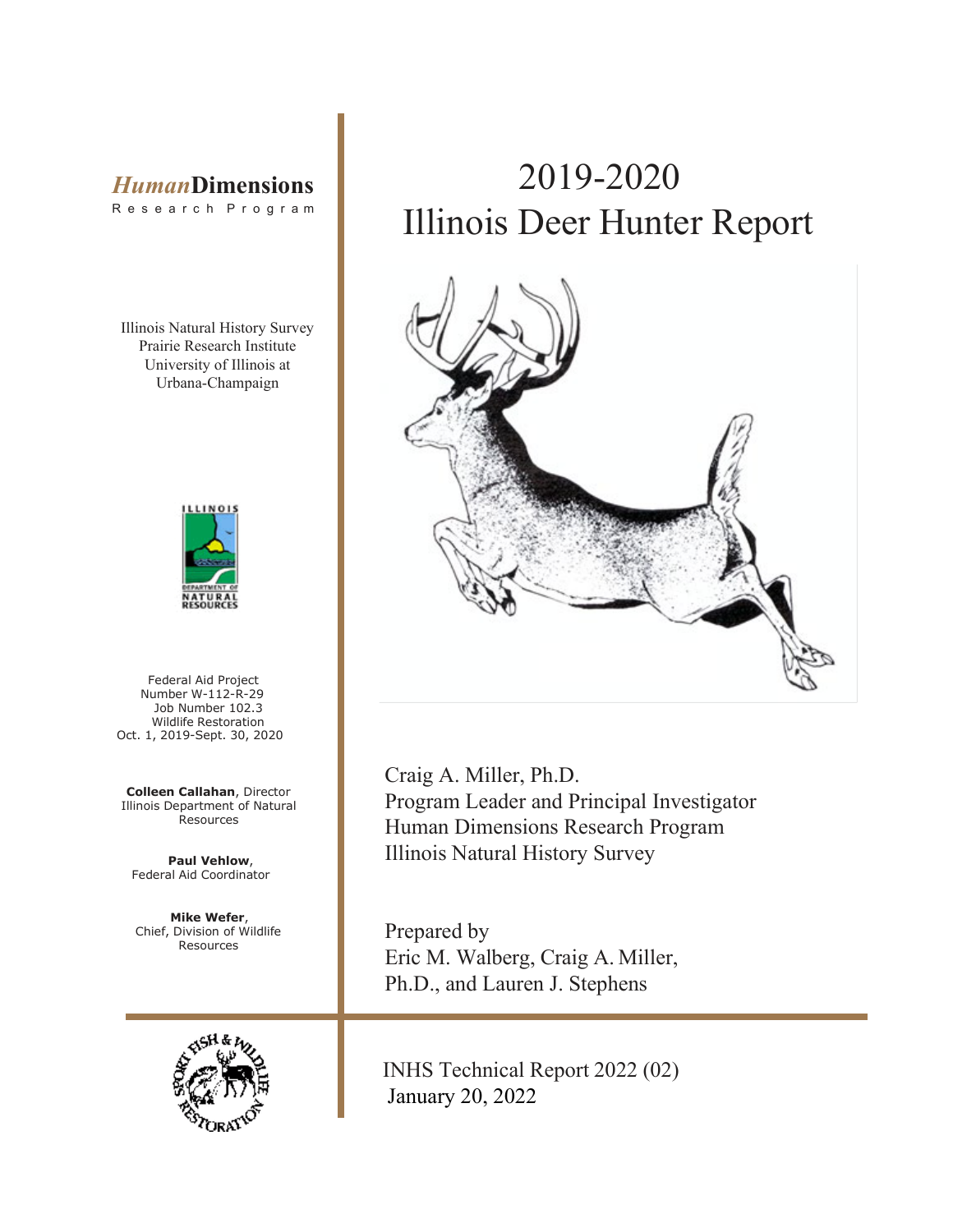Key words: Illinois, deer, deer hunter, deer hunting policy and regulations, hunter attitudes, management preferences

Suggested Citation:

Walberg, E.M., C.A. Miller and L.J. Stephens. 2022. 2019-20 Illinois Deer Hunter Report. Job Completion Report, Federal Aid in Wildlife Restoration W-112-R-29. Human Dimensions Research Program Report SR-20-03/INHS Technical Report 2022 (02). Illinois Natural History Survey, Champaign, IL. 40pp.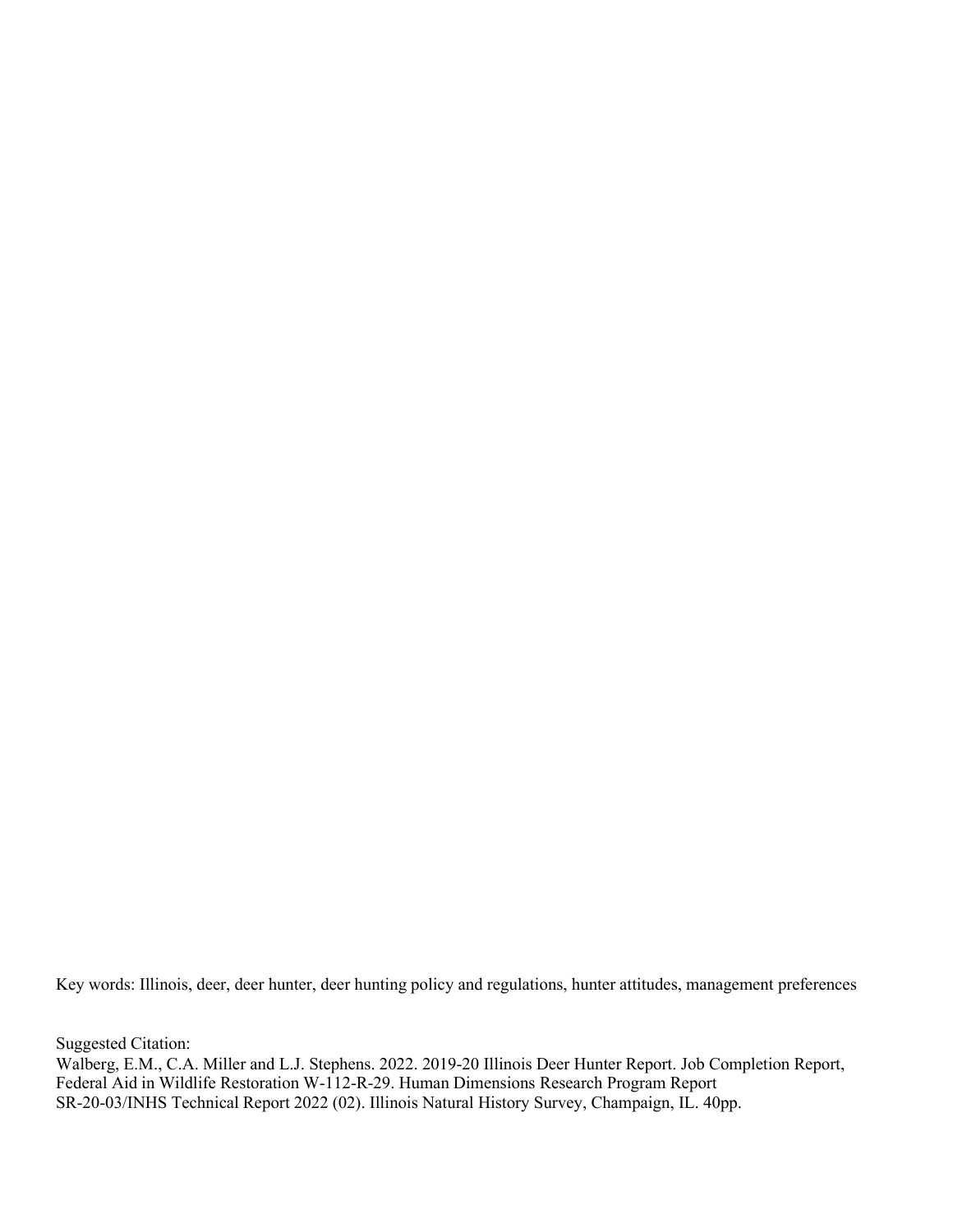#### 2019-2020 ILLINOIS DEER HUNTER REPORT

#### JOB COMPLETION REPORT

#### HUMAN DIMENSIONS RESEARCH PROGRAM

#### STATE OF ILLINOIS

PROJECT NUMBER: W-112-R-29 STUDY 102 JOB NO. 102.3

Craig A. Miller, Ph.D. Program Leader and Principal Investigator Human Dimensions Research Program Illinois Natural History Survey Prairie Research Institute University of Illinois

Prepared by Eric M. Walberg, Craig A. Miller, Ph.D., and Lauren J. Stephens Illinois Natural History Survey Champaign, IL January 20, 2022

> Federal Aid in Wildlife Restoration W-112-R-29 Illinois Department of Natural Resources

Colleen Callahan, Director **Mike Wefer, Chief** Illinois Department of Natural Resources Division of Wildlife Resources

Equal opportunity to participate in programs of the Illinois Department of Natural Resources (IDNR) and those funded by the U.S. Fish and Wildlife Service and other agencies is available to all individuals regardless of race, sex, national origin, disability, age, religion or other non-merit factors. If you believe you have been discriminated against, contact the funding source's civil rights office and/or the Equal Employment Opportunity Officer, IDNR, One Natural Resources Way, Springfield, IL 62702-1271; 217/785/0067; TTY 217/782/9175.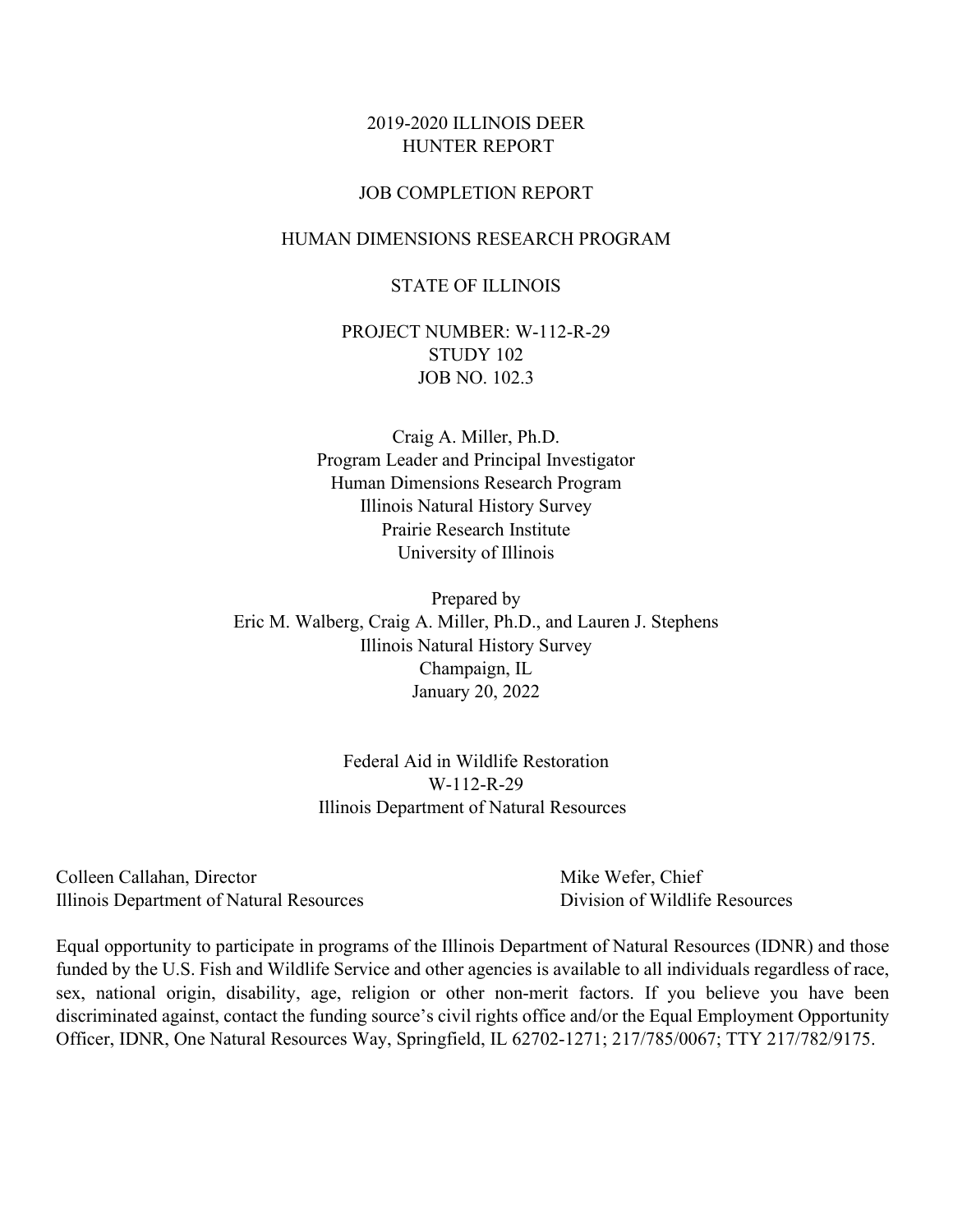#### **ABSTRACT**

A random sample was drawn of 3,000 Illinois residents with a 2018 Illinois deer hunting permit and/or were drawn for a 2019 deer lottery permit on public land. Selected individuals were mailed an 8-page self-administered questionnaire designed to understand attitudes, constraints, and related behaviors regarding deer hunting in Illinois. We received 1,417 questionnaires for a 49% response rate. A majority of hunters participated in the archery (66%) and/or firearm seasons (82%), and 15% participated in the muzzleloader season. Deer hunters on average harvested 0.5 deer/hunter during the archery season, 0.6 deer/hunter during the firearm season, and 0.3 deer/hunter during the muzzleloader season. Respondents reported that the most essential items for deer hunting (aside from license, permit, bow or firearm/ammunition) were: (1) tree stands (71%), (2) binoculars (39%), (3) cover scent (39%), and (4) range finders (39%). A majority of respondents believed that the deer population in the county where they hunt deer most often was about right (61%), 24% believed the deer population was too low, and 15% believed the deer population was too high. Most hunters (83%) were satisfied with their overall hunting experience during the 2019-20 deer hunting season. Respondents believed that the most important strategy for the IDNR to take in managing CWD in deer in Illinois were: (1) use all methods necessary to manage CWD (47%), (2) use existing hunting seasons alone to manage CWD (16%), and (3) take no action and let nature take its course (6%).

#### **OBJECTIVE**

We will conduct a repeat mail survey using a random sample of 3,000 2019 deer hunting permit holders to understand attitudes, satisfaction, constraints, and related behaviors regarding deer hunting in Illinois.

1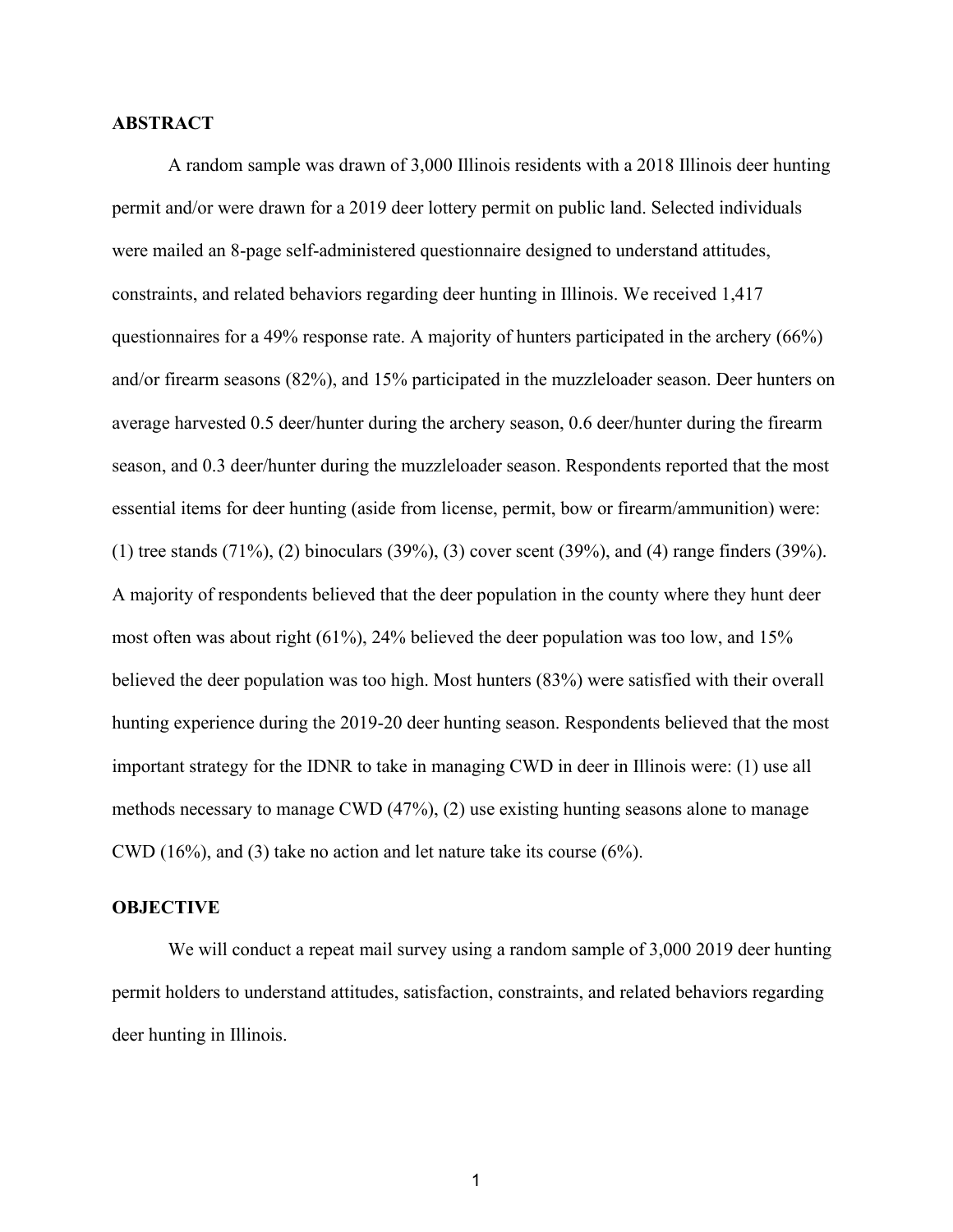#### **METHODS**

A random sample of 3,000 Illinois residents with a 2018 Illinois deer hunting permit and/or were drawn for a 2019 deer lottery permit on public land were selected to receive questionnaires regarding the 2019-20 Illinois deer hunting season. All Illinois residents that purchased a 2018 Illinois deer hunting permit and/or were drawn for a 2019 deer lottery permit on public land were included in the sample frame except for Youth License holders (*n* = 182,656). Data was collected using a self-administered mail-back questionnaire. On 22 September 2020, hunters were mailed an 8-page questionnaire (Appendix A), cover letter (Appendix B), and a postage-paid return envelope. A thank you/reminder postcard (Appendix C) was sent to hunters on 9 October 2020. Non-respondents were mailed a second questionnaire and cover letter (Appendix D) on 21 October 2020, followed by a second postcard mailing on 6 November 2020. A third and final questionnaire and cover letter (Appendix E) were mailed to non-respondents on 7 December 2020. Data were coded, entered, and analyzed using SPSS 27.0 (IBM Inc. 2019). Basic descriptive statistics and frequencies were analyzed using R (R Core Team, 2020).

Of the 3,000 questionnaires mailed to Illinois residents with a 2018 Illinois deer hunting permit and/or were drawn for a 2019 deer lottery permit on public land, 115 were undeliverable or otherwise invalid. Of the remaining 2,885 questionnaires, we received 1,417 usable questionnaires for an overall response rate of 49%.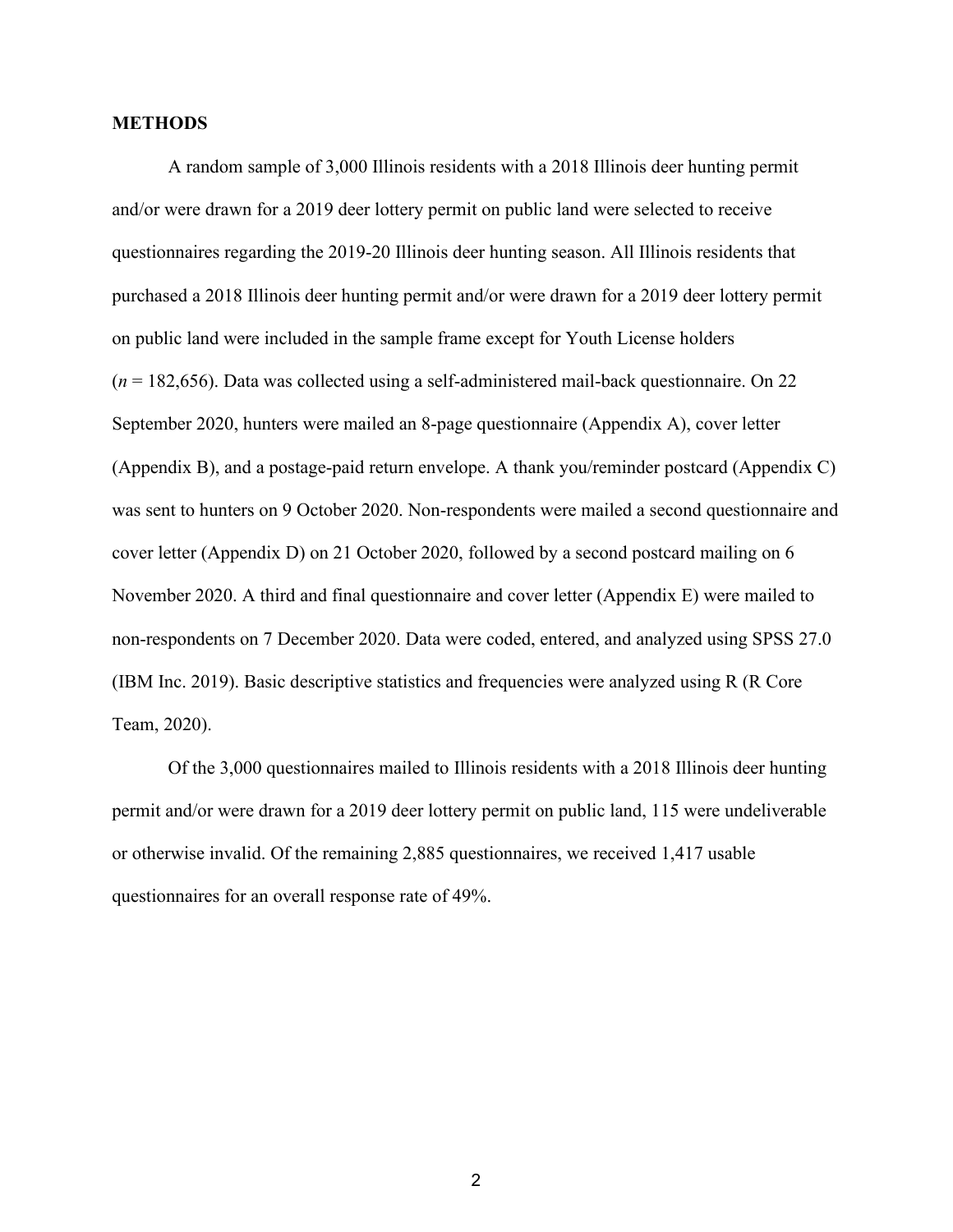#### **RESULTS**

#### *Deer Hunting Experience in Illinois*

Most respondents hunted deer in Illinois during the 2019-20 deer hunting seasons (90%). Only individuals who hunted deer during the 2019-20 deer hunting season in Illinois completed this section of the survey. A majority of hunters participated in the archery (66%) and/or firearm seasons  $(82\%)$ , and less than 20% participate in the muzzleloader  $(15\%)$ , late winter  $(12\%)$ , CWD (5%), and/or youth-only seasons (2%; [Table 1\)](#page-8-0). The counties where respondents hunted deer most often during the 2019-20 Illinois deer seasons were: (1) Jo Daviess, (2) Knox, (3) Fayette, (4) Fulton, and (5) Jackson.

Less than half (45%) of respondents purchased a 2019-2020 Illinois deer hunting permit online. Among hunters that purchased a permit online, most purchased a firearm permit (92%) with fewer hunters purchasing permits for the archery (12%), muzzleloader (18%), late winter (2%), and/or CWD seasons (1%; [Table 2\)](#page-9-0). Twenty-eight percent of online permit purchasers purchased a permit from a lottery for a state site. The main reasons for purchasing permits over the counter were: (1) convenience of purchasing permit in person  $(n = 402)$ , (2) extra fee for internet purchases ( $n = 44$ ), and (3) poor/no internet connection at home ( $n = 35$ ).

Half of deer hunters hunted 10 or fewer days during the 2019-20 Illinois deer hunting seasons (52%) with 3% hunting one day, 28% hunting 2 to 5 days, and 21% hunting 6 to 10 days [\(Table 3\)](#page-9-1). Seventeen percent of hunters hunted 25 or more days during the deer hunting seasons. Respondents reported harvesting 0.5 deer/hunter during the archery season, 0.6 deer/hunter during the firearm season, and 0.3 deer/hunter during the muzzleloader season [\(Table 4\)](#page-9-2). Nine percent of hunters ( $n = 119$ ) reported shooting but not retrieving a deer during the 2019-20 deer hunting season with a total of 131 deer not retrieved. Eighteen percent of hunters (*n* = 230) reported knowing someone that shot but did not retrieve a deer during the 2019-20 season with a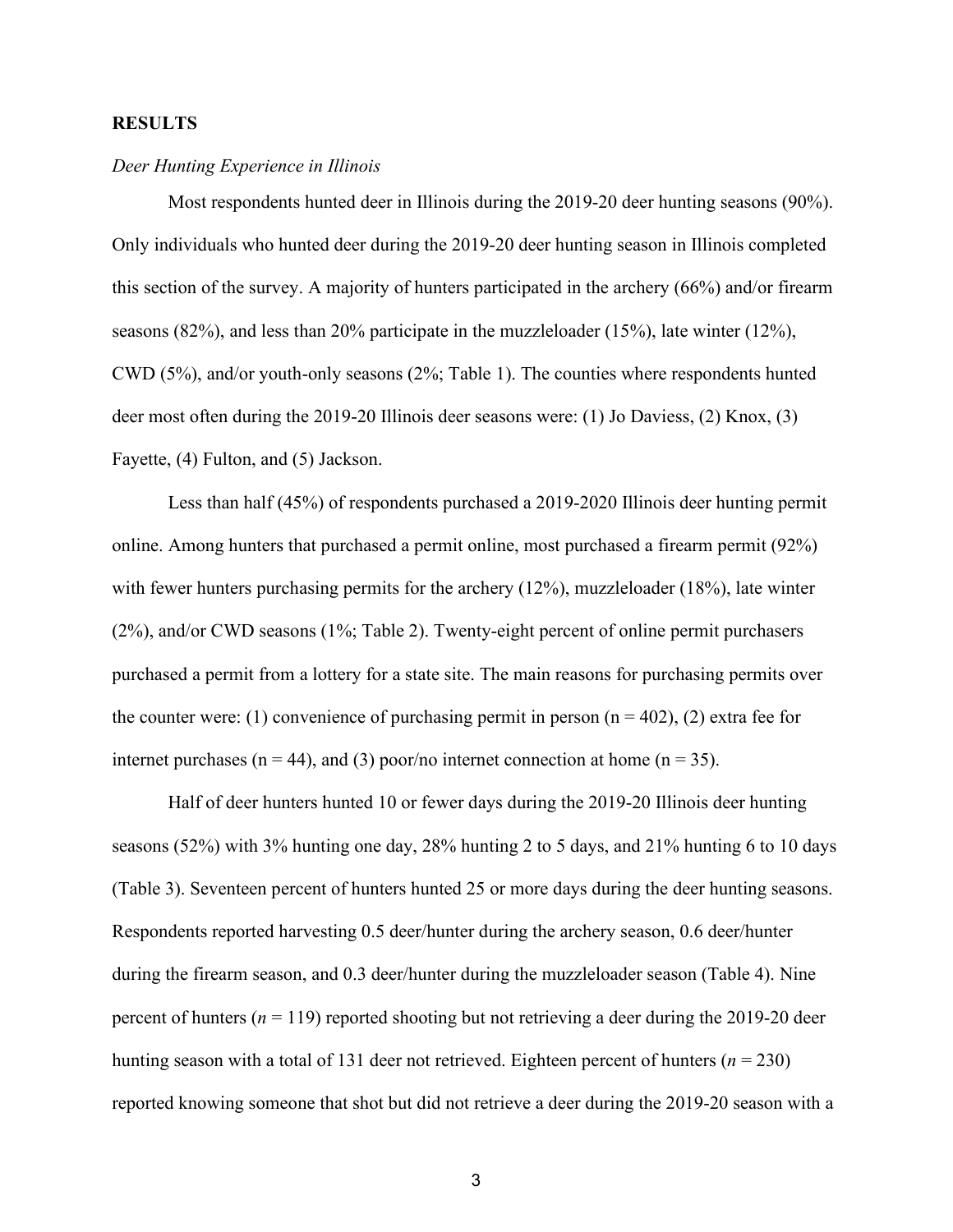total of 61 deer not retrieved. Most respondents indicated they reported their deer harvest by phone (74%), while 24% reported their harvest online and 7% reported their harvest at a check station [\(Table 5\)](#page-10-0). Hunters processed their harvested deer using a commercial processor (41%) and on their own (39%) at similar rates, while 23% of hunters processed harvested deer using both commercial processors and on their own [\(Table 6\)](#page-10-1). Five percent of hunters (*n =* 53) donated any of their venison to an organization like Hunters for the Hungry or a food bank. Over half of hunters (58%) reported sharing venison with others not in their household. Among hunters that shared venison, 56% shared venison with non-hunting family not living with them and 55% with non-hunting friends [\(Table 7\)](#page-10-2).

Less than half of hunters (44%) used crossbows while hunting deer in Illinois during the 2019-20 deer archery season. Nearly all crossbow hunters used a crossbow during the archery season (99%) with limited use during the firearm season (5%; [Table 8\)](#page-10-3). The most common reasons for using a crossbow during the 2019-20 deer hunting season were: (1) health/fitness limitations (58%), (2) increased accuracy (37%), and (3) increased range (20%; [Table 9\)](#page-11-0). On average, hunters reported using archery equipment to hunt deer a total of 21.3 years and 3.8 years with crossbows [\(Table 10\)](#page-11-1). Half of crossbow hunters (50%) indicated that they would not have participated in the 2019-20 deer archery season if using a crossbow was not an option. Onethird of hunters (33%) used a bow other than a crossbow during the archery season with 46% using a bow other than a crossbow every year during the archery season, 28% most but not all seasons, and 26% some seasons but not most. Twenty-four percent of hunters used a compound bow if they hunted during the archery season with a bow other than a crossbow, 2% used a recurve bow and 0.2% used a longbow. Five percent of hunters (*n =* 13) indicated they switched to a different bow type after harvesting one deer.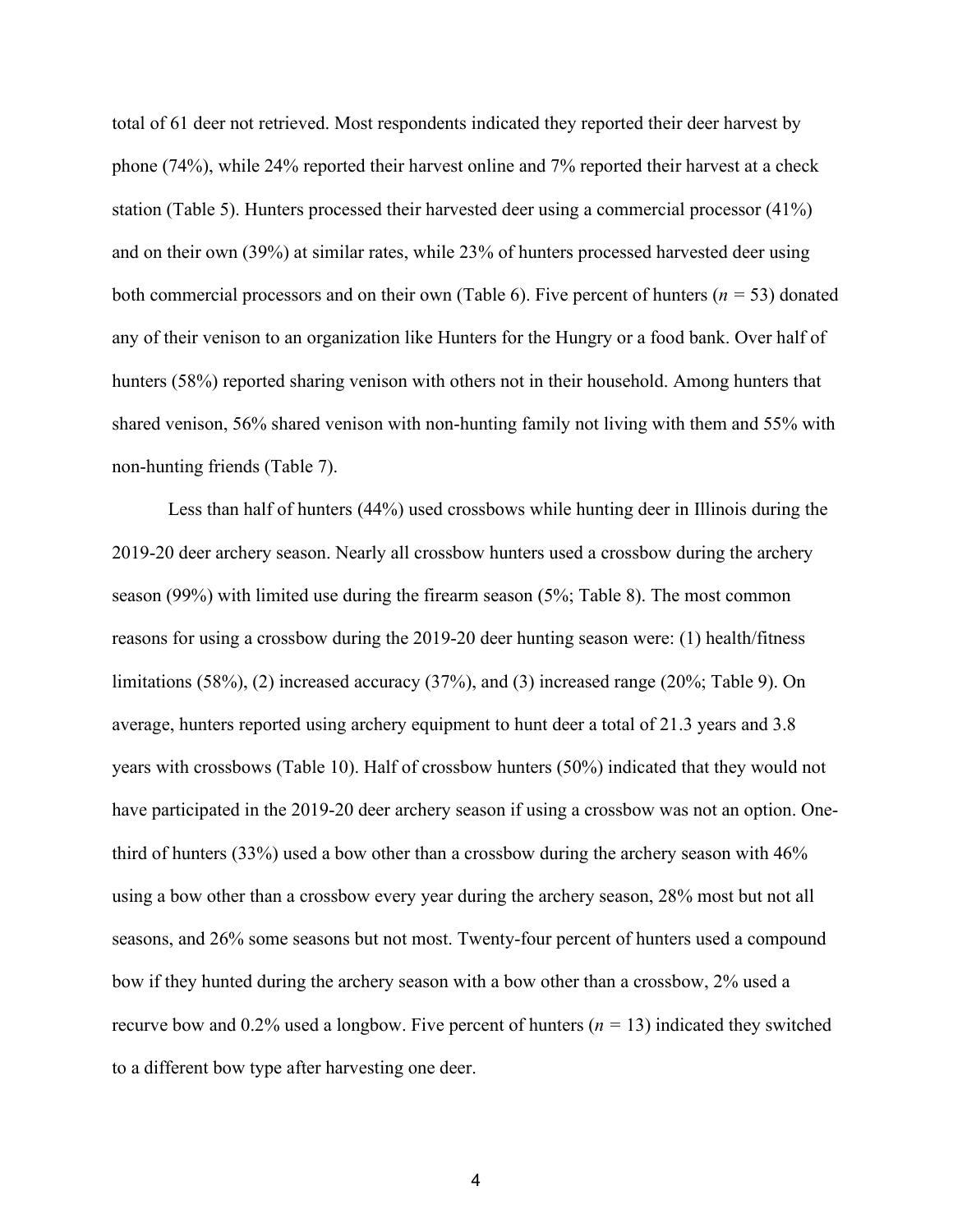Hunters satisfaction with the 2019-20 deer hunting season was compared between crossbow and compound/recurve archery hunters [\(Figure 1\)](#page-8-1). Crossbow and compound/recurve archery hunters were most satisfied with: (1) overall deer hunting experience (86% and 85%), (2) obtaining deer permits (78% and 81%), and (3) habitat conditions (76% and 74%). Crossbow and compound/recurve archery hunters were least satisfied with: (1) number of other deer hunters seen  $(41\%$  and  $50\%$ ), (2) access to places to hunt deer  $(52\%$  and  $52\%)$ , and (3) deer hunting regulations (58% and 62%). Satisfaction with the deer hunting season was similar between crossbow and compound/recurve archery hunters with no significant difference, except for satisfaction with habitat conditions ( $\chi^2$  = 12.65, *p* < .05). Demographics, hunting experience, and deer harvest was also compared between crossbow and compound/recurve archery hunters [\(Table 11\)](#page-11-2). On average, crossbow hunters were older than compound/recurve archery hunters (57.1 years and 47.5 years) and a majority of both groups were male (96% and 95%). Crossbow hunters have hunted deer (31.0 and 25.4 years) and hunted with archery equipment (21.1 and 19.0) longer on average than compound/recurve archery hunters. Deer harvest per hunter was greater among crossbow hunters than compound/recurve archery hunters (0.59 and 0.45).

Past interactions with IDNR staff was limited among respondents with 24% having past interactions with law enforcement and less than 10% for other staff types, including: Springfield staff (8%), regional staff (10%), district biologists (5%), site superintendent (8%), and CWD check station (7%; [Table 12\)](#page-12-0). A majority of respondents reported their past interactions with IDNR staff were positive, including: site superintendents (97%), CWD check station (94%), district biologists (91%), regional staff (90%), law enforcement (89%), and Springfield staff  $(80\%)$ .

5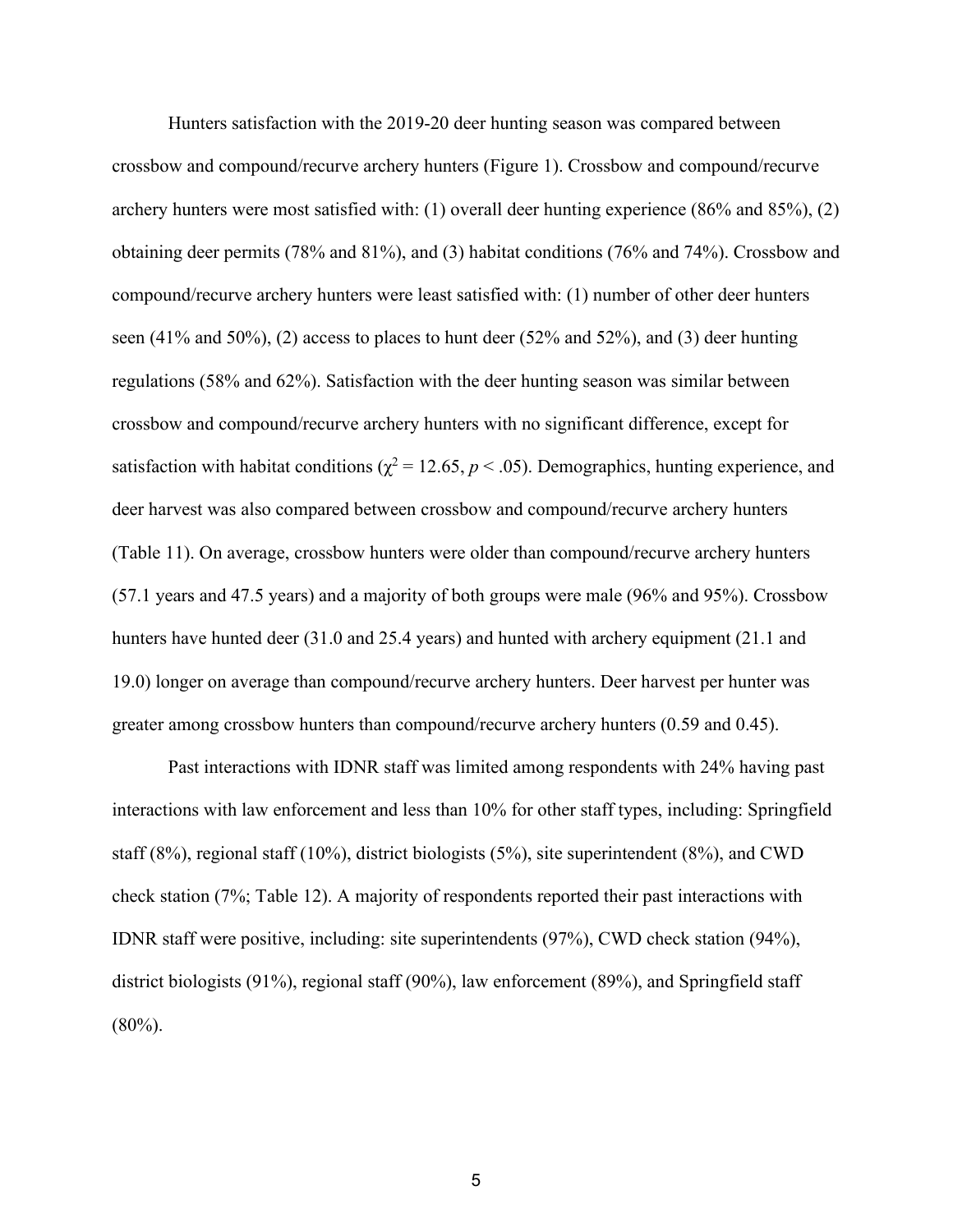

<span id="page-8-1"></span>Figure 1. Satisfaction with 2019-2020 Illinois deer hunting season among archery hunters using crossbows ( $n = 422$ ) or compound/recurve bows ( $n = 434$ ).

| Season              | $%$ Response <sup>1</sup> |  |
|---------------------|---------------------------|--|
| Archery season      | 66.4                      |  |
| Firearm season      | 81.9                      |  |
| Muzzleloader season | 15.3                      |  |
| Late winter season  | 11.9                      |  |
| CWD season          | 4.5                       |  |
| Youth-only season   | 1.7                       |  |

<span id="page-8-0"></span>Table 1. Hunting participation during the 2019-20 Illinois deer hunting season.

<sup>1</sup> Respondents who hunted deer in Illinois during 2019-2020 hunting seasons ( $n = 1,280$ )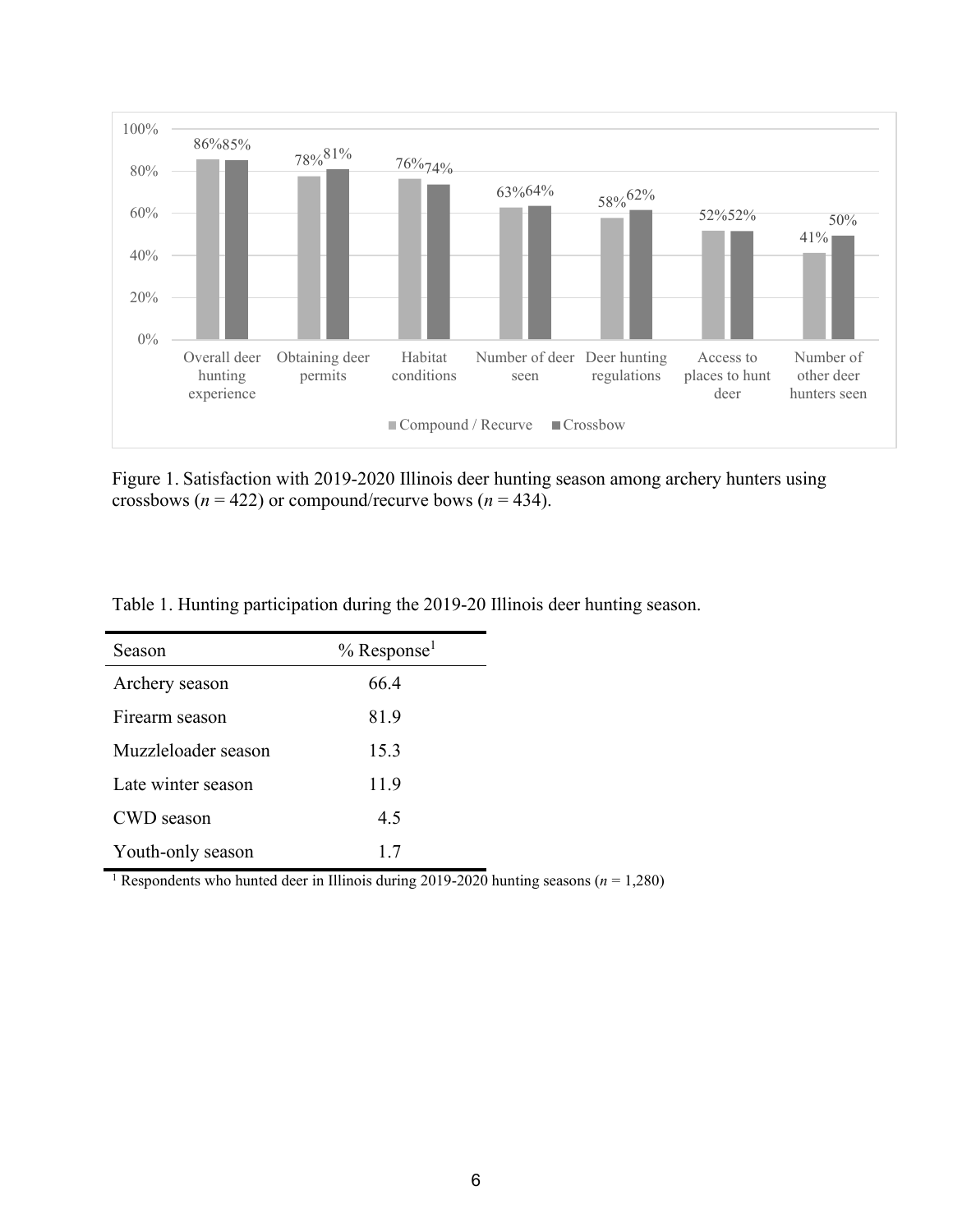| Permit type         | $%$ Response <sup>1</sup> |
|---------------------|---------------------------|
| Archery permit      | 11.7                      |
| Firearm permit      | 92.1                      |
| Muzzleloader permit | 18.0                      |
| Late winter permit  | 1.9                       |
| CWD permit          | 0.9                       |

<span id="page-9-0"></span>Table 2. Types of deer hunting permit(s) purchased online.

<sup>1</sup> Respondents who purchased any 2019-2020 deer hunting permit online ( $n = 573$ )

<span id="page-9-1"></span>Table 3. Total days (for all types of deer hunting) hunting deer during the 2019-20 Illinois hunting seasons.

| Days hunted  | $%$ Response <sup>1</sup> |  |
|--------------|---------------------------|--|
| 1 day        | 2.5                       |  |
| $2-5$ days   | 28.0                      |  |
| $6-10$ days  | 21.2                      |  |
| $11-15$ days | 10.2                      |  |
| $16-20$ days | 12.3                      |  |
| $21-25$ days | 9.2                       |  |
| $25 + days$  | 16.6                      |  |

<sup>1</sup> Respondents who hunted during 2019-2020 deer hunting seasons ( $n = 1,280$ )

<span id="page-9-2"></span>Table 4. Number of deer harvested during 2019-20 Illinois deer hunting seasons.

|                     |       | <b>Bucks</b>   |                  | Does  |                  | Combined                        |       |
|---------------------|-------|----------------|------------------|-------|------------------|---------------------------------|-------|
|                     |       | Total          | $\text{Deer } /$ | Total | $\text{Deer } /$ | Total                           | Deer/ |
|                     | n     | Harvest Hunter |                  |       |                  | Harvest Hunter   Harvest Hunter |       |
| Archery season      | 850   | 195            | 0.23             | 249   | 0.29             | 444                             | 0.52  |
| Firearm season      | 1,048 | 307            | 0.29             | 335   | 0.32             | 642                             | 0.61  |
| Muzzleloader season | 196   | 13             | 0.07             | 40    | 0.20             | 53                              | 0.27  |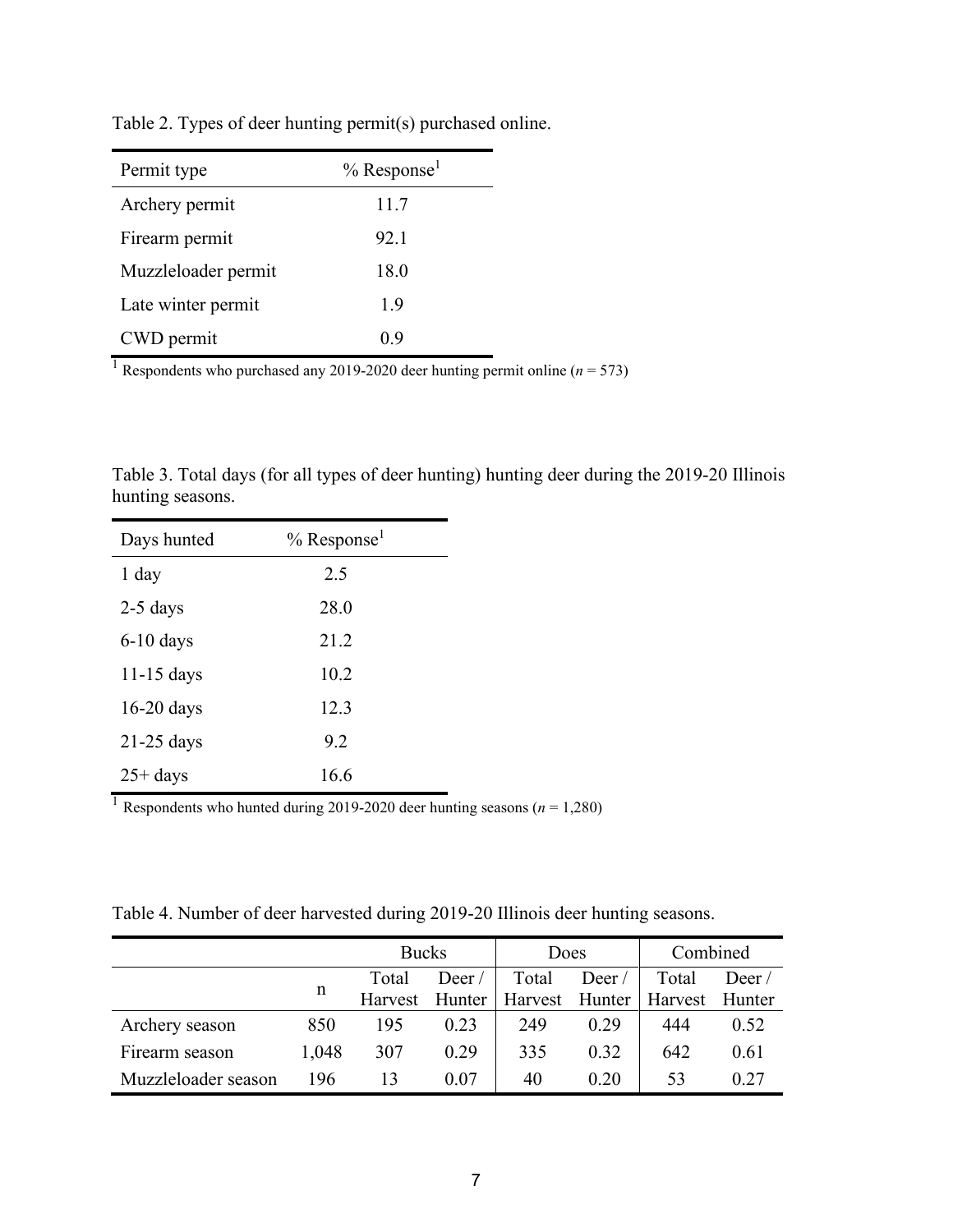| Report Method        | $%$ Response <sup>1</sup> |
|----------------------|---------------------------|
| Phone                | 73.8                      |
| Online               | 24.3                      |
| <b>Check Station</b> | 71                        |

<span id="page-10-0"></span>Table 5. Method used to report deer harvested.

<sup>1</sup> Respondents who hunted during 2019-2020 deer hunting seasons and reported harvesting at least 1 deer ( $n = 663$ ). Total percentage greater than 100% because respondents can use multiple report methods during season.

<span id="page-10-1"></span>Table 6. Method used to process deer respondent harvested.

| Method                                     | $\%$ Yes <sup>1</sup> |
|--------------------------------------------|-----------------------|
| Commercial Processor                       | 40.6                  |
| Own Processing                             | 39.4                  |
| Used Both Commercial<br>and Own Processing | 23.2                  |

<sup>1</sup> Respondents who hunted during 2019-2020 deer hunting seasons and reported harvesting at least 1 deer ( $n = 663$ ). Total percentage greater than 100% because respondents can use multiple processing methods.

|                                               | Hunters <sup>1</sup><br>$\frac{(0)}{0}$ | Non-hunters <sup>1</sup><br>$\frac{(0)}{0}$ |
|-----------------------------------------------|-----------------------------------------|---------------------------------------------|
| Family not living with me                     | 36.4                                    | 56.0                                        |
| Friends                                       | 32.2                                    | 54.8                                        |
| People in my community (church, school, etc.) | 2.5                                     | 9.9                                         |
| Other                                         | 0.8                                     | 3.0                                         |

<span id="page-10-2"></span>Table 7. Percentage of respondents who shared venison with others not in their household.

 $1$  Respondents who hunted during 2019-2020 deer hunting seasons and reported sharing venison with others not in their household (*n =* 593). Total percentage greater than 100% because respondents can share with multiple groups.

<span id="page-10-3"></span>Table 8. Hunted deer using crossbows during 2019-2020 deer hunting season (*n* = 425).

|                | $\%$ Yes |
|----------------|----------|
| Archery season | 99.3     |
| Firearm season | 47       |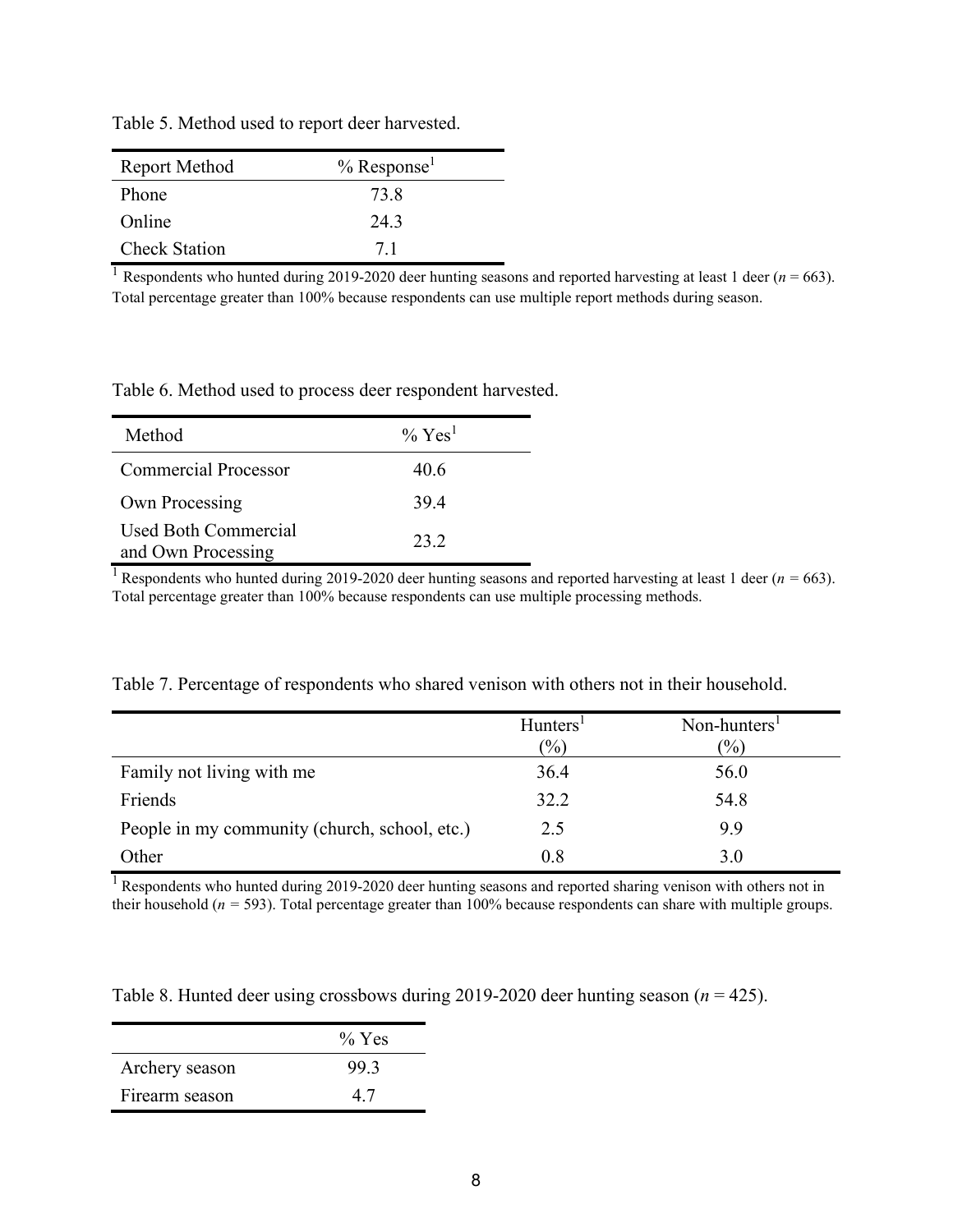|                            | % Response |
|----------------------------|------------|
| Health/Fitness limitations | 57.9       |
| Increased accuracy         | 36.7       |
| Increased range            | 20.0       |
| To hunt in archery season  | 15.1       |
| To use something different | 13.4       |
| Different challenge        | 13.2       |
| ither                      | 66         |

<span id="page-11-0"></span>Table 9. Reason for using a crossbow during the 2019-2020 deer hunting season  $(n = 425)$ .

<span id="page-11-1"></span>Table 10. Total years hunting deer using archery equipment and/or crossbow.

|                   | n   | Mean Years |
|-------------------|-----|------------|
| Archery equipment | 437 | 21.3       |
| Crossbow          | 414 | 3.8        |

<span id="page-11-2"></span>Table 11. Demographics, hunting experience, and deer harvest among crossbow and compound/recurve archery hunters in Illinois.

|                               | Compound/<br>Recurve | Crossbow |
|-------------------------------|----------------------|----------|
| Age (Years)                   | 47.5                 | 57.1     |
| Gender (% Male)               | 94.9%                | 95.7%    |
| Years archery hunting         | 19.0                 | 21.1     |
| Years deer hunting            | 25.4                 | 31.0     |
| Archery harvest (deer/hunter) | 0.45                 | 0.59     |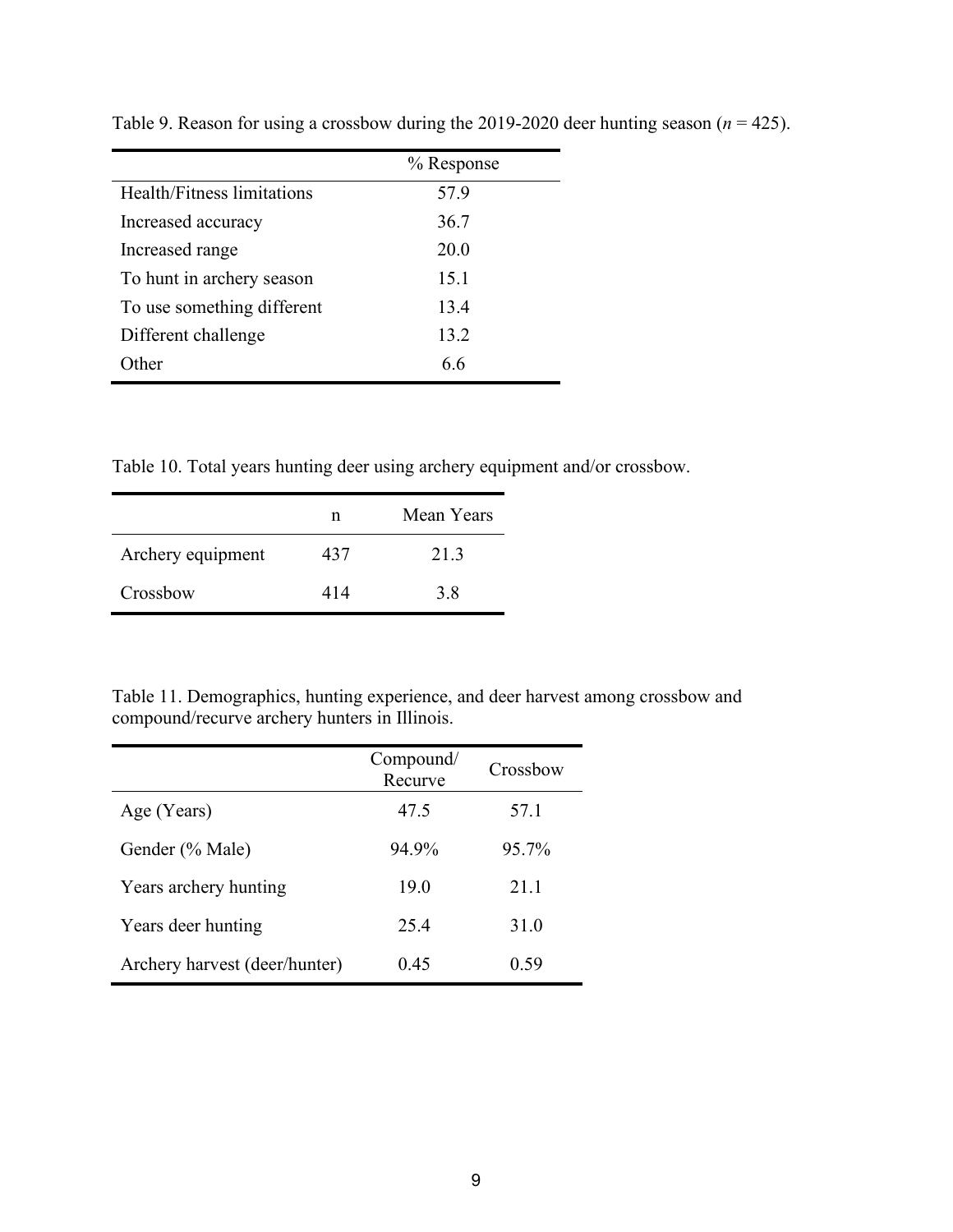|                          | Past                               | Quality of Interaction <sup>2</sup><br>$(\%)$ |          |         |          |                  |  |
|--------------------------|------------------------------------|-----------------------------------------------|----------|---------|----------|------------------|--|
|                          | Interaction <sup>1</sup><br>$(\%)$ | Very<br>Negative                              | Negative | Neutral | Positive | Very<br>Positive |  |
| Site Superintendent      | 8.0                                | 0.0                                           | 1.7      | 1.7     | 22.4     | 74.1             |  |
| District Biologist       | 4.8                                | 0.0                                           | 2.9      | 5.9     | 20.6     | 70.6             |  |
| Regional staff           | 9.6                                | 1.4                                           | 1.4      | 7.0     | 28.2     | 62.0             |  |
| <b>CWD Check Station</b> | 7.4                                | 0.0                                           | 0.0      | 5.6     | 35.2     | 59.3             |  |
| Law Enforcement          | 24.0                               | 2.1                                           | 1.6      | 7.8     | 32.1     | 56.5             |  |
| Springfield staff        | 8.2                                | 5.0                                           | 6.7      | 8.3     | 30.0     | 50.0             |  |

#### <span id="page-12-0"></span>Table 12. Quality of interaction with IDNR staff.

<sup>1</sup>% reflects respondents who hunted deer in Illinois during the 2019-2020 hunting seasons ( $n = 1,280$ ).

<sup>2</sup>% reflects respondents that reported past interaction with respective IDNR staff group.

#### *Hunting Activities*

Respondents reported that the most essential items for deer hunting (aside from license, permit, bow or firearm/ammunition) were: (1) tree stands (71%), (2) binoculars (39%), (3) cover scent (39%), and (4) range finders (39%; [Table 13\)](#page-13-0). Respondents were asked to indicate their agreement or disagreement with fourteen statements about equipment for hunting in Illinois [\(Table 14\)](#page-14-0). Respondents agreed most that: (1) "it is more important for new hunters to learn proper hunting skills than harvesting deer" (92%); (2) "we should support technology that allows people to hunt who otherwise would not be able to do so" (81%); and (3) "fair chase is more important than harvest" (70%). Respondents agreed least that: (1) "there are too many restrictions on hunting equipment" (27%); (2) "technology in hunting equipment has made it too easy to harvest deer" (32%); and (3) "new hunters should be allowed to use equipment that helps them harvest deer" (35%).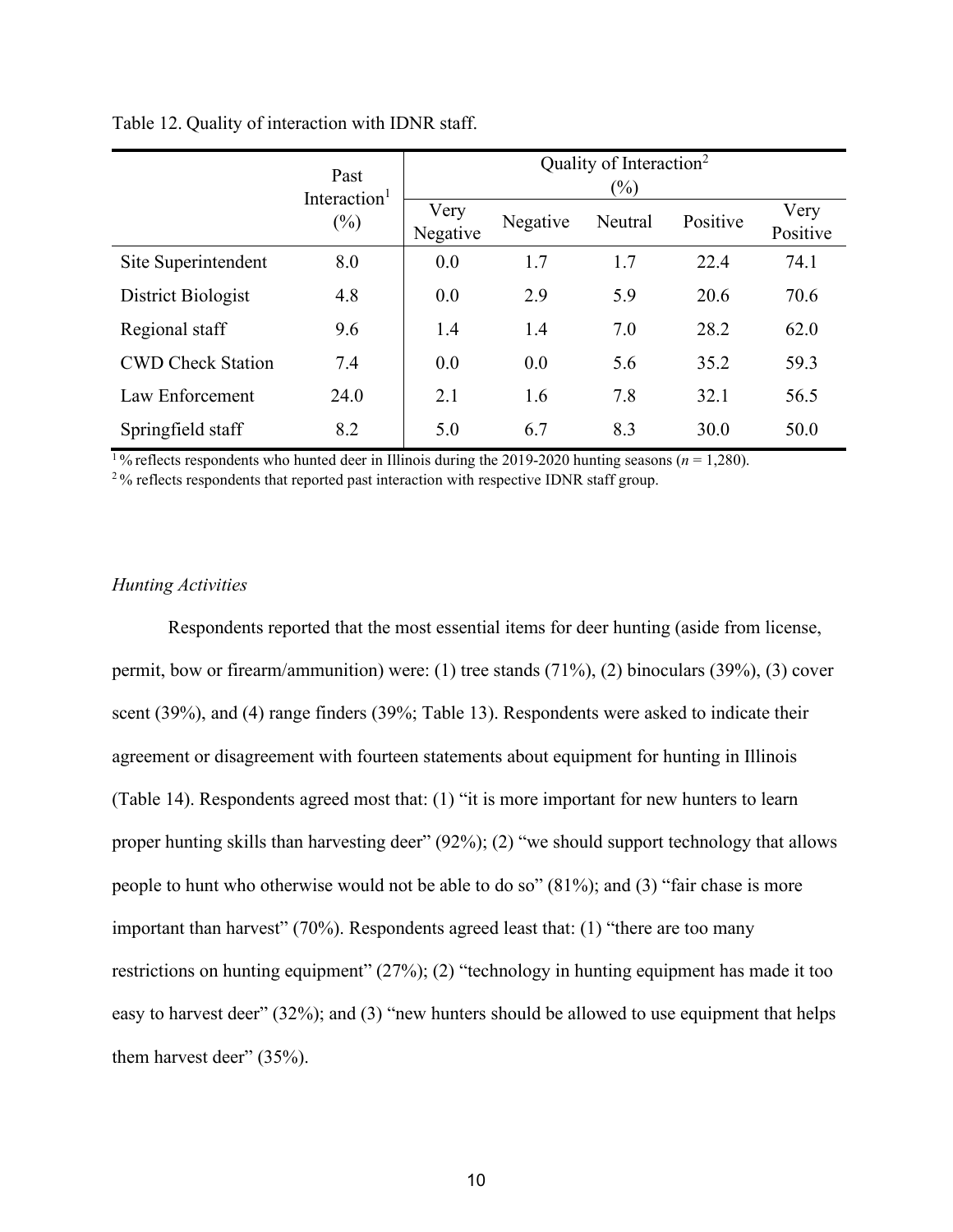Over half of respondents (53%) watch and/or stream hunting shows (e.g., The Meat Eater, Hunting Public) with 56% watching hunting shows 3 times a month or more during the past 12 months [\(Table 15\)](#page-15-0). The most common reason for watching hunting shows was to "get ideas about hunting trip locations" (37%) and "learn new hunting techniques" (27%; [Table 16\)](#page-15-1).

|                          | <b>Essential Item</b> |
|--------------------------|-----------------------|
|                          | $(\%)$                |
| Tree stands              | 71.1                  |
| <b>Binoculars</b>        | 39.2                  |
| <b>Cover Scent</b>       | 38.7                  |
| Range finder             | 38.7                  |
| Laundry scent eliminator | 35.7                  |
| 4-wheeler/ATV            | 35.0                  |
| Trail Camera             | 32.5                  |
| Calls                    | 27.2                  |
| Rattling antlers         | 20.3                  |
| Lures/attractants        | 18.3                  |
| Deer Cart                | 17.7                  |
| GPS/satellite imaging    | 8.7                   |
| Other                    | 5.6                   |

<span id="page-13-0"></span>Table 13. Items (aside from license, permit, bow and firearm/ammunition) that respondents consider essential to deer hunting  $(n = 1, 417)$ .

<sup>1</sup> Total % exceeds 100% as respondents can select multiple items.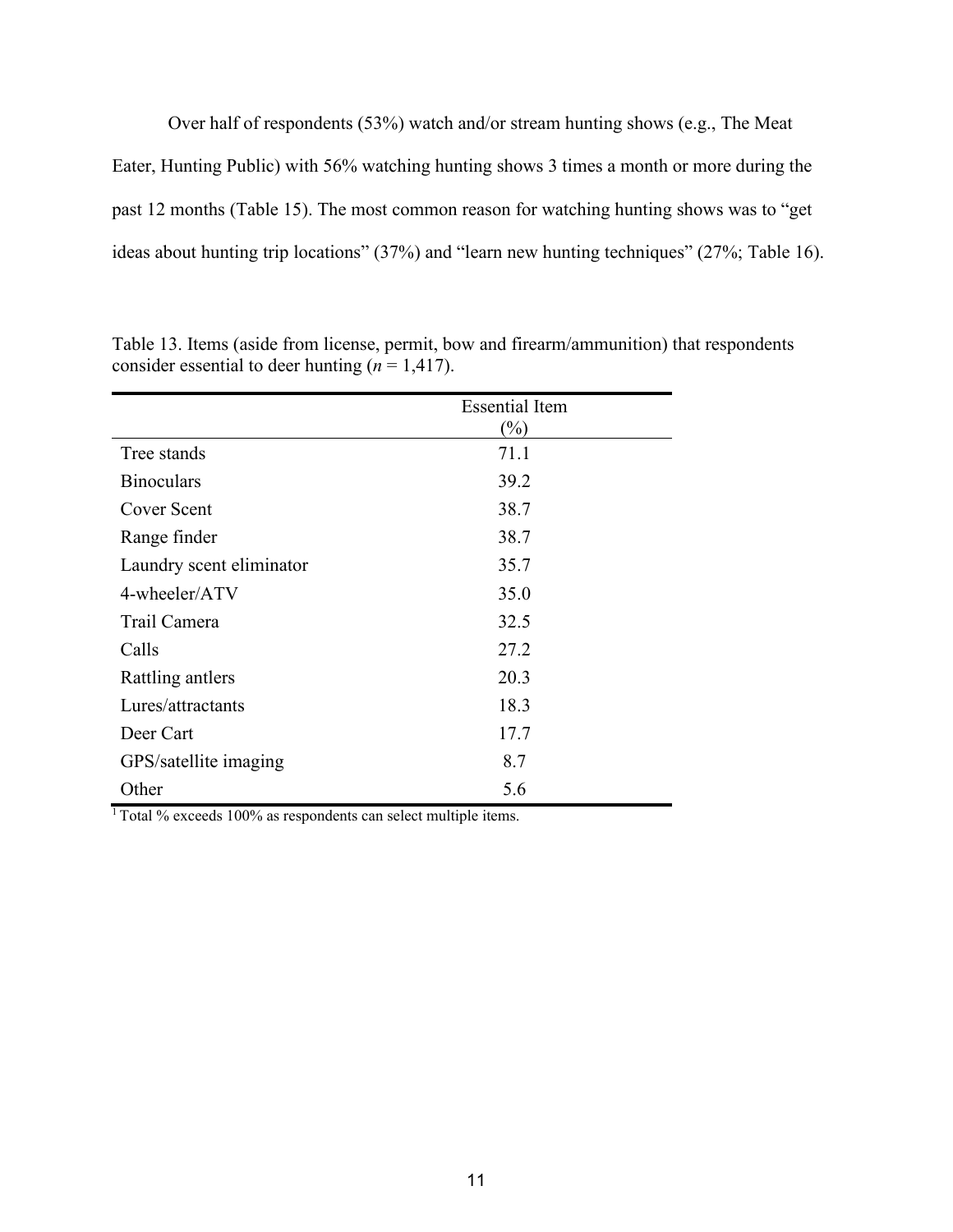|                                                                                                            | Strongly |          | Slightly |         | Slightly |        | Strongly |
|------------------------------------------------------------------------------------------------------------|----------|----------|----------|---------|----------|--------|----------|
|                                                                                                            | Disagree | Disagree | Disagree | Neither | Agree    | Agree  | Agree    |
| It is more important for new                                                                               | $(\%)$   | $(\%)$   | $(\%)$   | $(\%)$  | $(\%)$   | $(\%)$ | $(\%)$   |
| hunters to learn proper hunting<br>skills than harvesting deer.                                            | 1.2      | 0.6      | 1.8      | 4.2     | 8.1      | 33.2   | 50.9     |
| We should support technology<br>that allows people to hunt who<br>otherwise would not be able to<br>do so. | 1.7      | 2.4      | 2.4      | 12.9    | 20.1     | 37.2   | 23.4     |
| Fair chase is more important<br>than harvest.                                                              | 2.0      | 3.0      | 4.3      | 20.2    | 17.0     | 32.8   | 20.7     |
| Any deer harvested without fair<br>chase is game not worth<br>having.                                      | 5.5      | 9.0      | 5.5      | 24.6    | 13.2     | 24.5   | 17.6     |
| I feel some equipment takes the<br>skill out of hunting.                                                   | 5.7      | 9.3      | 6.4      | 16.9    | 22.8     | 23.2   | 15.8     |
| Any equipment that increases<br>my chance to harvest game<br>should be permitted.                          | 9.0      | 14.9     | 11.1     | 18.1    | 16.2     | 17.2   | 13.4     |
| Some hunting equipment<br>violates my principles of fair<br>chase.                                         | 9.7      | 11.2     | 5.7      | 23.9    | 14.9     | 23.2   | 11.4     |
| I support any equipment that<br>helps me harvest deer.                                                     | 5.5      | 12.8     | 13.5     | 21.7    | 19.6     | 16.6   | 10.3     |
| Some hunting equipment<br>eliminates basic deer hunting<br>skills.                                         | 3.8      | 9.1      | 7.9      | 22.7    | 23.7     | 22.7   | 10.1     |
| Regulations should restrict<br>equipment if it makes it too<br>easy to harvest deer.                       | 5.8      | 8.6      | 11.0     | 23.8    | 20.2     | 20.9   | 9.6      |
| Advances help retain deer<br>hunters.                                                                      | 1.5      | 6.0      | 6.7      | 31.6    | 25.1     | 21.9   | 7.2      |
| New hunters should be allowed<br>to use equipment that helps<br>them harvest deer.                         | 7.2      | 15.9     | 14.2     | 27.3    | 16.3     | 12.7   | 6.5      |
| There are too many restrictions<br>on hunting equipment.                                                   | 6.4      | 18.1     | 12.7     | 34.7    | 14.2     | 7.5    | 6.4      |
| Technology in hunting<br>equipment has made it too easy<br>to harvest deer.                                | 6.8      | 17.2     | 16.1     | 27.9    | 16.4     | 10.6   | 5.0      |

<span id="page-14-0"></span>Table 14. Agreement with statements about equipment for hunting in Illinois ( $n = 1,417$ ).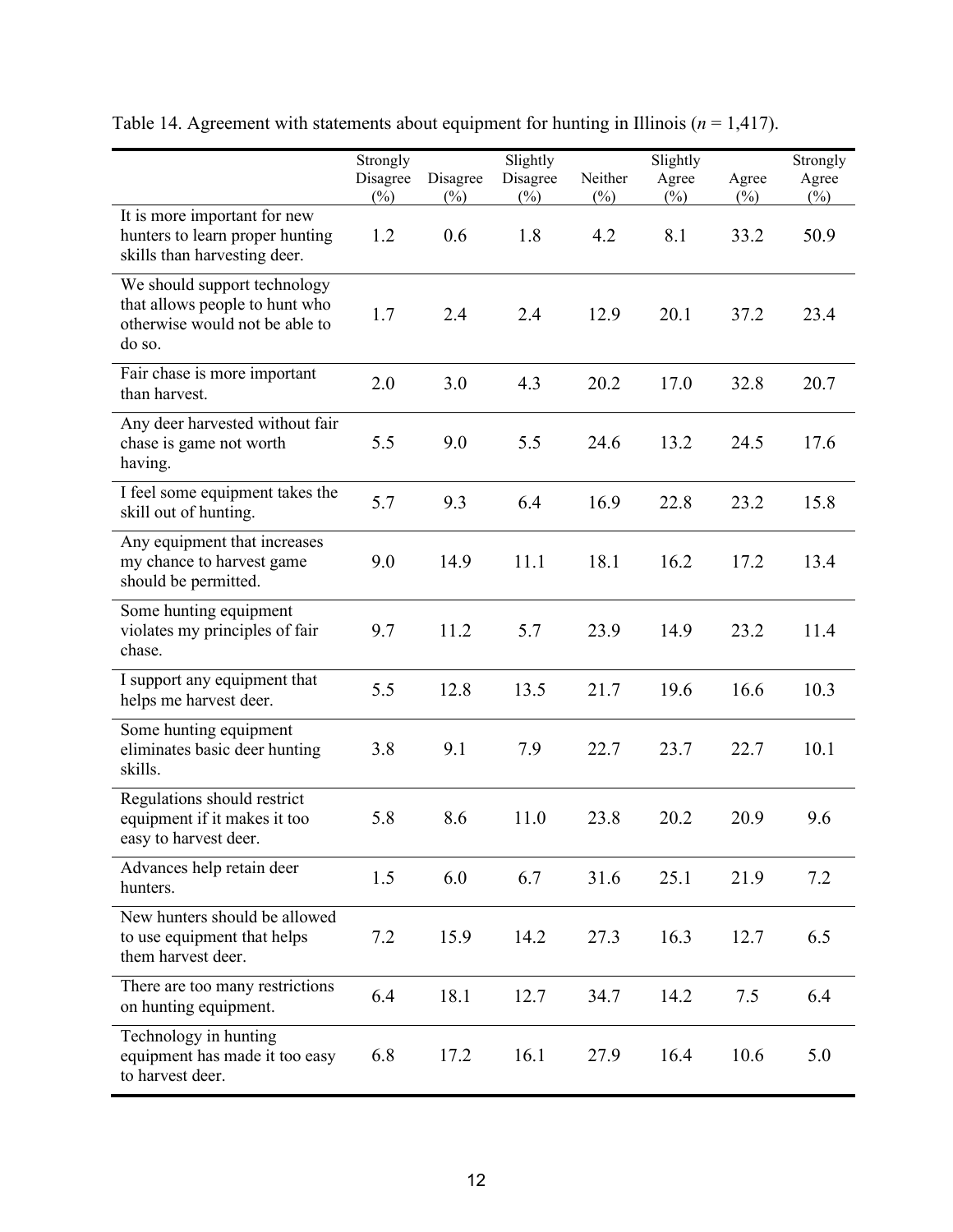| Frequency                            | % Response |
|--------------------------------------|------------|
| Every week                           | 33.9       |
| Between 5 and 12 times the past year | 22.1       |
| About 3 times a month                | 31.2       |
| Less than 5 times in the past year   | 12.8       |

<span id="page-15-0"></span>Table 15. Frequency watching/streaming hunting shows (The Meat Eater, Hunting Public, etc.)  $(n = 711)$ .

<span id="page-15-1"></span>Table 16. Respondent's reasoning for watching hunting shows  $(n = 711)$ .

|                                        | % Response |
|----------------------------------------|------------|
| Get ideas about hunting trip locations | 36.8       |
| Learn new hunting techniques           | 26.5       |
| Entertainment                          | 17.6       |
| See hunts in different locations       | 12.4       |
| Learn about wildlife management        | 66         |

#### *Attitudes toward Deer Hunting*

A majority of respondents agreed with three statements about deer hunting in Illinois, including: (1) "we need more public land for deer hunting in Illinois" (66%), (2) "there should be a limit on the total number of deer a hunter can harvest in a year" (65%), and (3) "deer hunting regulations in the Hunting Digest are easy to understand" (61%; [Table 17\)](#page-17-0). Over half of respondents (55%) disagreed that a 2-buck limit in Illinois results in too many bucks harvested.

A majority of respondents believed that the deer population in the county where they hunt deer most often was about right (61%), 24% believed the deer population was too low, and 15% believed the deer population was too high. Over forty percent of respondents (43%) felt that the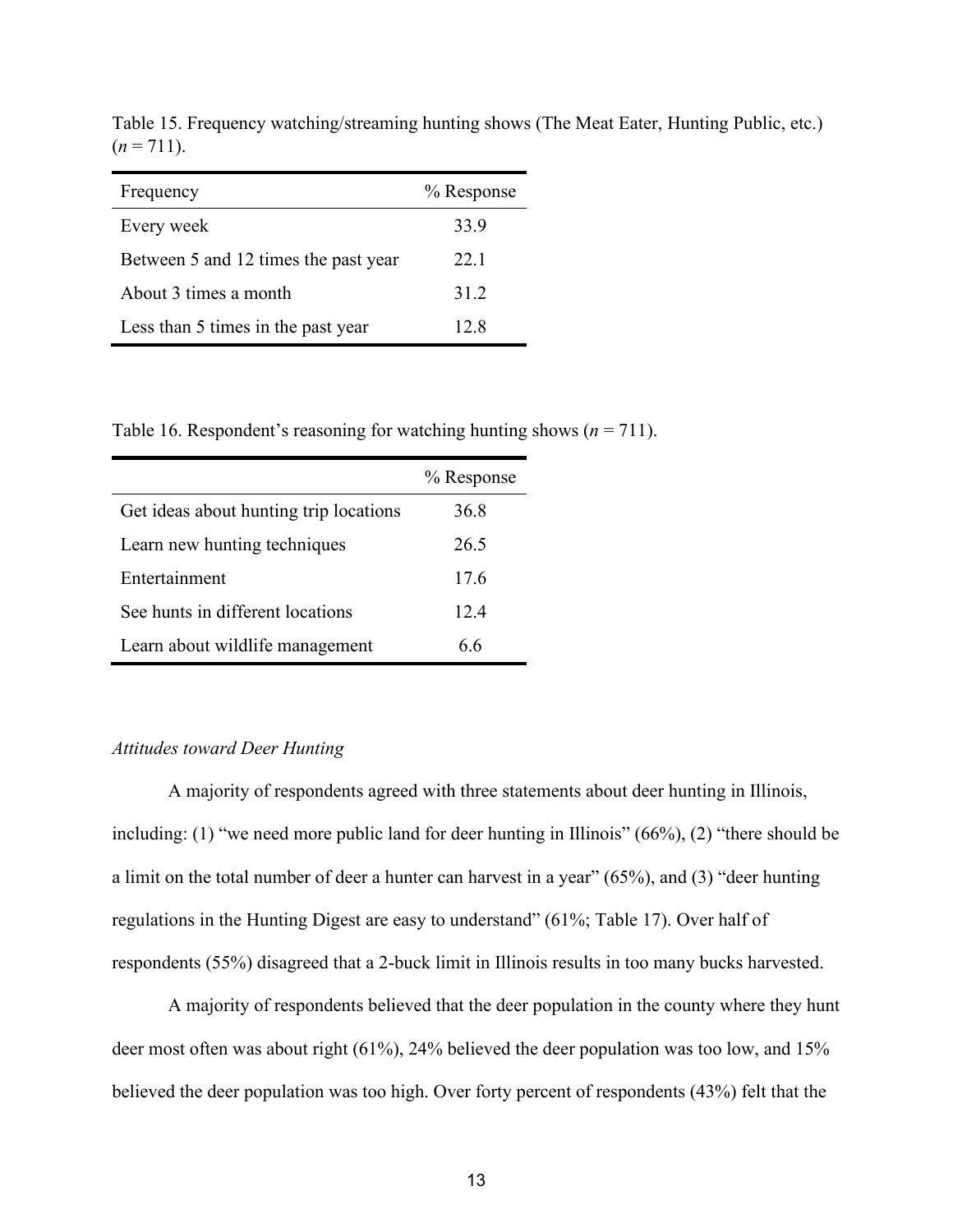level of the deer population where they hunt deer most often was lower compared to 5 years ago, 35% felt the deer population was about the same, and 22% felt the deer population was higher. A majority of respondents believed that the buck to doe ratio where they hunt was about right (55%), 39% believed there was not enough bucks per doe, and 6% believed there were too many bucks to does [\(Table 18\)](#page-17-1). Over half of respondents (52%) believed the ideal buck to doe ratio for the area where they hunt was 1 buck to 5 does, 30% believe the ideal ratio was 1 buck to 2 does, and 6% believed the ideal ratio was 1 buck to 10 does [\(Table 19\)](#page-18-0).

In 2019, legislation was proposed that would allow certain rifles to be used during firearm deer season. Half of respondents (50%) would support regulations permitting rifles to be used during the firearm deer season statewide in Illinois. Over three-quarters of respondents (77%) indicated that the main reason that they do not support regulations permitting rifles during the firearm deer season was because it would create an unsafe hunting environment [\(Table 20\)](#page-18-1). Less than half of respondents (46%) would use a rifle to hunt deer if rifles were allowed to be used during the firearm season.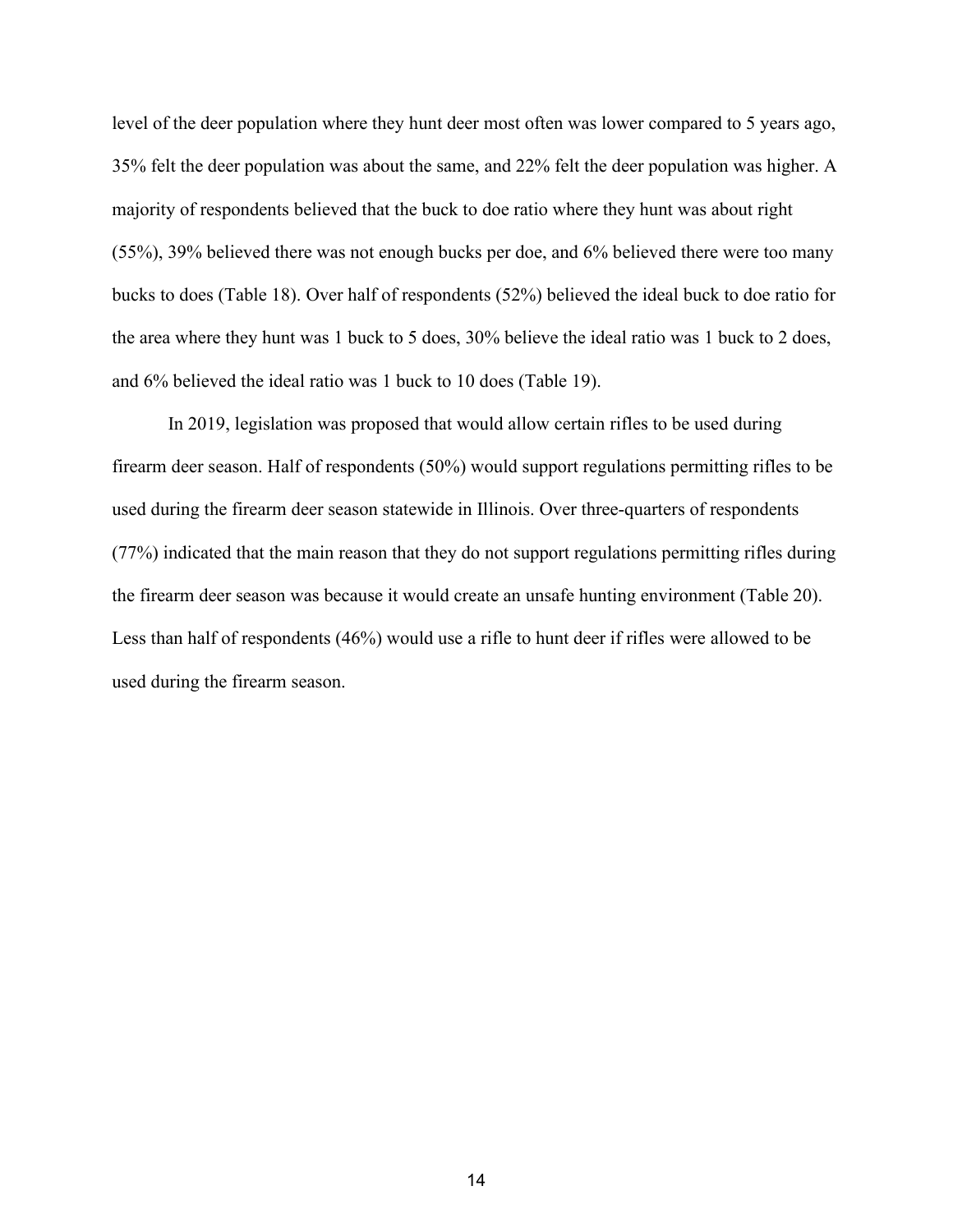|                                                                                           | Strongly<br>Disagree | Disagree | Slightly<br>Disagree | Neither | Slightly<br>Agree | Agree  | Strongly<br>Agree |
|-------------------------------------------------------------------------------------------|----------------------|----------|----------------------|---------|-------------------|--------|-------------------|
|                                                                                           | $(\%)$               | $(\%)$   | $(\%)$               | $(\%)$  | $(\%)$            | $(\%)$ | $(\%)$            |
| We need more public land<br>for deer hunting in Illinois.                                 | 2.0                  | 4.5      | 2.9                  | 25.1    | 12.4              | 28.4   | 24.8              |
| There should be a limit on<br>the total number of deer a<br>hunter can harvest in a year. | 6.3                  | 9.5      | 8.0                  | 11.1    | 13.6              | 28.5   | 23.0              |
| There are not enough deer<br>hunting opportunities on<br>public lands in Illinois.        | 3.6                  | 7.0      | 7.1                  | 38.6    | 14.4              | 18.4   | 10.9              |
| The 2-buck limit in Illinois<br>results in too many bucks<br>harvested.                   | 12.9                 | 31.1     | 11.4                 | 19.4    | 9.5               | 9.2    | 6.5               |
| Deer hunting regulations in<br>the Hunting Digest are easy<br>to understand.              | 1.8                  | 3.8      | 8.9                  | 24.1    | 16.1              | 39.7   | 5.5               |
| Hunter fact sheets for state<br>sites are easy to understand.                             | 1.6                  | 4.7      | 7.3                  | 46.2    | 12.2              | 23.4   | 4.5               |

<span id="page-17-0"></span>Table 17. Respondents' attitudes toward deer hunting in Illinois.

<span id="page-17-1"></span>Table 18. Respondents' perceptions of buck/doe ratio in the county where they hunt (*n =* 1,417).

|                                  | % Response |
|----------------------------------|------------|
| Not enough bucks per doe         | 39.3       |
| About right mix of bucks to does | 55.1       |
| Too many bucks to does           | 5.7        |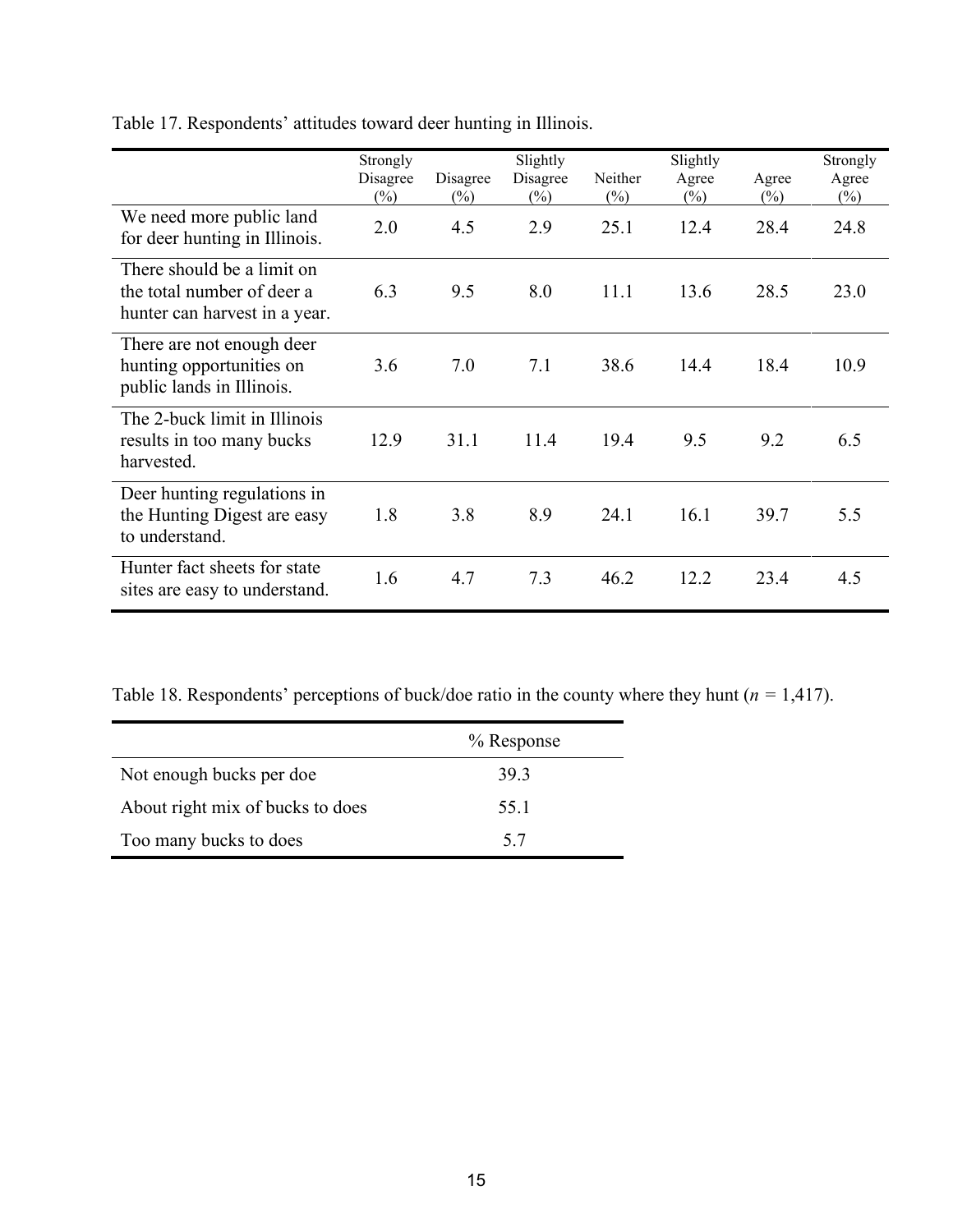|                   | % Response |
|-------------------|------------|
| 1 buck to 1 doe   | 5.4        |
| 1 buck to 2 does  | 29.5       |
| 1 buck to 5 does  | 52.0       |
| 1 buck to 10 does | 5.7        |
| 2 bucks to 1 doe  | 3.8        |
| 3 bucks to 1 doe  | 1.8        |
| 5 bucks to 1 doe  | 0.2        |
| Other             | 1.6        |

<span id="page-18-0"></span>Table 19. Respondents' toward ideal buck to doe ratio for the area they hunt (*n =* 1,417).

<span id="page-18-1"></span>Table 20. Respondents' reasons for not supporting regulations permitting rifles during the firearm deer season.

|                                                            | $%$ Response <sup>1</sup> |
|------------------------------------------------------------|---------------------------|
| It would create an unsafe hunting environment              | 76.9                      |
| It would increase the number of deer harvested in Illinois | 11.5                      |
| Other                                                      | 6.0                       |
| There would be too many hunters afield                     | 5.5                       |

<sup>1</sup>% based on respondents who **<u>do not</u>** support regulations permitting rifles during the firearm deer season ( $n = 669$ ).

#### *Hunting Access*

The type of land used most often by respondents to hunt deer during the 2019-20 seasons were: (1) private property not owned by them  $(36\%)$ , (2) their own private property (35%), and (3) private property owned by their family (16%; [Table 21\)](#page-20-0). Most hunter have not purchased land for hunting (80%) with 19% purchasing land in Illinois and 1% in a state other than Illinois. Only 3% of respondents were unable to hunt during any of the **2018-19** deer seasons and 5%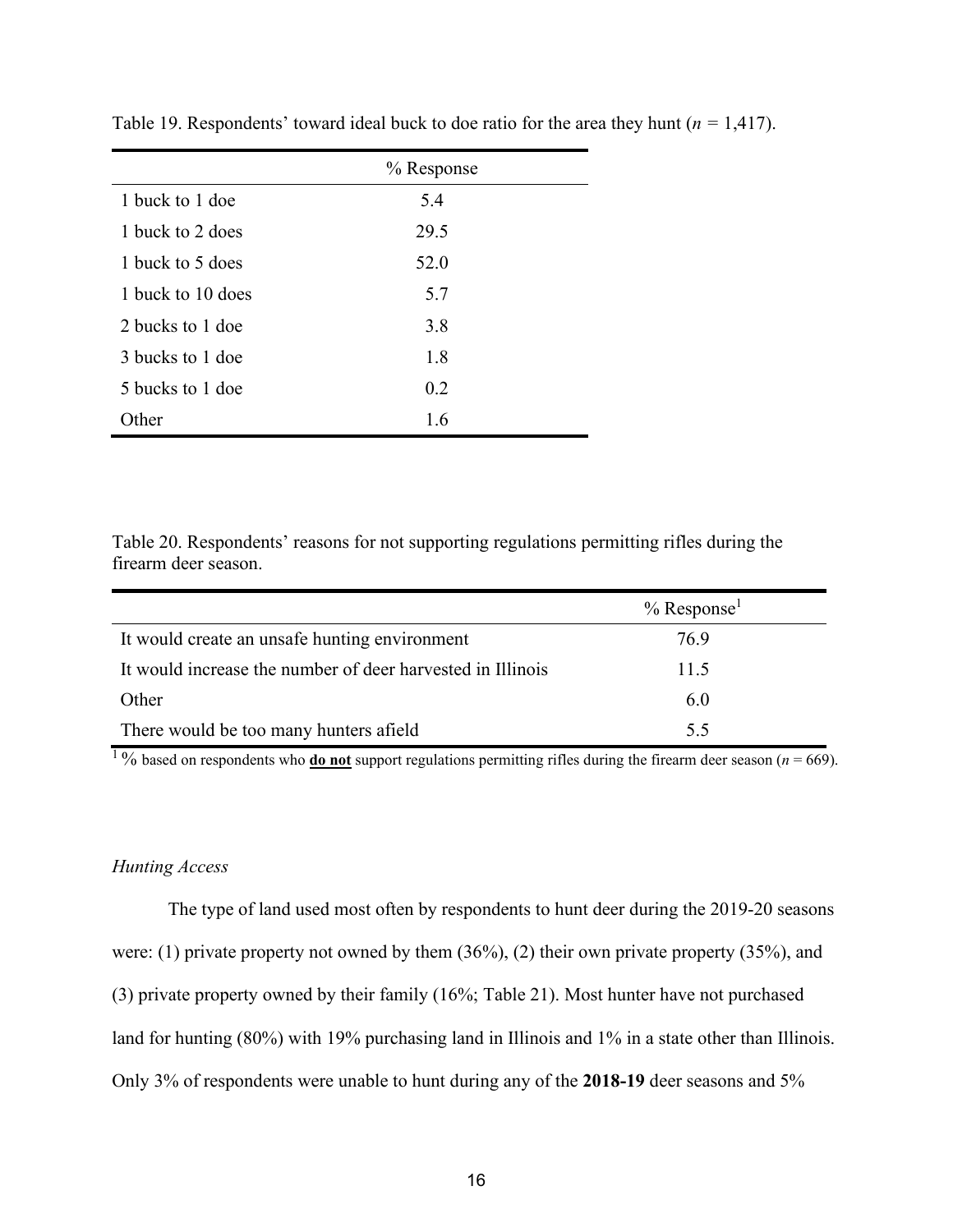during the **2019-20** deer seasons. Most respondents that were unable to hunt during the 2018-19 and 2019-20 deer seasons was due to the county where they wanted to hunt having sold out of tags (81% and 79%, respectively) and about 20% were not drawn for a state site (19% and 21%; [Table 22\)](#page-20-1). Nearly all respondents (94%) hunted during the **2018-19** Illinois deer season with most hunters participating during the archery (66%) and firearm seasons (82%; [Table 23\)](#page-20-2). Most hunters reported hunting deer in Illinois every year (81%), 13% hunting deer most years, 5% on occasional years, and 1% hunted their first year [\(Table 24\)](#page-21-0).

Hunters were asked their satisfaction with the 2019-20 deer hunting season [\(Table 25\)](#page-21-1). Hunters were most satisfied with: (1) overall deer hunting experience (83%), (2) obtaining deer permits (76%), and (3) habitat conditions (74%). Hunters were least satisfied with: (1) number of other deer hunters seen  $(45\%)$ ,  $(2)$  access to places to hunt  $(51\%)$ , and  $(3)$  deer hunting regulations (58%). The most common reasons that respondents hunted were: (1) "enjoy the sights and sounds of nature" (98%); (2) "experience the excitement of hunting" (97%); and (3) "be close to nature" (96%; [Table 26\)](#page-22-0). The least common reasons for hunting were: (1) "use advanced equipment" (24%); (2) "manage disease" (56%); and (3) "harvest a big buck" (65%).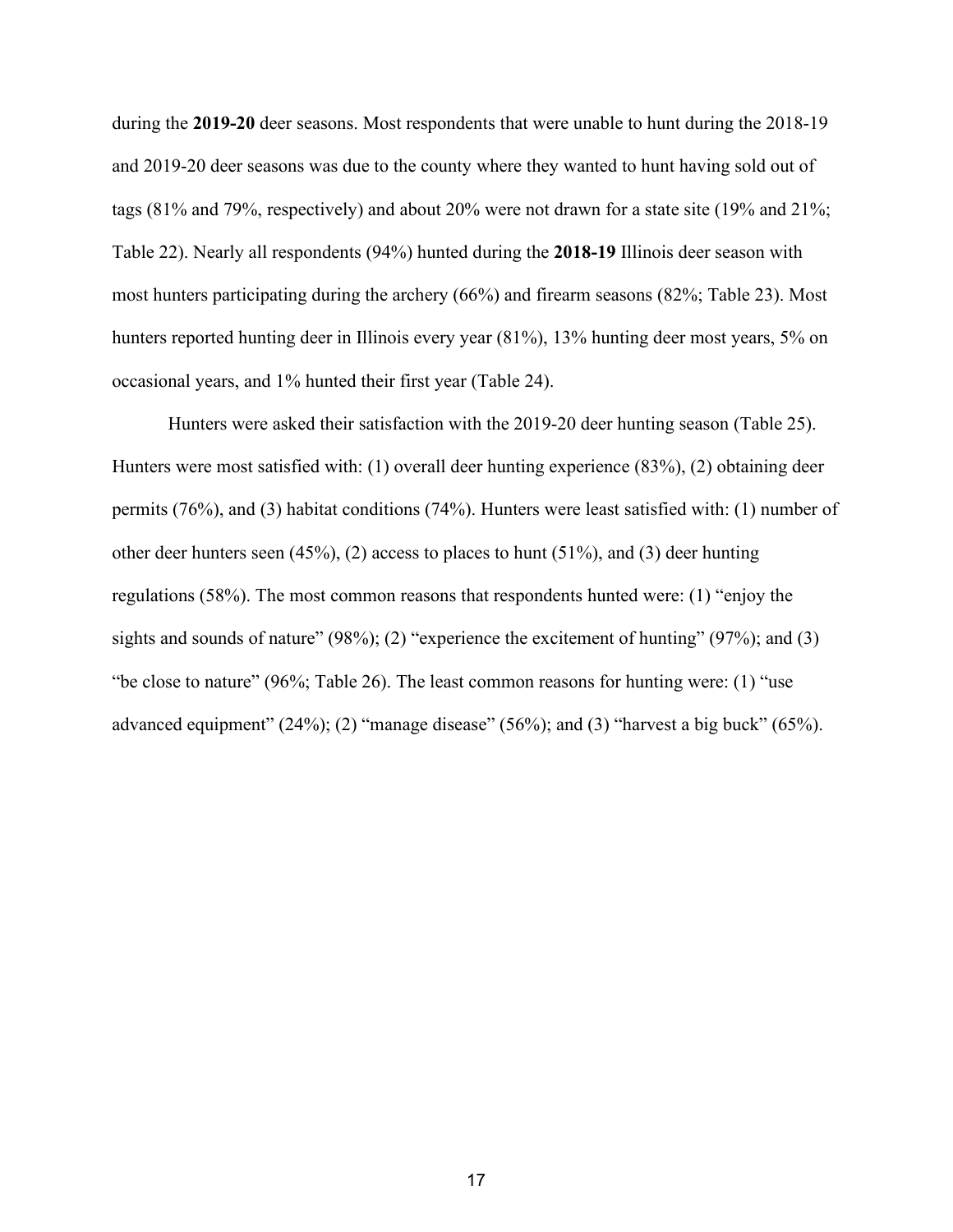|                                         | $%$ Response |
|-----------------------------------------|--------------|
| Private property <b>not</b> owned by me | 36.3         |
| My own private property                 | 35.2         |
| Private property owned by my family     | 15.9         |
| Public lands, IDNR sites                | 6.2          |
| Public lands, Shawnee National Forest   | 3.7          |
| Public lands, county sites              | 2.1          |
| Private outfitter property              | 0.5          |
| <b>IRAP</b> land                        | 0.0          |

<span id="page-20-0"></span>Table 21. Type of land hunted most often by respondents during the 2019-20 Illinois deer hunting season  $(n = 1,280)$ .

<span id="page-20-1"></span>Table 22. Reason for not receiving a permit during the 2018-2019 and 2019-20 deer hunting seasons.

|                                                                 | 2018-19<br>Season<br>$\%$ | 2019-20<br>Season<br>$\%$ |
|-----------------------------------------------------------------|---------------------------|---------------------------|
| Not drawn for a state site.                                     | 19.4                      | 20.6                      |
| County where respondent wanted<br>to hunt was sold out of tags. | 80.6                      | 79.4                      |

% reflects respondents that were unable to get a permit for the 2018-19 ( $n = 31$ ) and/or 2019-20 deer season  $(n = 63)$ 

<span id="page-20-2"></span>Table 23. Seasons respondents hunted during the **2018-19** Illinois deer hunting season.

|                     | $%$ Response <sup>1</sup> |
|---------------------|---------------------------|
| Archery season      | 65.7                      |
| Firearm season      | 81.8                      |
| Muzzleloader season | 15.5                      |
| Late winter season  | 11.3                      |
| CWD season          | 5.0                       |
| Youth-only season   | 1.2                       |

<sup>1</sup>% based on respondents who hunted during 2018-19 Illinois deer season ( $n = 1,211$ ). Total % exceeds 100% since hunters can hunt during multiple seasons.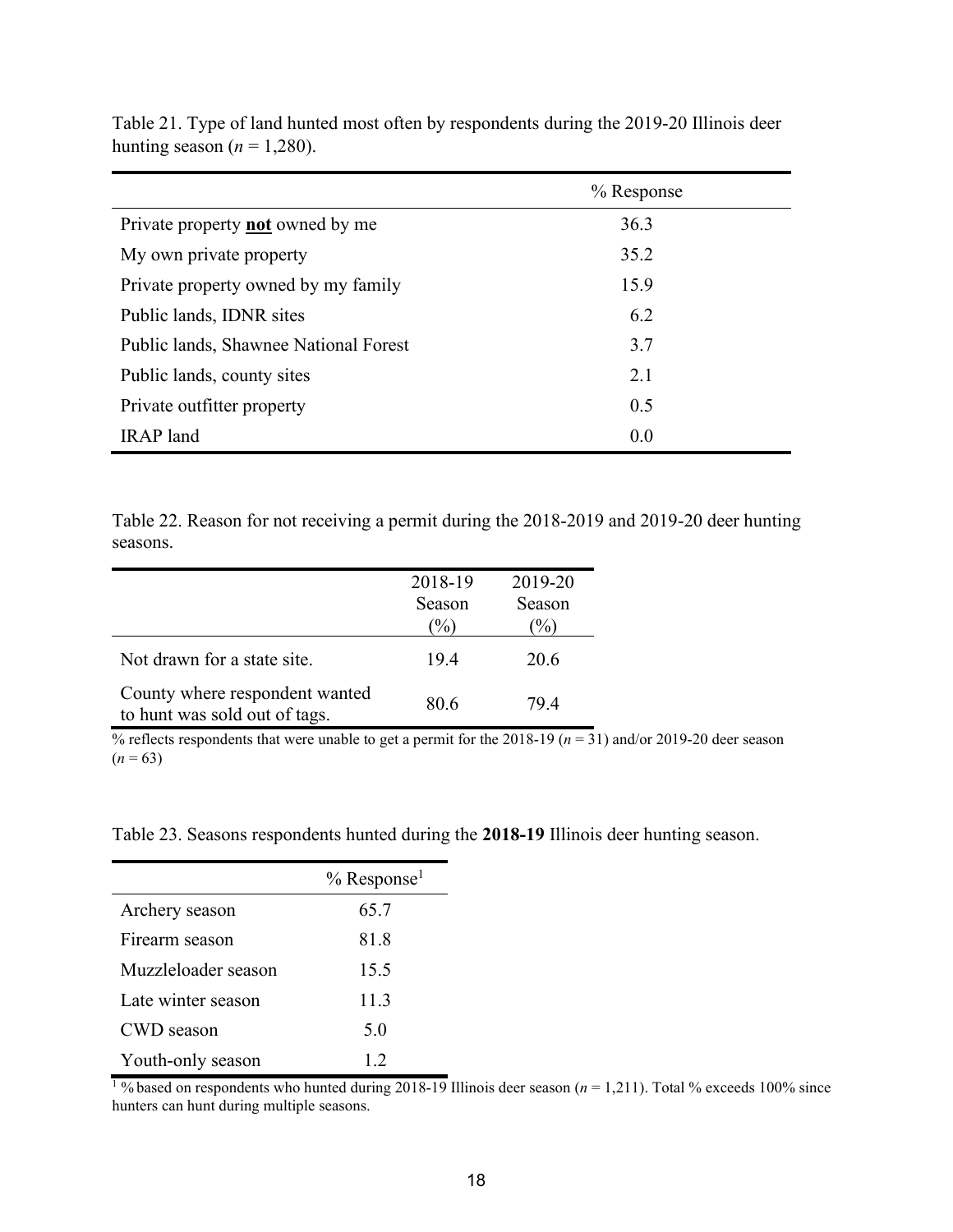<span id="page-21-0"></span>Table 24. Frequency of hunting deer in Illinois ( $n = 1,417$ ).

|                  | % Response |
|------------------|------------|
| First year       | 0.8        |
| Occasional years | 4.8        |
| Most years       | 13.1       |
| Every year       | 81.3       |

<span id="page-21-1"></span>Table 25. Hunters' satisfaction with the 2019-20 Illinois deer seasons (*n* = 1,417).

|                                      | Very<br>Dissatisfied | Moderately<br>Dissatisfied | Slightly<br>Dissatisfied | Neither | Slightly<br>Satisfied | Moderately<br>Satisfied | Very<br>Satisfied |
|--------------------------------------|----------------------|----------------------------|--------------------------|---------|-----------------------|-------------------------|-------------------|
| Obtaining deer<br>permits            | 1.7                  | 2.4                        | 4.2                      | 15.9    | 11.8                  | 29.6                    | 34.5              |
| Overall deer<br>hunting experience   | 1.6                  | 2.6                        | 3.9                      | 9.5     | 17.6                  | 37.2                    | 27.7              |
| Habitat conditions                   | 1.4                  | 2.7                        | 5.1                      | 17      | 17.1                  | 36.6                    | 20.2              |
| Access to places to<br>hunt          | 7                    | 6.3                        | 10.7                     | 25      | 12.1                  | 19.7                    | 19.2              |
| Deer hunting<br>regulations          | 1.9                  | 3.1                        | 7.4                      | 29.9    | 16.2                  | 27.3                    | 14.1              |
| Number of deer<br>seen               | 6.9                  | 10.1                       | 15.3                     | 8.4     | 21.2                  | 25.5                    | 12.5              |
| Number of other<br>deer hunters seen | 4.4                  | 6.9                        | 9.2                      | 34.7    | 14.4                  | 19.1                    | 11.3              |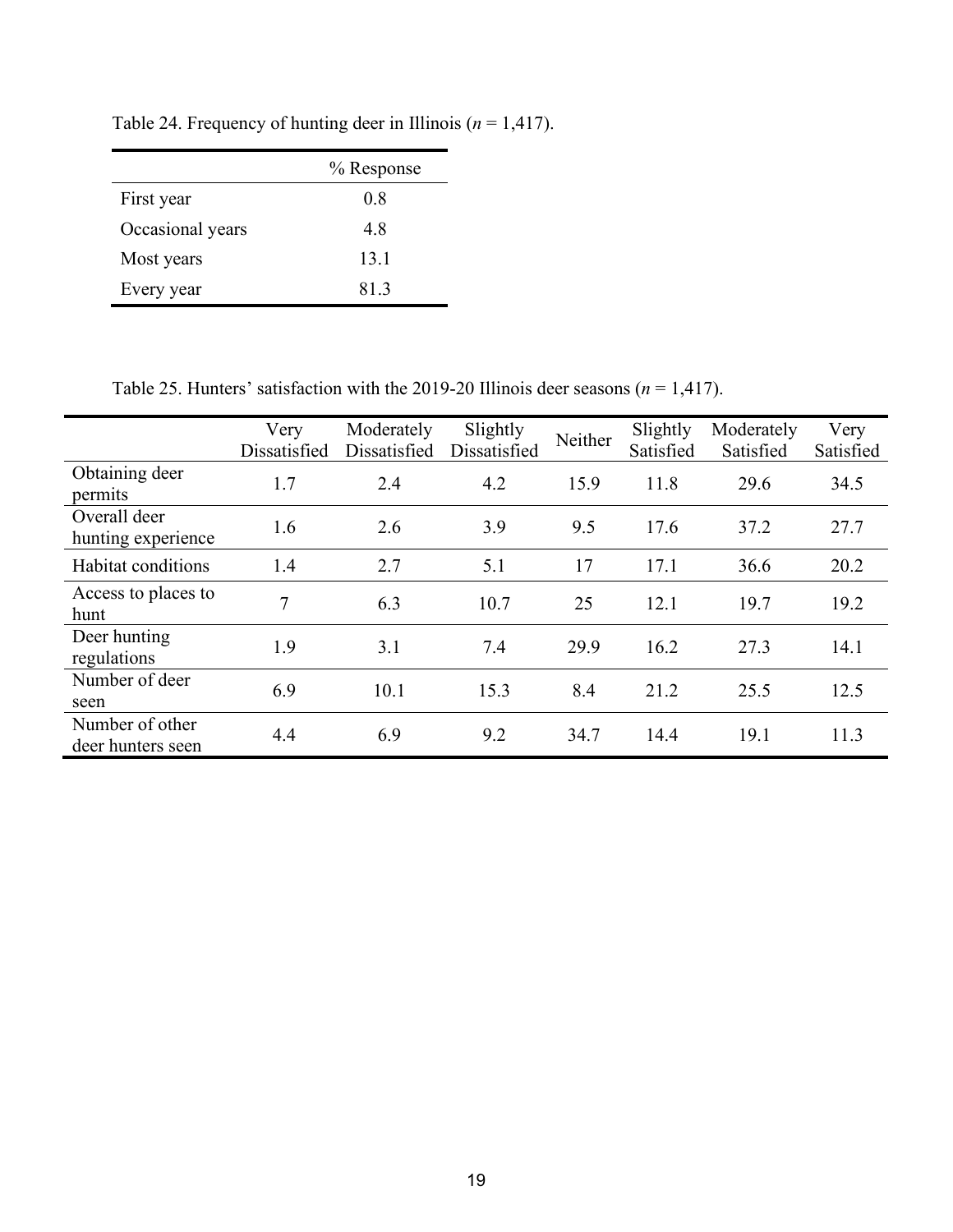<span id="page-22-0"></span>

| I hunt deer to                                  | Strongly<br>Disagree<br>$(\%)$ | Disagree<br>$(\%)$ | Slightly<br>Disagree<br>$(\%)$ | Unsure<br>$(\%)$ | Slightly<br>Agree<br>$(\%)$ | Agree<br>$(\%)$ | Strongly<br>Agree<br>$(\%)$ |
|-------------------------------------------------|--------------------------------|--------------------|--------------------------------|------------------|-----------------------------|-----------------|-----------------------------|
| enjoy the sights and sounds of<br>nature.       | 0.4                            | 0.2                | 0.5                            | 1.1              | 8.3                         | 31.7            | 57.9                        |
| be close to nature.                             | 0.4                            | 0.3                | 0.3                            | 2.5              | 9.7                         | 34.3            | 52.5                        |
| experience the open space.                      | 0.2                            | 0.2                | 0.3                            | 3.3              | 9.4                         | 35.6            | 51.0                        |
| experience the excitement of<br>hunting.        | 0.2                            | 0.3                | 0.2                            | 2.4              | 9.3                         | 36.9            | 50.7                        |
| get venison to eat.                             | 1.1                            | 1.6                | 1.6                            | 1.3              | 8.6                         | 38.6            | 47.2                        |
| be with friends/family.                         | 1.9                            | 2.5                | 2.0                            | 6.4              | 12.7                        | 32.1            | 42.4                        |
| be with others for shared<br>experiences.       | 1.6                            | 3.1                | 2.2                            | 6.6              | 13.4                        | 33.9            | 39.2                        |
| feed my household.                              | 3.0                            | 4.6                | 6.0                            | 11.1             | 19.4                        | 24.8            | 31.2                        |
| harvest game.                                   | 0.6                            | 1.8                | 2.4                            | 6.3              | 19.0                        | 39.7            | 30.1                        |
| fill my freezer.                                | 3.2                            | 6.1                | 6.2                            | 9.7              | 21.8                        | 24.3            | 28.6                        |
| get venison to share with family<br>and friends | 2.1                            | 2.6                | 4.3                            | 8.9              | 18.9                        | 35.0            | 28.3                        |
| test my hunting abilities.                      | 1.4                            | 2.0                | 3.4                            | 9.0              | 19.7                        | 38.0            | 26.5                        |
| harvest a buck of a lifetime.                   | 7.6                            | 7.7                | 5.9                            | 12.0             | 21.0                        | 21.1            | 24.6                        |
| harvest a trophy buck.                          | 8.1                            | 8.3                | 6.0                            | 10.4             | 23.4                        | 20.6            | 23.2                        |
| develop my knowledge of<br>hunting.             | 1.5                            | 3.7                | 2.1                            | 8.6              | 22.2                        | 39.2            | 22.7                        |
| harvest an exceptional buck.                    | 5.0                            | 7.6                | 6.4                            | 10.1             | 23.2                        | 25.0            | 22.7                        |
| develop my hunting skills.                      | 1.6                            | 3.8                | 2.1                            | 10.4             | 23.1                        | 37.8            | 21.3                        |
| help manage deer populations.                   | 2.8                            | 4.5                | 4.5                            | 16.4             | 20.6                        | 31.2            | 20.0                        |
| harvest a big buck.                             | 8.4                            | 8.0                | 6.4                            | 12.0             | 23.2                        | 22.0            | 19.9                        |
| manage disease.                                 | 2.9                            | 5.8                | 7.9                            | 27.8             | 16.9                        | 21.8            | 17.0                        |
| use advanced equipment.                         | 13.6                           | 18.8               | 15.2                           | 28.6             | 13.1                        | 7.6             | 3.1                         |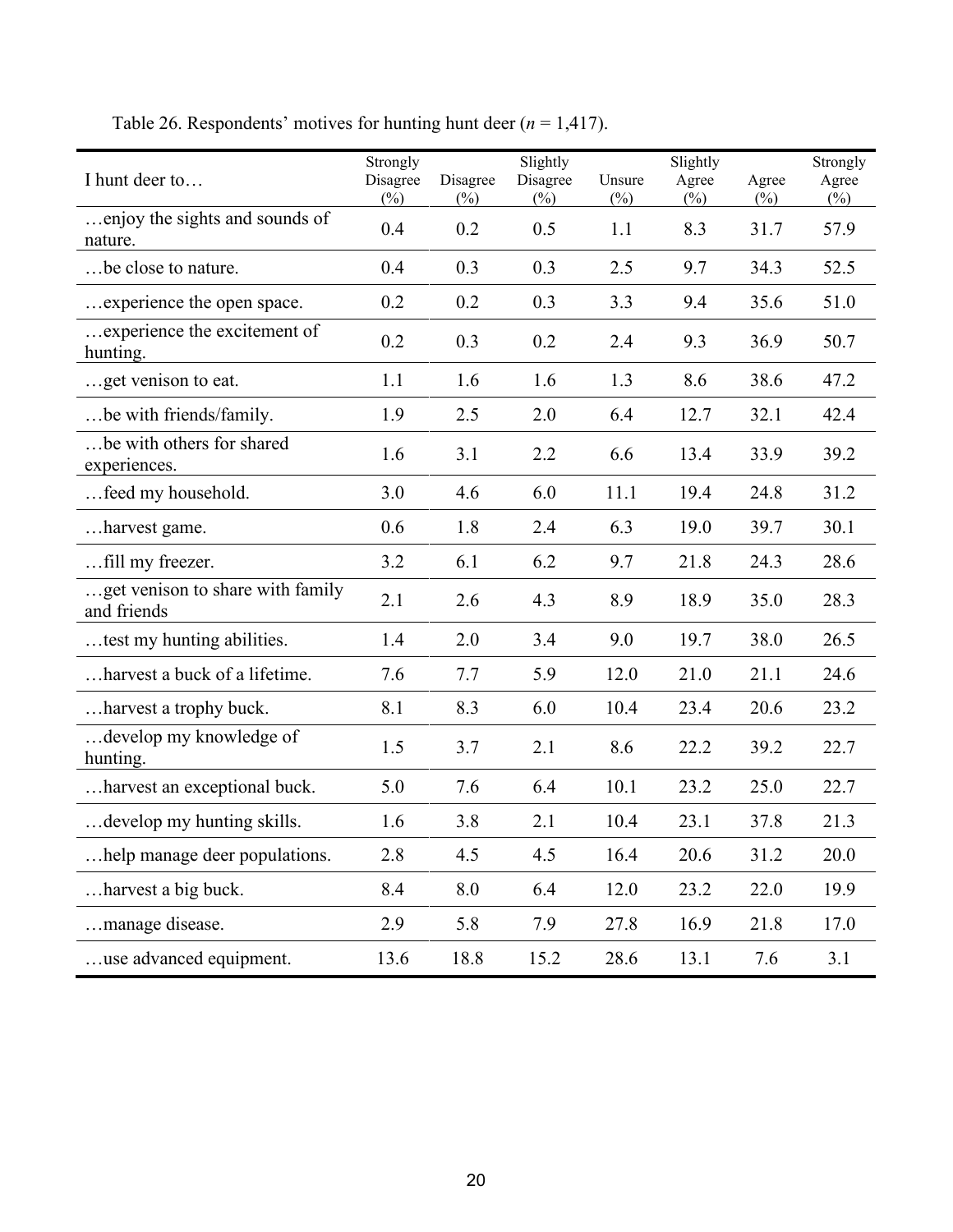#### *Chronic Wasting Disease*

Twelve percent of respondents have had any of their deer harvested in Illinois tested for CWD, and 3% of these hunters (*n =* 5) having any deer test positive. Only 3% of respondents (*n =* 39) reported knowing anyone who had a deer that they harvested in Illinois test positive for CWD. The most common changes to respondents' hunting behavior due to CWD in Illinois was: (1) wearing disposable gloves when field dressing deer (35%), (2) testing deer before eating venison (5%), and (3) hunting less often (4%; [Table 27\)](#page-23-0). A majority of respondents indicated that testing of deer in CWD counties to monitor local distribution and the percent of deer with the illness (67%) and/or testing of deer in non-CWD counties to determine whether CWD has spread to new areas (62%) was very important or extremely important [\(Table 28\)](#page-24-0). Respondents believed that the most important strategy for the IDNR to take in managing CWD in deer in Illinois were: (1) use all methods necessary to manage CWD  $(47\%)$ , (2) use existing hunting seasons alone to manage CWD (16%), and (3) take no action and let nature take its course (6%; [Table 29\)](#page-24-1). Additionally, 28% of respondents were not sure which strategy was most important for the IDNR to manage CWD in deer in Illinois.

|                                                      | $\%$ Yes |
|------------------------------------------------------|----------|
| I wear disposable gloves when field dressing my deer | 35.4     |
| Other                                                | 12.6     |
| I have all deer tested before eating venison         | 4.9      |
| I hunt less often                                    | 3.8      |
| I moved to a non-CWD county                          | 0.9      |
| I no longer serve venison to my family               | 0.4      |

<span id="page-23-0"></span>Table 27. Changes to hunting behavior due to CWD in Illinois ( $n = 1,417$ ).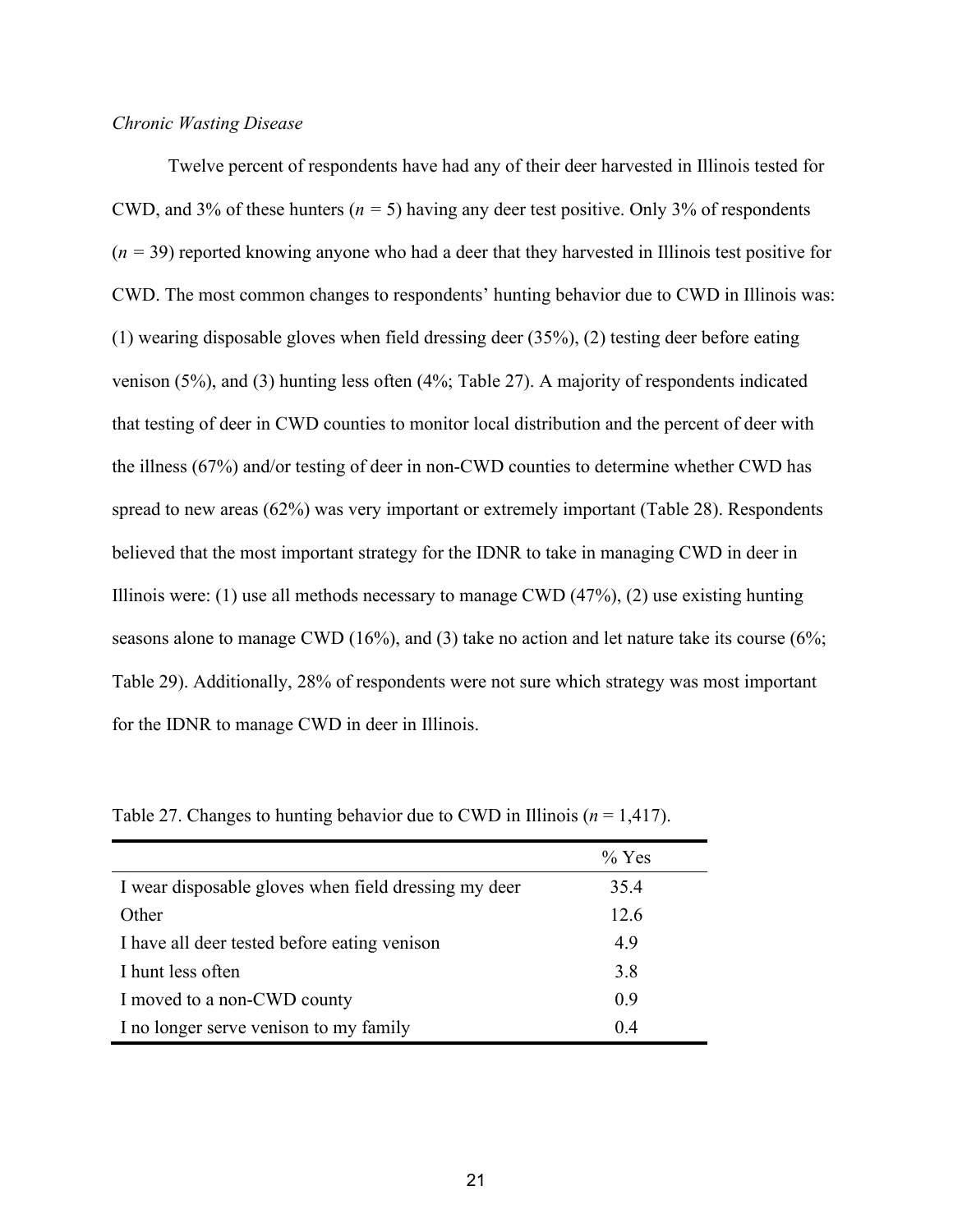|                                                                                                               | <b>Not</b><br>Important | Somewhat<br>Important | Moderately<br>Important | Very<br>Important | Extremely<br>Important |
|---------------------------------------------------------------------------------------------------------------|-------------------------|-----------------------|-------------------------|-------------------|------------------------|
| Testing of deer in CWD counties to<br>monitor local distribution and the<br>percent of deer with the illness. | 3.3                     | 8.4                   | 21.1                    | 36.5              | 30.6                   |
| Testing of deer in non-CWD<br>counties to determine whether CWD<br>has spread to new areas.                   | 4.1                     | 10.2                  | 24.0                    | 32.5              | 29.3                   |
| Testing of <b>YOUR</b> deer so that you<br>can decide whether you should eat it                               | 15.9                    | 19.1                  | 27.1                    | 20.4              | 17.5                   |

<span id="page-24-0"></span>Table 28. Importance of testing throughout the state to monitor where CWD is in Illinois  $(n=1,417).$ 

<span id="page-24-1"></span>Table 29. Most important strategy for IDNR to manage CWD in deer throughout Illinois  $(n=1,417).$ 

|                                                                                    | $%$ Response |
|------------------------------------------------------------------------------------|--------------|
| Use all methods necessary to manage CWD                                            | 46.6         |
| I am not sure                                                                      | 27.6         |
| Use existing hunting seasons alone to manage CWD                                   | 15.8         |
| Take no action and let nature take its course                                      | 6.1          |
| Monitor CWD distribution and rate of infection, but take no<br>action to manage it | 3.9          |

#### *Background Information*

On average, respondents have hunted deer 27.7 years including 26.3 years hunting deer in Illinois and 15.6 years hunting deer in Illinois during the archery season. The most frequent counties of residence were: (1) Madison, (2) Cook, (3) St. Clair, and (4) Will counties. On average, respondents were 53.3 years old and 91.7% were male.

Only 25% of respondents have hunted deer or elk as a nonresident in a state other than

Illinois and the most frequent destinations were: (1) Colorado, (2) Missouri, and (3) Wisconsin.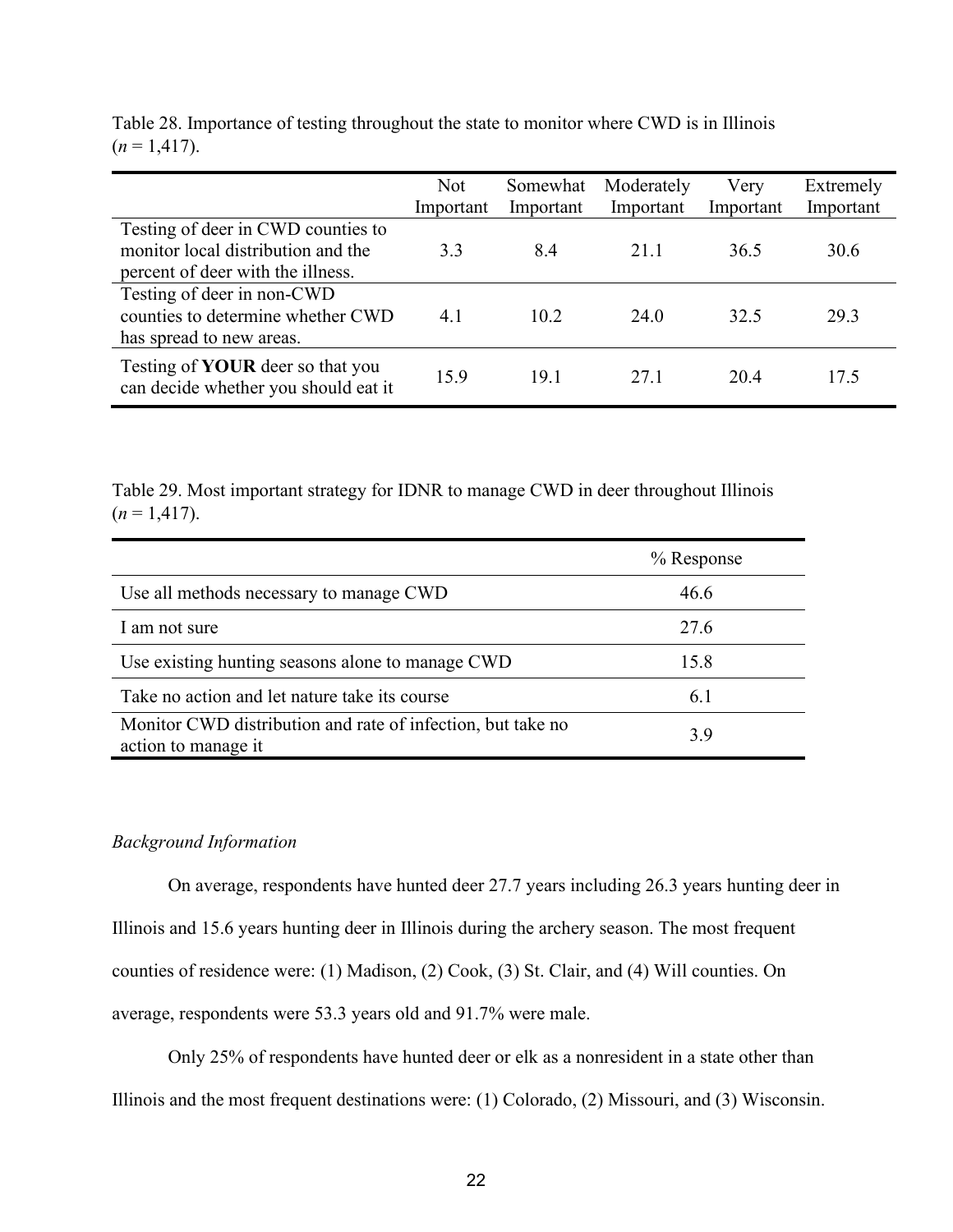Most respondents that hunted deer or elk in another state used a firearm (76%) with 49% using archery equipment and 11% using a muzzleloader. One-quarter of respondents that hunted deer or elk in another state have only hunted one season (26%), 39% hunted 2-5 years, 13% hunted more than 5 seasons but less than 10 seasons, and 23% more than 10 seasons [\(Table 30\)](#page-25-0).

Only 21% of respondents have themselves or any member of their family participated in a youth deer hunt in Illinois during the past 5 years. Beginning in 2020, Youth Deer Hunting Permits changed from a county-specific permit to a statewide permit. One-quarter of respondents (24%) have themselves or members of their family hunted using a Youth Deer Hunting Permit. Less than half of respondents (45%) that have an apprentice license have permission/access to hunt on private land in Illinois.

|                                      | % Response |
|--------------------------------------|------------|
| One season                           | 25.9       |
| 2-5 seasons                          | 38.5       |
| More than 5 seasons but less than 10 | 12.9       |
| More than 10 seasons                 |            |

<span id="page-25-0"></span>Table 30. Frequency of hunting deer or elk in another state.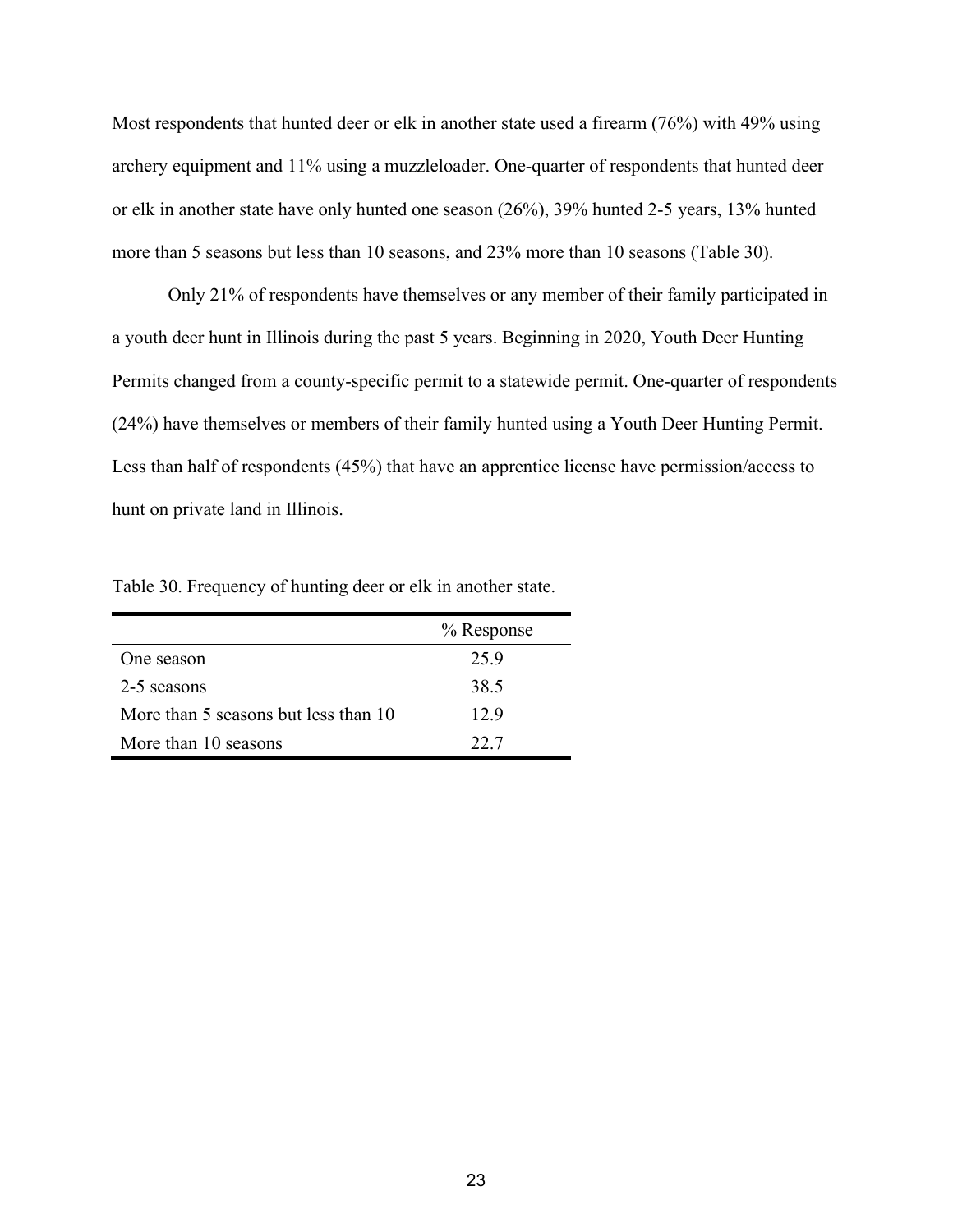#### **REFERENCES CITED**

IBM Corp. 2019. IBM SPSS Statistics for Windows, Version 27.0. Armonk, NY: IBM Corp.

R Core Team. 2020. R: A language and environment for statistical computing, Vienna, Austria. Retrieved from https://www.r-project.org/.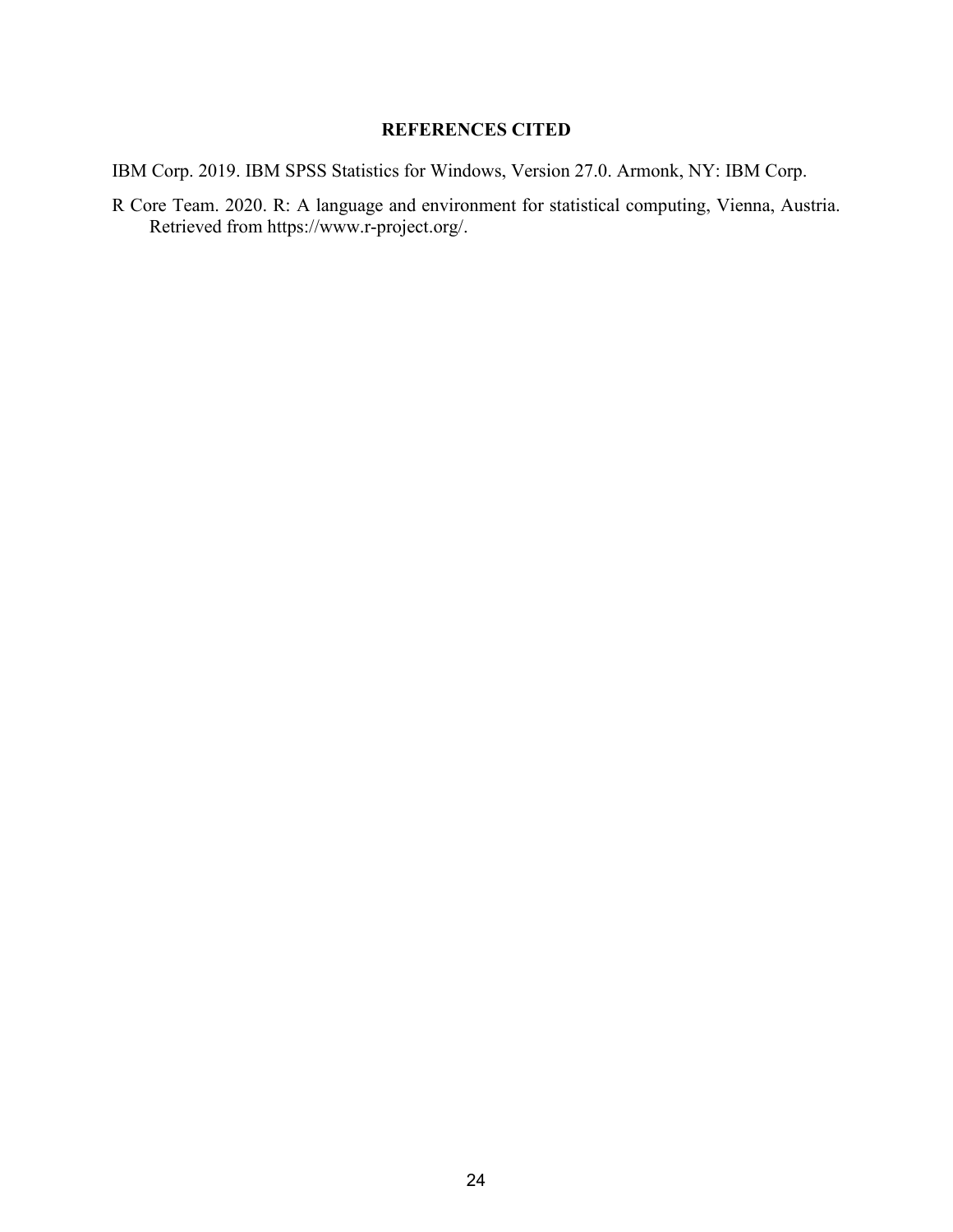Appendix A

# **2019-2020 Illinois Deer Hunter Survey**





Illinois Department of Natural Resources Division of Wildlife Resources and the Illinois Natural History Survey

**I** ILLINOIS Illinois Natural History Survey PRAIRIE RESEARCH INSTITUTE

The Department of Natural Resources is requesting disclosure of information that is necessary to accomplish the statutory purpose as outlined under the Illinois Compiled Statutes, The Wildlife Code, Chapter 520. Disclosure of information is voluntary.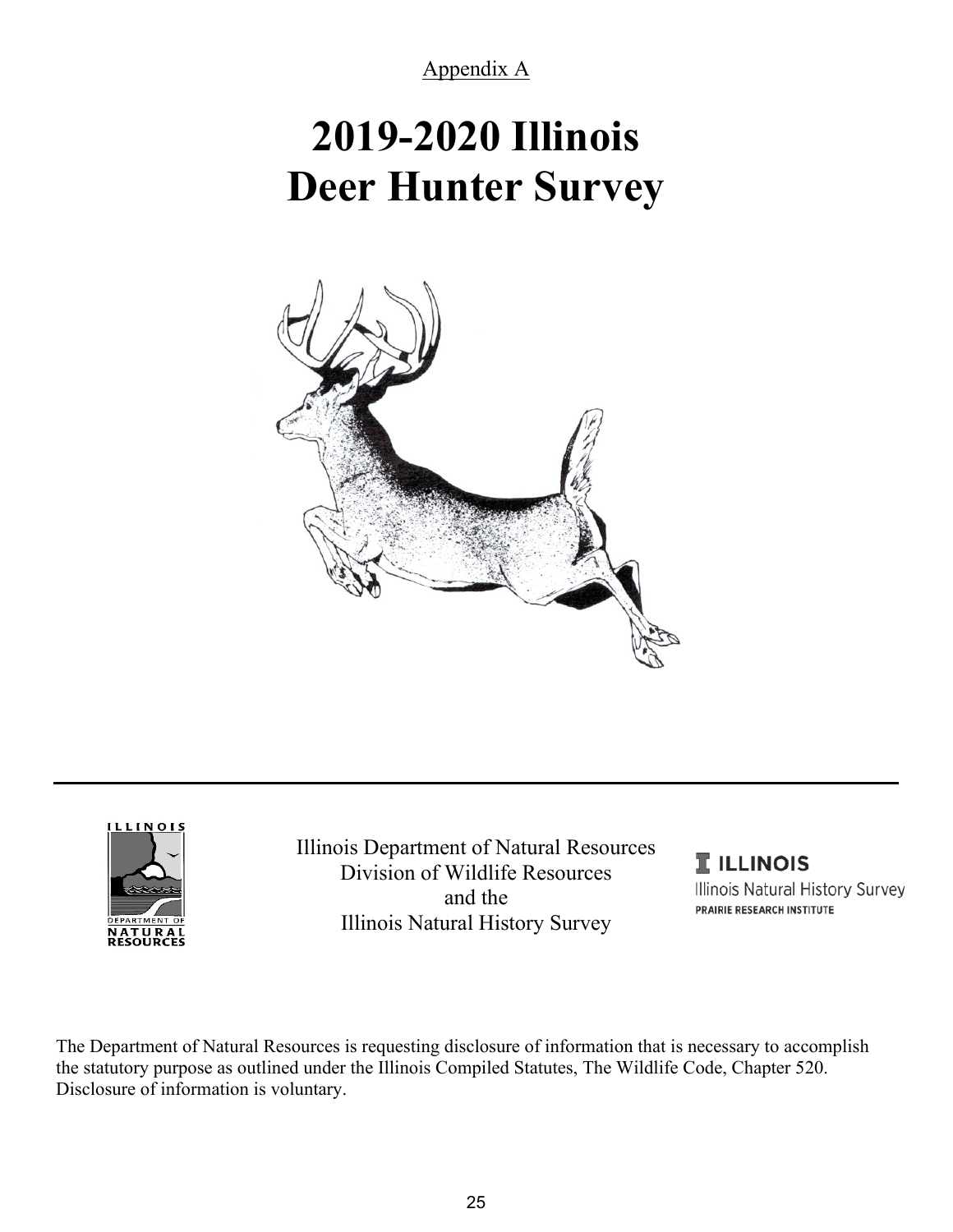**Section 1. Hunting Experience**. Please complete the following questions related to your deer hunting experience.

| 1. Did you hunt during the 2019-20 Illinois deer season? | <b>Yes</b> | No (Please skip to Section 2) |
|----------------------------------------------------------|------------|-------------------------------|
|----------------------------------------------------------|------------|-------------------------------|

1a. During which of the 2019-20 seasons did you hunt deer in Illinois? (Please check **all that apply.**)

Archery season Firearm season Firearm season Muzzleloader season

Late winter season **EXACTER** CWD Season **EXACTER** Youth-only season

2. In which county(s) did you hunt deer **most often** during the 2019-20 Illinois deer seasons? **Season Counties Hunted** 

| Archery season      |  |
|---------------------|--|
| Firearm season      |  |
| Muzzleloader season |  |
| Late winter season  |  |
| <b>CWD</b> Season   |  |
| Youth-only season   |  |

3. Did you purchase any 2019-20 deer permit(s) online?

| Yes. | No (Please go to question 4) |
|------|------------------------------|
|      |                              |

3a. If "Yes," please check which permit(s) you purchased online. (Please check **all that apply.**)

| Archery permit | Firearm permit |
|----------------|----------------|
|----------------|----------------|

| Muzzleloader permit | Late winter permit |  |
|---------------------|--------------------|--|
|---------------------|--------------------|--|

\_\_\_\_\_ CWD permit

3b. Were any of your permits from a lottery for a state site? \_\_\_\_\_\_\_\_ Yes \_\_\_\_\_\_ No

 3c. If you purchased your permit over the counter, please indicate your reasons for doing so. (Please check **all that apply.**)

Do not trust Internet purchases

\_\_\_\_\_ Extra fee for Internet purchases

\_\_\_\_\_ Convenience of purchasing permit in person

\_\_\_\_\_ Poor/No Internet Connection at home

- \_\_\_\_\_ Other (Please identify): \_\_\_\_\_\_\_\_\_\_\_\_\_\_\_\_\_\_\_\_\_\_\_\_\_\_\_\_\_\_\_\_\_\_\_\_\_\_\_\_\_\_\_\_
- 4. How many **total days** (for **all types** of deer hunting) did you hunt deer during the 2019-20 Illinois hunting seasons? Note: Part of a day counts as one day.

| $\frac{1}{1}$ day | $2-5$ days   | $6-10$ days       | $11-15$ days |
|-------------------|--------------|-------------------|--------------|
| $16-20$ days      | $21-25$ days | More than 25 days |              |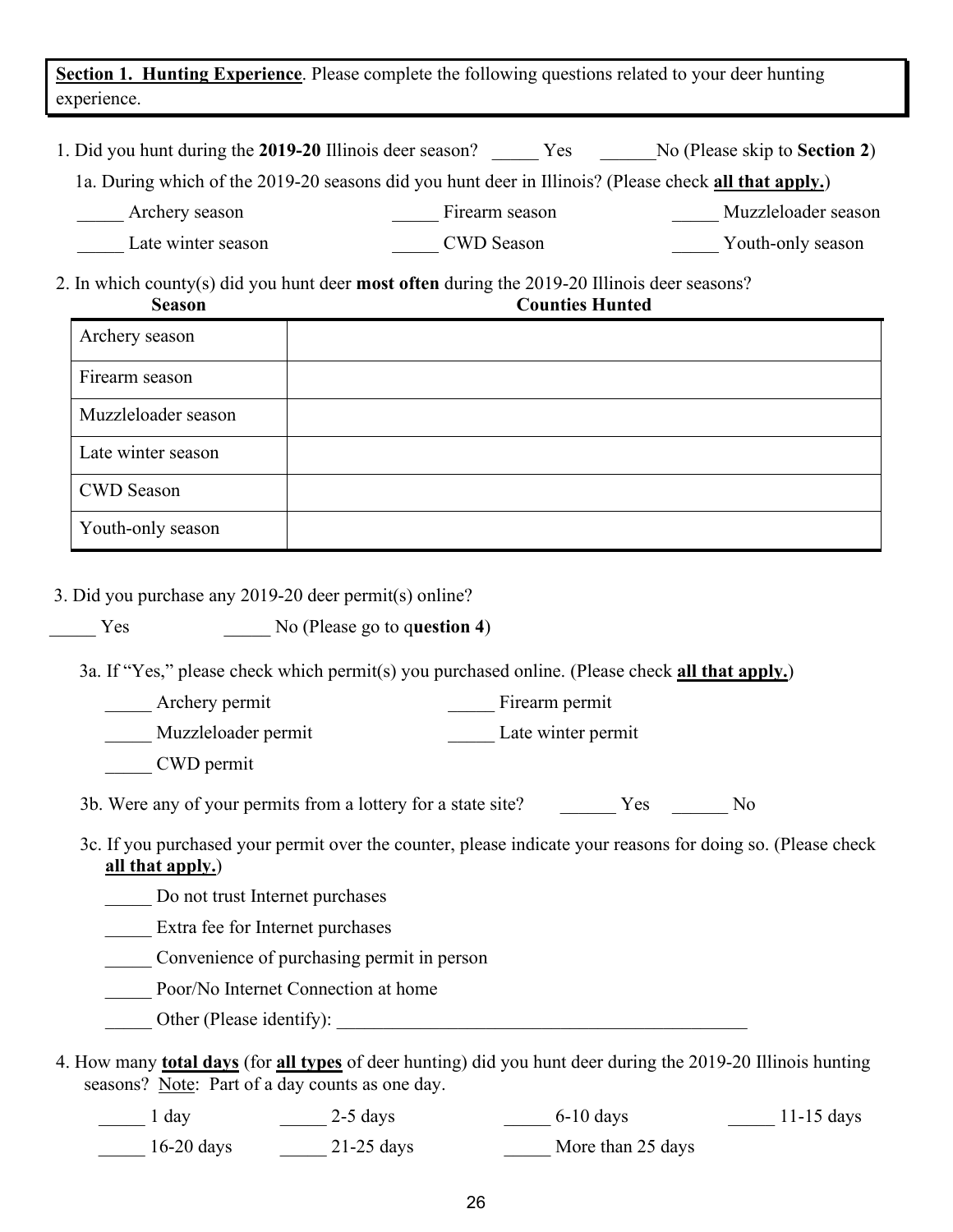| 5. How many deer did you harvest <b>during the 2019-20 Illinois deer hunting seasons</b> ? Please write the |  |
|-------------------------------------------------------------------------------------------------------------|--|
| number of deer harvested in the space provided by the appropriate season.                                   |  |

|         | Archery ______ buck Firearm ______ buck Muzzleloader _____ buck                   |     |         |                                                                                                              |                |
|---------|-----------------------------------------------------------------------------------|-----|---------|--------------------------------------------------------------------------------------------------------------|----------------|
|         | doe                                                                               | doe |         | doe                                                                                                          |                |
|         | 6. Did you shoot but not retrieve any deer during the 2019-20 season?             |     |         | Yes                                                                                                          | N <sub>0</sub> |
|         | 6a. If "Yes," how many deer were shot but not retrieved?                          |     |         | deer                                                                                                         |                |
|         | 7. Did anyone you know shoot but not retrieve any deer during the 2019-20 season? |     |         |                                                                                                              |                |
|         | No Nesternal Contract No.                                                         |     |         |                                                                                                              |                |
|         |                                                                                   |     |         | 7a. If "Yes," please state how many deer they shot but did not retrieve? deer total                          |                |
|         |                                                                                   |     |         | 8. Which of the following best describes how you reported deer you harvested? (Please check all that apply.) |                |
|         | Online Phone Check Station (CWD county)                                           |     |         |                                                                                                              |                |
|         | apply if you harvested more than one deer.)                                       |     |         | 9. Which of the following best describes how you processed the deer you harvested? (Please choose all that   |                |
|         | I used a commercial processor                                                     |     |         |                                                                                                              |                |
|         | I did my own processing                                                           |     |         |                                                                                                              |                |
|         | I used both a commercial processor and my own processing                          |     |         |                                                                                                              |                |
|         | 10. Did you donate any of your venison?                                           |     |         |                                                                                                              |                |
|         | _____ Yes, to an organization like Hunters for the Hungry or food bank            |     |         |                                                                                                              |                |
| No.     |                                                                                   |     |         |                                                                                                              |                |
|         | 11. Did you share any venison with others not in your household? Yes              |     |         | No                                                                                                           |                |
|         | nonhunters. (Please check all that apply.)                                        |     |         | 11a. If you shared your venison, please indicate with whom and whether they were hunters or                  |                |
|         | I shared venison with                                                             |     | Hunters | Nonhunters                                                                                                   |                |
|         | Family not living with me                                                         |     |         |                                                                                                              |                |
| Friends |                                                                                   |     |         |                                                                                                              |                |
|         | People in my community (church, school, etc.)                                     |     |         |                                                                                                              |                |
|         | Other (Please identify):                                                          |     |         |                                                                                                              |                |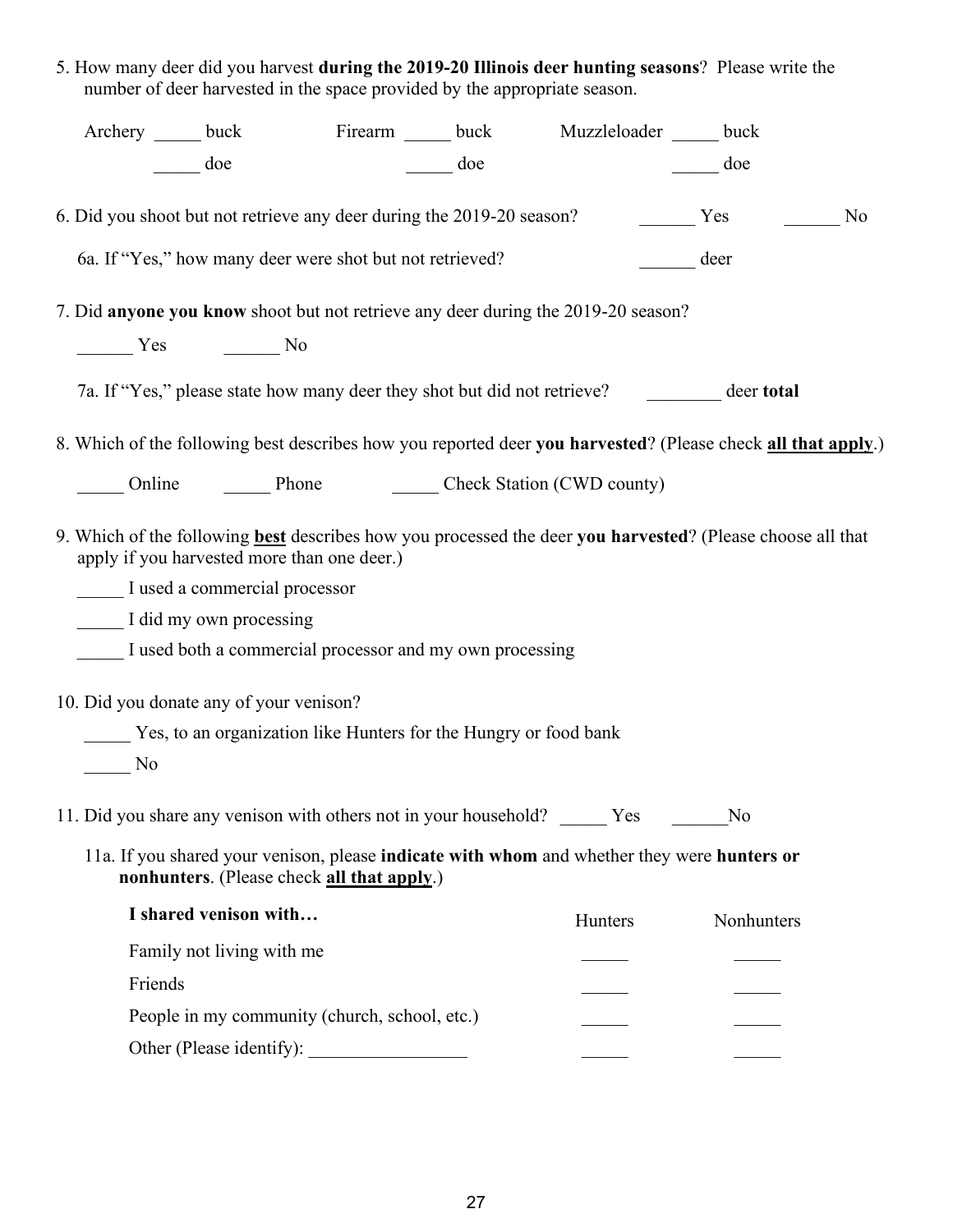| 12. Did you hunt deer with a crossbow in Illinois during any 2019-20 Illinois deer hunting seasons? (Please<br>check all that apply.) |
|---------------------------------------------------------------------------------------------------------------------------------------|
| Yes, deer archery season _________ Yes, firearm season ________ No (Please go to Question 16)                                         |
| 13. Which of the following <b>best</b> describes your reasons for using a crossbow? (Please check all that apply.)                    |
| Increased accuracy <b>Exercise 2</b> Increased range To use something different                                                       |
| Different challenge To hunt in archery season Health/Fitness limitations                                                              |
| $\frac{\text{Other:}}{\text{Other:}}$                                                                                                 |
| 14. How many total years have you used archery equipment to hunt deer?<br>years                                                       |
| 15. How many total years have you hunted deer with a crossbow?<br>years                                                               |
| 16. Would you have participated in the 2019-20 deer archery season if using a crossbow was not an option?                             |
| $\frac{1}{\sqrt{1-\frac{1}{c}}}\text{Yes}$ No                                                                                         |
| 17. Did you hunt during the archery season with a bow other than a crossbow? _______ Yes _______ No                                   |
| 17a. If "Yes," how often did you hunt with a bow other than a crossbow during the archery season?                                     |
| Every season Most, but not all seasons Some seasons, but not most                                                                     |
| 17b. If "Yes," what type of bow did you use?                                                                                          |
| Compound Recurve<br>Longbow                                                                                                           |
| 17c. Did you switch to a different bow type after harvesting one deer? The Yes<br>No                                                  |

18. Have you interacted with any of the following IDNR staff? If "**Yes**," please rate your interaction by circling the number that matches your response.  $\overline{1}$ 

|                          | <b>Interaction</b> |                | <b>Quality of Interaction</b> |          |         |          |                  |  |
|--------------------------|--------------------|----------------|-------------------------------|----------|---------|----------|------------------|--|
|                          | Yes                | N <sub>o</sub> | Very<br>Negative              | Negative | Neutral | Positive | Very<br>Positive |  |
| Springfield staff        |                    | 2              |                               |          | 3       | 4        | 5                |  |
| Regional staff           |                    | 2              |                               | 2        | 3       | 4        | 5                |  |
| District Biologist       |                    | 2              |                               | 2        | 3       | 4        |                  |  |
| Law Enforcement          |                    | 2              |                               | 2        | 3       | 4        |                  |  |
| Site Superintendent      |                    | 2              |                               | 2        | 3       | 4        | 5                |  |
| <b>CWD Check Station</b> |                    | 2              |                               | 2        | 3       | 4        |                  |  |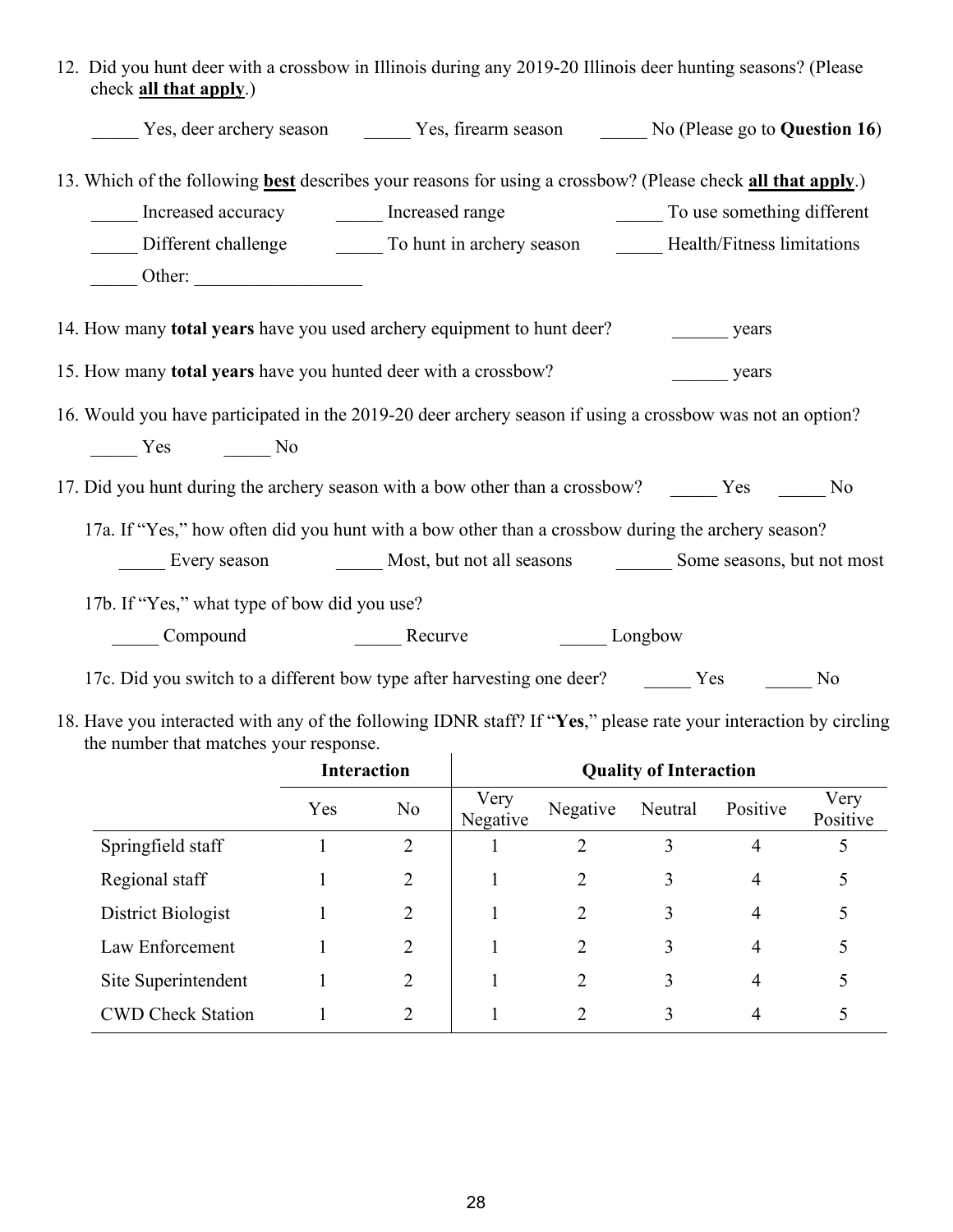### **Section 2. Hunting Activities.** Please answer the following questions about your deer hunting in Illinois.

1. Which of the following do you consider essential for deer hunting (aside from license, permit, bow or firearm/ammunition)? (Please check **all that apply**.)

| Trail camera  | <b>Binoculars</b> | Lures/attractants                                                 | Cover Scent  |
|---------------|-------------------|-------------------------------------------------------------------|--------------|
| Calls         | Tree stands       | Rattling antlers                                                  | Range finder |
| 4-wheeler/ATV | Deer Cart         | Laundry scent eliminator                                          |              |
|               |                   | GPS/satellite imaging (Google Earth)/other mapping apps for phone |              |

Other (Please identify):

2. Please indicate whether you disagree or agree with each of the following statements about equipment for hunting in Illinois by circling the number that matches your response.

|                                                                                                        | Strongly<br>Disagree | Disagree       | Slightly<br>Disagree | Neither        | Slightly<br>Agree | Agree | Strongly<br>Agree |
|--------------------------------------------------------------------------------------------------------|----------------------|----------------|----------------------|----------------|-------------------|-------|-------------------|
| Any equipment that increases my chance to<br>harvest game should be permitted.                         | $\mathbf{1}$         | $\overline{2}$ | 3                    | $\overline{4}$ | 5                 | 6     | 7                 |
| Some hunting equipment violates my<br>principles of fair chase.                                        | 1                    | $\overline{2}$ | 3                    | $\overline{4}$ | 5                 | 6     | 7                 |
| It is more important for new hunters to learn<br>proper hunting skills than harvesting deer.           | 1                    | $\overline{2}$ | 3                    | $\overline{4}$ | 5                 | 6     | 7                 |
| I feel some equipment takes the skill out of<br>hunting.                                               | $\mathbf{1}$         | $\overline{2}$ | 3                    | $\overline{4}$ | 5                 | 6     | 7                 |
| There are too many restrictions on hunting<br>equipment.                                               | 1                    | $\overline{2}$ | 3                    | $\overline{4}$ | 5                 | 6     | 7                 |
| Any deer harvested without fair chase is game<br>not worth having.                                     | $\mathbf{1}$         | $\overline{2}$ | 3                    | $\overline{4}$ | 5                 | 6     | 7                 |
| I support any equipment that helps me harvest<br>deer.                                                 | 1                    | $\overline{2}$ | 3                    | $\overline{4}$ | 5                 | 6     | 7                 |
| Technology in hunting equipment has made it<br>too easy to harvest deer.                               | $\mathbf{1}$         | $\overline{2}$ | 3                    | $\overline{4}$ | 5                 | 6     | 7                 |
| We should support technology that allow<br>people to hunt who otherwise would not be<br>able to do so. | 1                    | $\overline{2}$ | 3                    | $\overline{4}$ | 5                 | 6     | 7                 |
| Fair chase is more important than harvest.                                                             | $\mathbf{1}$         | $\overline{2}$ | 3                    | $\overline{4}$ | 5                 | 6     | 7                 |
| New hunters should be allowed to use<br>equipment that helps them harvest deer.                        | 1                    | $\overline{2}$ | 3                    | $\overline{4}$ | 5                 | 6     | 7                 |
| Regulations should restrict equipment if it<br>makes it too easy to harvest deer.                      | $\mathbf{1}$         | $\overline{2}$ | 3                    | $\overline{4}$ | 5                 | 6     | 7                 |
| Some hunting equipment eliminates basic deer<br>hunting skills.                                        | 1                    | $\overline{2}$ | 3                    | $\overline{4}$ | 5                 | 6     | 7                 |
| Advances in equipment help retain deer<br>hunters.                                                     | 1                    | $\overline{2}$ | 3                    | $\overline{4}$ | 5                 | 6     | 7                 |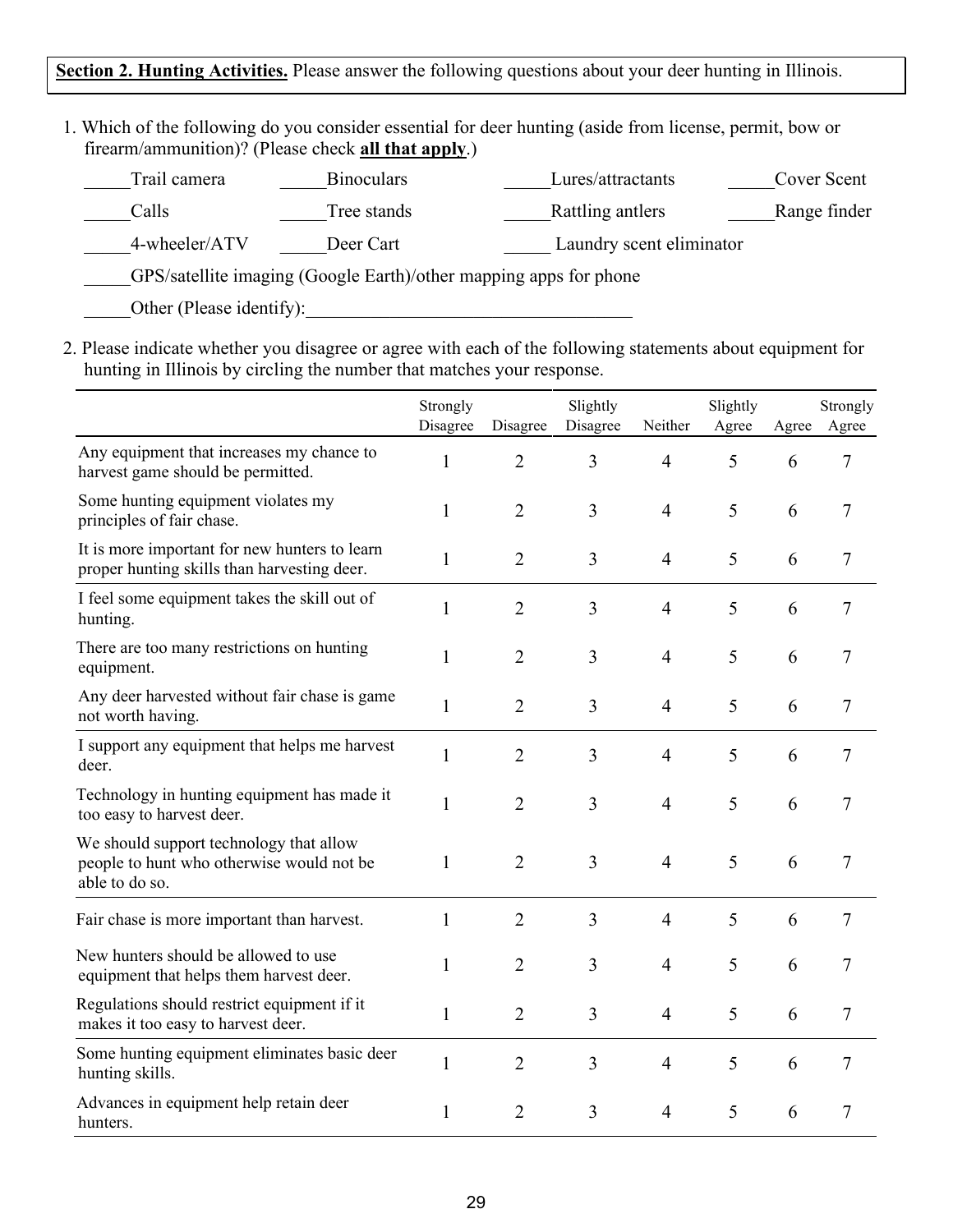3. Do you watch/stream hunting shows (for example, The Meat Eater, Hunting Public, etc.)?

\_\_\_\_\_\_Yes \_\_\_\_\_\_ No (Please go to **Section 3**)

3a. If "Yes," how often have you watched hunting shows in the past **12 months**? (Please choose **one** response**.)**

Every week Every week Every week Every week and 12 times in the past year

About 3 times a month Less than 5 times in the past year

4. Which of the following **best describes** your reason for watching hunting shows? (Please choose **one** response.)

| Learn new hunting techniques | Learn about wildlife management |  |
|------------------------------|---------------------------------|--|
|                              |                                 |  |

Get ideas about hunting trip locations See hunts in different locations See hunts in different locations

\_\_\_\_\_\_ Entertainment

**Section 3. Attitudes Toward Deer Hunting in Illinois.** Please answer the following questions about your opinions toward deer hunting in Illinois.

1. Please give your opinions about deer hunting in Illinois by circling the number that matches your response.

|                                                                                           | Strongly |                            | Slightly |                | Slightly |       | Strongly |
|-------------------------------------------------------------------------------------------|----------|----------------------------|----------|----------------|----------|-------|----------|
|                                                                                           |          | Disagree Disagree Disagree |          | Neither        | Agree    | Agree | Agree    |
| The 2 buck limit in Illinois results in too<br>many bucks harvested.                      |          | 2                          | 3        | $\overline{4}$ | 5        | 6     |          |
| Hunter fact sheets for state sites are easy<br>to understand.                             |          | $\overline{2}$             | 3        | $\overline{4}$ | 5        | 6     |          |
| There are not enough deer hunting<br>opportunities on public lands in Illinois.           |          | $\overline{2}$             | 3        | $\overline{4}$ | 5        | 6     |          |
| Deer hunting regulations in the Hunting<br>Digest are easy to understand.                 |          | $\overline{2}$             | 3        | $\overline{4}$ | 5        | 6     |          |
| There should be a limit on the total<br>number of deer a hunter can harvest in a<br>year. |          | $\overline{2}$             | 3        | $\overline{4}$ | 5        | 6     |          |
| We need more public land for deer<br>hunting in Illinois.                                 |          | 2                          | 3        | $\overline{4}$ | 5        | 6     |          |

2. In thinking about the county where you hunt deer **most often**, would you say the deer population is… (Circle one number)

| Way too low | Too low | About right | Too high | Way too high |
|-------------|---------|-------------|----------|--------------|
|             |         |             |          |              |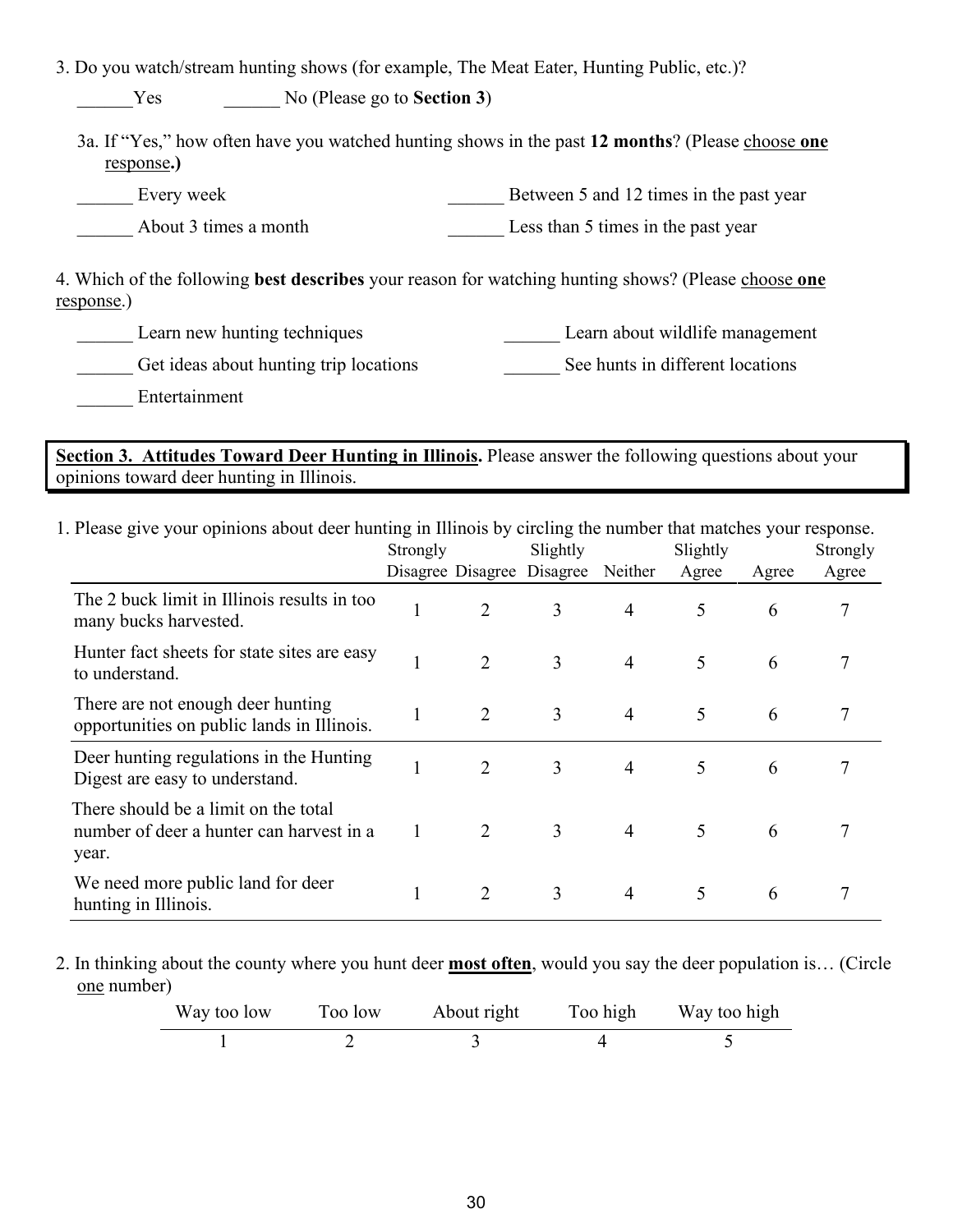3. What do you feel is the level of the **deer population** where you hunt deer most often **compared to 5 years ago**? Please circle the number that matches your response.

| Much          |       | Somewhat | About the | Somewhat |        | Much   |
|---------------|-------|----------|-----------|----------|--------|--------|
| $\omega$ ower | ower_ | ower_    | same      | Higher   | Higher | Higher |
|               |       |          |           |          |        |        |

4. In your opinion, which of the following best describes the **buck to doe ratio** where you hunt?

Not enough bucks per doe

\_\_\_\_\_ About right mix of bucks to does

\_\_\_\_\_ Too many bucks to does

5. In your opinion, what would be the **ideal buck to doe ratio** for the area where you hunt?

| 1 <b>buck</b> to 1 <b>doe</b>  | 2 bucks to 1 doe           |
|--------------------------------|----------------------------|
| 1 <b>buck</b> to 2 <b>does</b> | 3 bucks to 1 doe           |
| 1 buck to 5 does               | 5 bucks to 1 doe           |
| 1 buck for 10 does             | Other (please give ratio): |

6. In 2019, legislation was proposed that would allow certain rifles to be used during firearm deer season. Would you support regulations permitting rifles to be used during the firearm deer season statewide in Illinois?

Yes (Please go to **Question 7)** No

6a. If you **do not** support regulations permitting rifles during the firearm deer season, please select **one statement that best** describes your reason:

\_\_\_\_\_\_ There would be too many hunters afield

\_\_\_\_\_\_ It would create an unsafe hunting environment

\_\_\_\_\_\_ It would increase the number of deer harvested in Illinois

\_\_\_\_\_\_ Other (please explain): \_\_\_\_\_\_\_\_\_\_\_\_\_\_\_\_\_\_\_\_\_\_\_\_\_\_\_\_\_\_\_\_\_\_\_\_\_

7. If rifles were allowed to be used during the firearm season, would you hunt deer with one?

 $\gamma$ es  $\gamma$ 

**Section 4. Hunting Access.** Please answer the following questions about access for **deer hunting in ILLINOIS.**

1. On which type of land did you hunt deer **most often** during the 2019-20 seasons? (Please choose **one**  response.)

| My own private property               | Public lands, IDNR sites                            |
|---------------------------------------|-----------------------------------------------------|
| Public lands, Shawnee National Forest | Public lands, county sites (Forest Preserves, etc.) |
| IRAP land                             | Private property <b>not</b> owned by me             |
| Private outfitter property            | Private property owned by my family                 |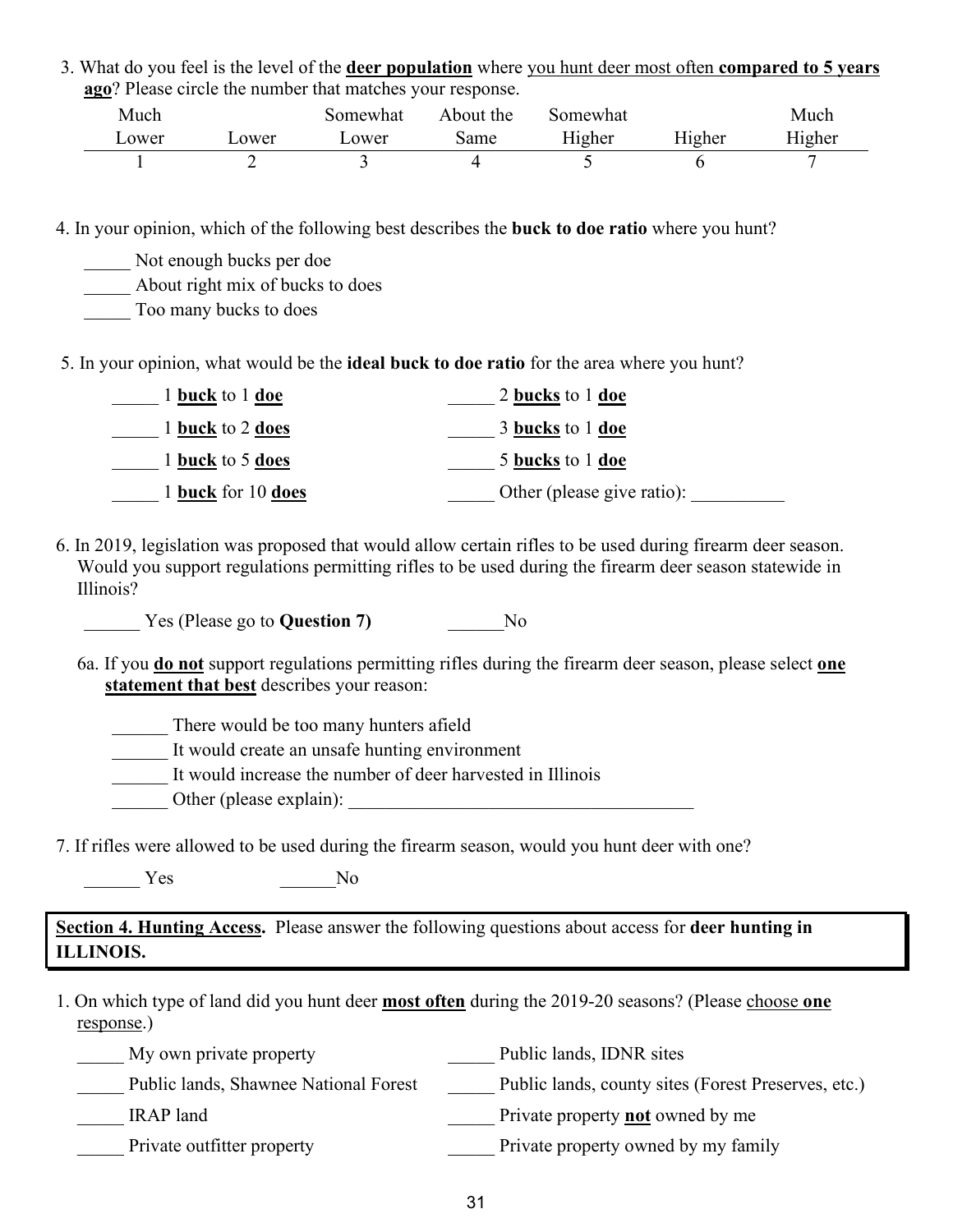| 2. Have you purchased land for hunting?                                                                                                                                                                                                                                                                                                    |                                           |                                   |                                 |                |                              |                                |                                 |
|--------------------------------------------------------------------------------------------------------------------------------------------------------------------------------------------------------------------------------------------------------------------------------------------------------------------------------------------|-------------------------------------------|-----------------------------------|---------------------------------|----------------|------------------------------|--------------------------------|---------------------------------|
| Yes, in Illinois                                                                                                                                                                                                                                                                                                                           |                                           |                                   |                                 |                |                              |                                |                                 |
| Yes, in a state other than Illinois (Please identify) ___________________________                                                                                                                                                                                                                                                          |                                           |                                   |                                 |                |                              |                                |                                 |
| No                                                                                                                                                                                                                                                                                                                                         |                                           |                                   |                                 |                |                              |                                |                                 |
| 3. Were you unable to hunt during any of the 2019-20 deer seasons because you were not able to get a permit?<br>Yes, I was not drawn for a state site<br>Yes, the county where I wanted to hunt was sold out of tags<br>No                                                                                                                 |                                           |                                   |                                 |                |                              |                                |                                 |
| 4. Did you hunt during the 2018-19 Illinois deer season? __________ Yes _________ No                                                                                                                                                                                                                                                       |                                           |                                   |                                 |                |                              |                                |                                 |
| 4a. If "Yes," during which season(s) did you hunt? Please check all that apply.                                                                                                                                                                                                                                                            |                                           |                                   |                                 |                |                              |                                |                                 |
| ___ Archery season                                                                                                                                                                                                                                                                                                                         |                                           | Firearm season                    |                                 |                |                              | Muzzleloader season            |                                 |
| Late winter season                                                                                                                                                                                                                                                                                                                         |                                           | CWD Season                        |                                 |                |                              | Youth-only season              |                                 |
| Yes, the county where I wanted to hunt was sold out of tags<br>No<br>6. Which of the following describes how often you hunt deer in Illinois? (Please choose one response.)<br>Every year Most years Cocasional years First year<br>6a. If you <b>do not</b> hunt every year, do you buy an Illinois deer hunting permit each year?<br>Yes | $\frac{1}{\sqrt{1-\frac{1}{2}}}\text{No}$ |                                   |                                 |                |                              |                                |                                 |
| 7. During the 2019-20 deer season(s), how satisfied or dissatisfied were you with each of the following?                                                                                                                                                                                                                                   | <b>Very</b><br><b>Dissatisfied</b>        | Moderately<br><b>Dissatisfied</b> | Slightly<br><b>Dissatisfied</b> | <b>Neither</b> | Slightly<br><b>Satisfied</b> | Moderately<br><b>Satisfied</b> | <b>Very</b><br><b>Satisfied</b> |
| Habitat conditions                                                                                                                                                                                                                                                                                                                         | $\mathbf 1$                               | $\overline{2}$                    | 3                               | $\overline{4}$ | 5                            | 6                              | 7                               |
| Number of deer seen                                                                                                                                                                                                                                                                                                                        | 1                                         | $\overline{2}$                    | 3                               | $\overline{4}$ | 5                            | 6                              | 7                               |
| Access to places to hunt deer                                                                                                                                                                                                                                                                                                              | 1                                         | $\overline{2}$                    | 3                               | $\overline{4}$ | 5                            | 6                              | 7                               |
| Obtaining deer permits                                                                                                                                                                                                                                                                                                                     | $\mathbf{1}$                              | $\overline{2}$                    | 3                               | $\overline{4}$ | 5                            | 6                              | 7                               |
| Number of other deer<br>hunters seen                                                                                                                                                                                                                                                                                                       | $\mathbf{1}$                              | $\overline{2}$                    | 3                               | $\overline{4}$ | 5                            | 6                              | 7                               |
| Deer hunting regulations                                                                                                                                                                                                                                                                                                                   | 1                                         | 2                                 | 3                               | $\overline{4}$ | 5                            | 6                              | 7                               |
| Overall deer hunting<br>experience                                                                                                                                                                                                                                                                                                         | 1                                         | $\overline{2}$                    | 3                               | 4              | 5                            | 6                              | 7                               |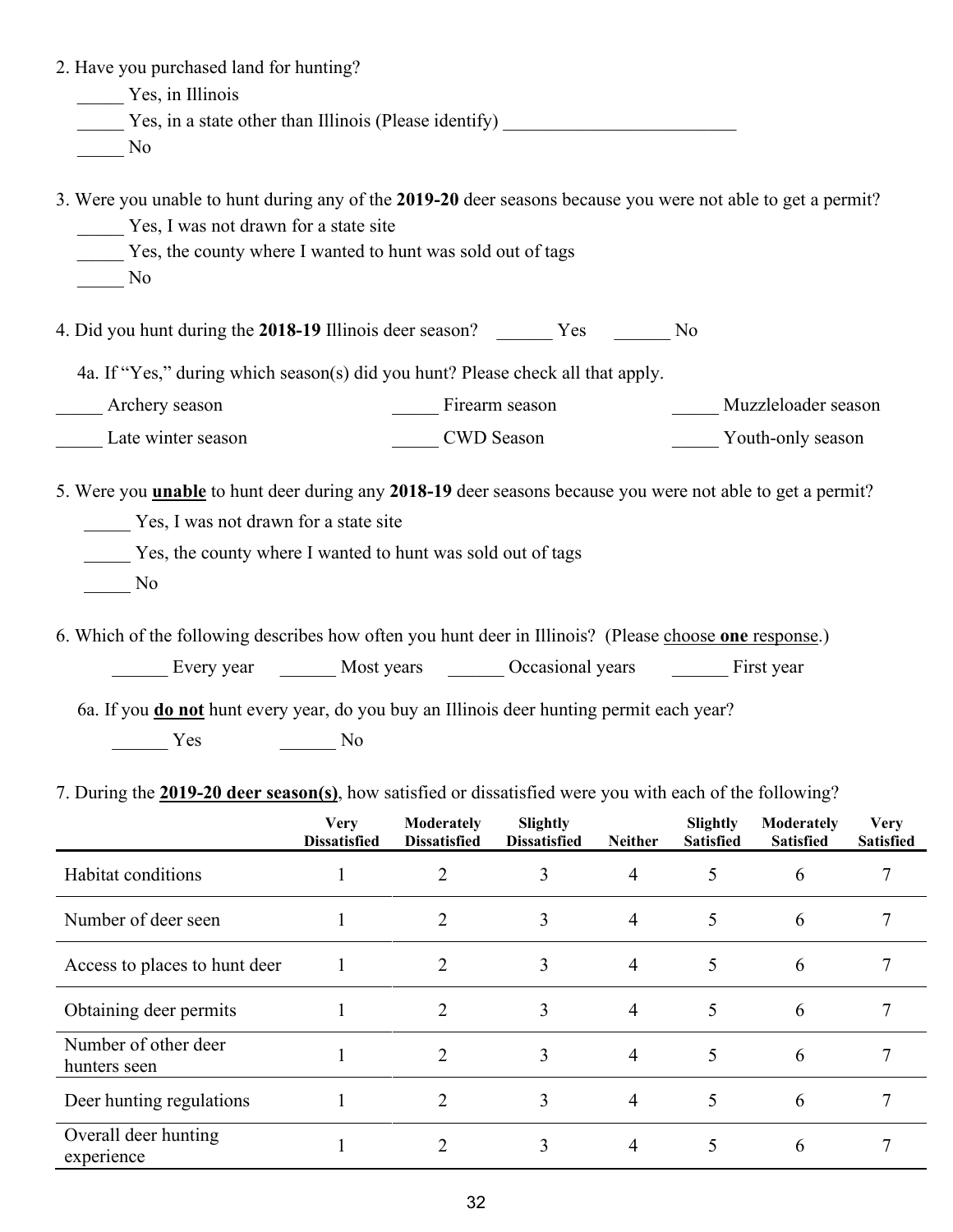8. Please answer the following questions on reasons why you hunt by circling the number that matches your response.

| I hunt deer to                                   | Strongly<br>Disagree | Disagree       | Slightly<br>Disagree | Unsure         | Slightly<br>Agree | Agree | Strongly<br>Agree |
|--------------------------------------------------|----------------------|----------------|----------------------|----------------|-------------------|-------|-------------------|
| get venison to eat.                              | $\mathbf{1}$         | $\overline{2}$ | 3                    | $\overline{4}$ | 5                 | 6     | 7                 |
| develop my hunting skills.                       | 1                    | $\overline{2}$ | 3                    | $\overline{4}$ | 5                 | 6     | 7                 |
| develop my knowledge of<br>hunting.              | $\mathbf{1}$         | $\overline{2}$ | 3                    | $\overline{4}$ | 5                 | 6     | 7                 |
| be close to nature.                              | 1                    | 2              | 3                    | $\overline{4}$ | 5                 | 6     | 7                 |
| experience the open space.                       | $\mathbf{1}$         | $\overline{2}$ | 3                    | $\overline{4}$ | 5                 | 6     | 7                 |
| be with friends / family.                        | 1                    | $\overline{2}$ | $\overline{3}$       | $\overline{4}$ | 5                 | 6     | 7                 |
| test my hunting abilities.                       | $\mathbf{1}$         | $\overline{2}$ | $\overline{3}$       | 4              | 5                 | 6     | 7                 |
| harvest an exceptional buck.                     | $\mathbf{1}$         | $\overline{2}$ | 3                    | $\overline{4}$ | 5                 | 6     | 7                 |
| get venison to share with<br>family and friends. | 1                    | $\overline{2}$ | 3                    | $\overline{4}$ | 5                 | 6     | 7                 |
| help manage deer populations.                    | 1                    | 2              | 3                    | 4              | 5                 | 6     | 7                 |
| use advanced equipment.                          |                      | 2              | 3                    | 4              | 5                 | 6     | 7                 |
| harvest a big buck.                              | $\mathbf{1}$         | $\overline{2}$ | $\overline{3}$       | $\overline{4}$ | 5                 | 6     | 7                 |
| enjoy the sights and sounds of<br>nature.        | $\mathbf{1}$         | $\overline{2}$ | 3                    | $\overline{4}$ | 5                 | 6     | 7                 |
| harvest game.                                    | $\mathbf{1}$         | 2              | 3                    | 4              | 5                 | 6     | 7                 |
| manage disease.                                  |                      | 2              | 3                    | 4              | 5                 | 6     |                   |
| feed my household.                               | $\mathbf{1}$         | $\overline{2}$ | 3                    | $\overline{4}$ | 5                 | 6     | 7                 |
| harvest a buck of a lifetime.                    | $\mathbf{1}$         | $\overline{2}$ | 3                    | 4              | 5                 | 6     | 7                 |
| fill my freezer.                                 | $\mathbf{1}$         | $\overline{2}$ | $\mathfrak{Z}$       | $\overline{4}$ | 5                 | 6     | 7                 |
| experience the excitement of<br>hunting.         | $\mathbf{1}$         | $\overline{2}$ | 3                    | $\overline{4}$ | 5                 | 6     | 7                 |
| be with others for shared<br>experiences.        | 1                    | $\overline{2}$ | 3                    | 4              | 5                 | 6     | 7                 |
| harvest a trophy buck.                           | $\mathbf{1}$         | $\overline{2}$ | $\mathfrak{Z}$       | 4              | 5                 | 6     | 7                 |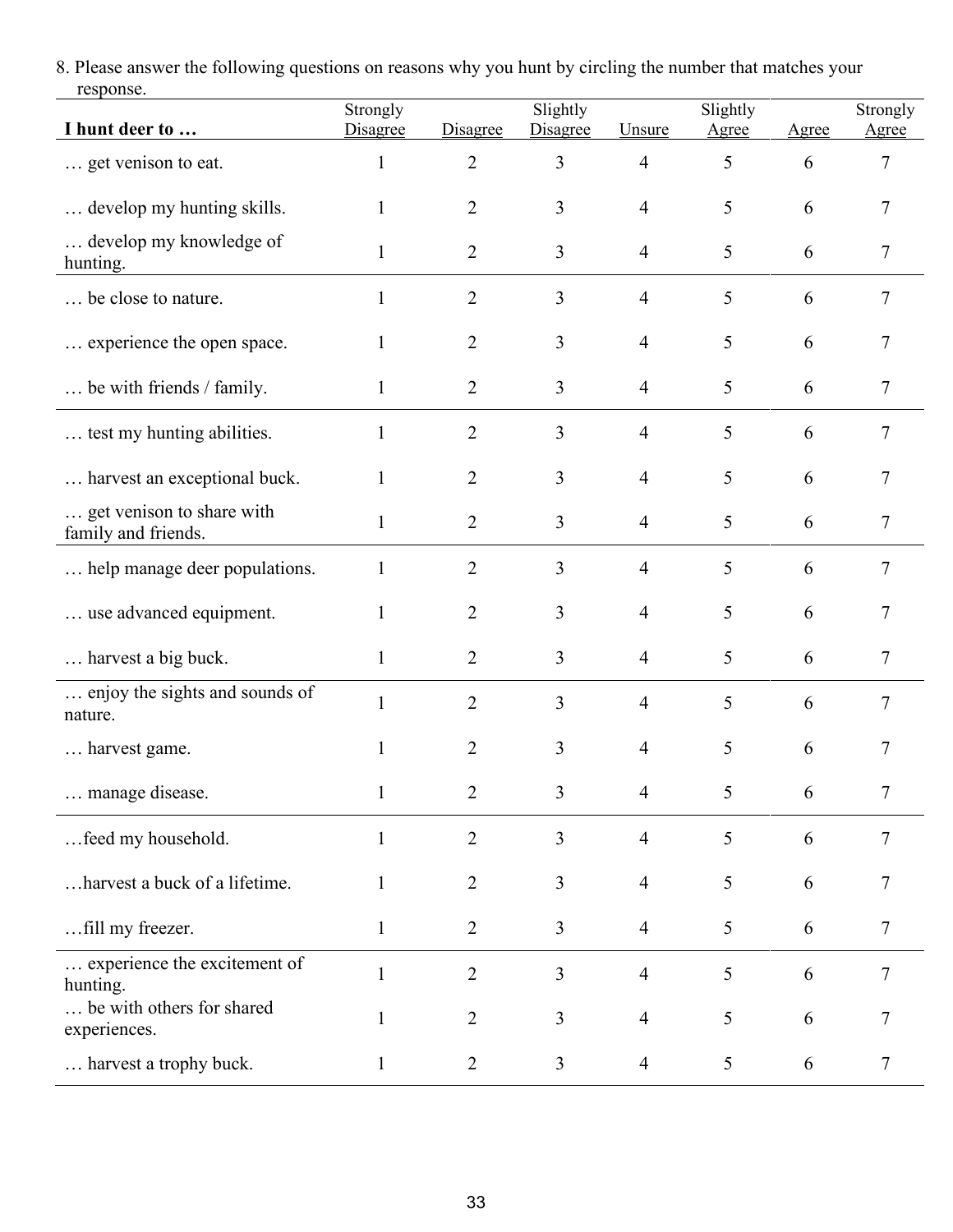#### **Section 5. Chronic Wasting Disease.** Please respond to the following questions about CWD in Illinois.

| 1. Have you ever had any of the deer that you <b>harvested in Illinois</b> tested for CWD?                    |     |    |  |  |  |  |
|---------------------------------------------------------------------------------------------------------------|-----|----|--|--|--|--|
| Yes<br>N <sub>o</sub>                                                                                         |     |    |  |  |  |  |
| 1a. If "Yes," did any deer test positive?                                                                     | Yes | No |  |  |  |  |
| 2. Do you personally know anyone who had a deer that they <b>harvested in Illinois</b> test positive for CWD? |     |    |  |  |  |  |
| Yes<br>No                                                                                                     |     |    |  |  |  |  |
| 3. Have you changed any of your hunting behaviors due to CWD in Illinois? (Please check all that apply.)      |     |    |  |  |  |  |
| I moved to a non-CWD county                                                                                   |     |    |  |  |  |  |
| I hunt less often                                                                                             |     |    |  |  |  |  |
| I wear disposable gloves when field dressing my deer                                                          |     |    |  |  |  |  |
| I have all deer tested before eating venison                                                                  |     |    |  |  |  |  |
| I no longer serve venison to my family                                                                        |     |    |  |  |  |  |
| Other (please list):                                                                                          |     |    |  |  |  |  |
|                                                                                                               |     |    |  |  |  |  |

3. IDNR annually tests thousands of deer from throughout the state to monitor where CWD is in Illinois. In your opinion, how important is this surveillance for each of the following purposes? Please circle the number that matches your response.

|                                                                                                              | <b>Not</b><br>Important | Somewhat<br>Important | Moderately<br>Important | Very<br>Important | Extremely<br>Important |
|--------------------------------------------------------------------------------------------------------------|-------------------------|-----------------------|-------------------------|-------------------|------------------------|
| Testing of deer in CWD counties to<br>monitor local distribution and the<br>percent of deer with the illness |                         |                       |                         |                   |                        |
| Testing of deer in non-CWD counties<br>to determine whether CWD has spread<br>to new areas                   |                         |                       |                         | 4                 |                        |
| Testing of <b>YOUR</b> deer so that you can<br>decide whether you should eat it                              |                         |                       |                         | 4                 |                        |

4. Which of the following strategies do you feel is the **most important** for IDNR to take in managing CWD in deer in Illinois? (Please check **one** response.)

Monitor CWD distribution and rate of infection, but take no action to manage it

- Use existing hunting seasons alone to manage CWD
- Use all methods necessary to manage CWD
- Take no action and let nature take its course
- I am not sure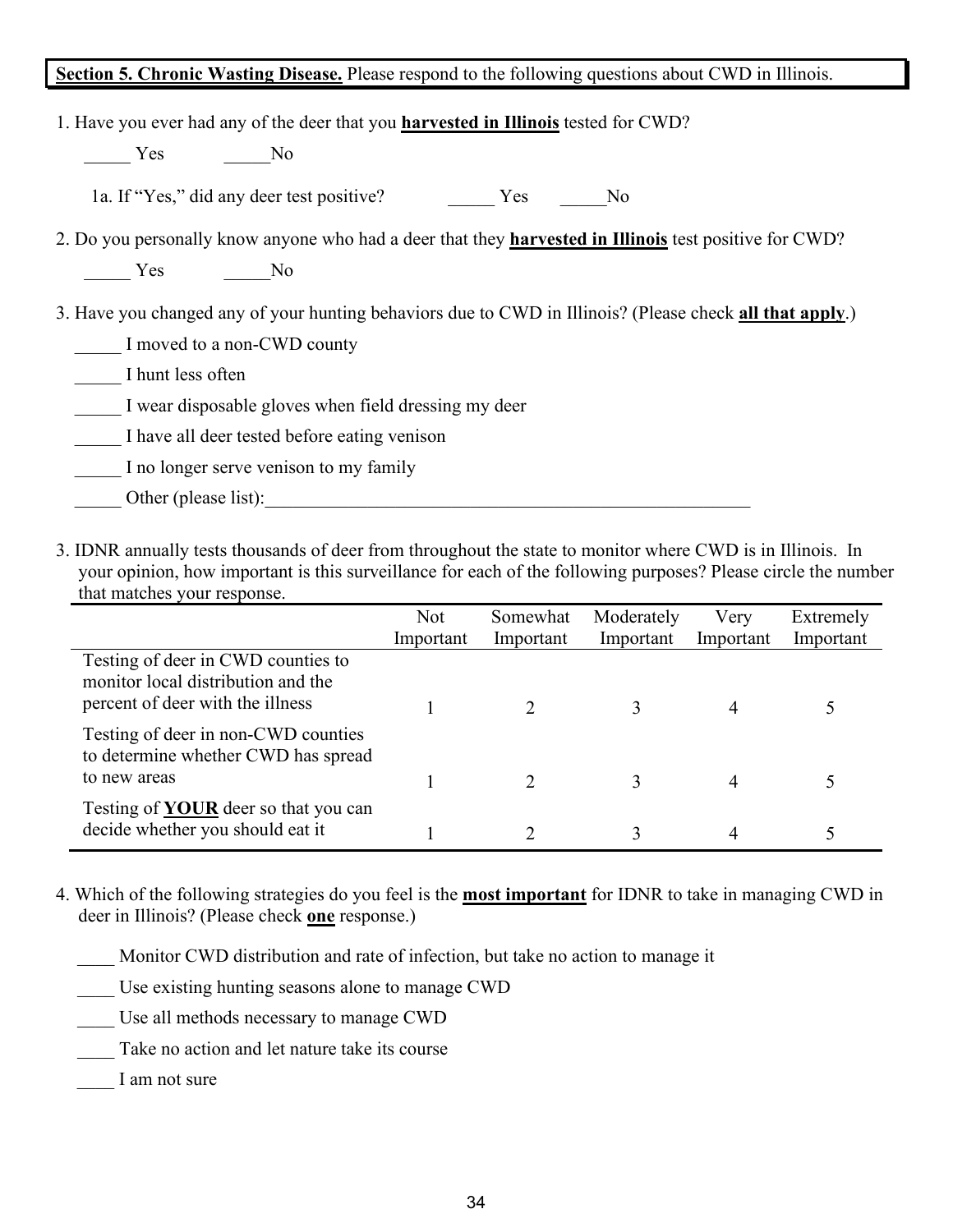**Section 6. Background.** The following questions are important to help us understand more about the people involved in deer hunting in Illinois. Please tell us something about yourself by checking the responses that apply. All responses are kept confidential.

| 1. How many years have you hunted deer?                                                                                                                                                                                                                                                                                                                                                                              |                                                                                                                                                                                                                                                                                                                                                                                                                      | years                                                                                                         |          |
|----------------------------------------------------------------------------------------------------------------------------------------------------------------------------------------------------------------------------------------------------------------------------------------------------------------------------------------------------------------------------------------------------------------------|----------------------------------------------------------------------------------------------------------------------------------------------------------------------------------------------------------------------------------------------------------------------------------------------------------------------------------------------------------------------------------------------------------------------|---------------------------------------------------------------------------------------------------------------|----------|
|                                                                                                                                                                                                                                                                                                                                                                                                                      | 2. How many years have you hunted deer in Illinois?                                                                                                                                                                                                                                                                                                                                                                  | years                                                                                                         |          |
|                                                                                                                                                                                                                                                                                                                                                                                                                      |                                                                                                                                                                                                                                                                                                                                                                                                                      | 2a. How many years have you hunted deer in Illinois during the archery season?                                | years    |
| 3. What is your county of residence?                                                                                                                                                                                                                                                                                                                                                                                 |                                                                                                                                                                                                                                                                                                                                                                                                                      | County                                                                                                        |          |
|                                                                                                                                                                                                                                                                                                                                                                                                                      |                                                                                                                                                                                                                                                                                                                                                                                                                      |                                                                                                               |          |
| 5. What is your gender? Male                                                                                                                                                                                                                                                                                                                                                                                         |                                                                                                                                                                                                                                                                                                                                                                                                                      | Female                                                                                                        |          |
| Illinois?                                                                                                                                                                                                                                                                                                                                                                                                            |                                                                                                                                                                                                                                                                                                                                                                                                                      | 6. Have you (as an Illinois resident) hunted deer (any species) or elk as a nonresident in a state other than |          |
| Yes                                                                                                                                                                                                                                                                                                                                                                                                                  | $\frac{1}{2}$ No (Please go to <b>Question 10)</b>                                                                                                                                                                                                                                                                                                                                                                   |                                                                                                               |          |
|                                                                                                                                                                                                                                                                                                                                                                                                                      |                                                                                                                                                                                                                                                                                                                                                                                                                      |                                                                                                               |          |
|                                                                                                                                                                                                                                                                                                                                                                                                                      |                                                                                                                                                                                                                                                                                                                                                                                                                      | 7. What method have you used when hunting deer or elk in other states? (Please check all that apply.)         |          |
| Firearm                                                                                                                                                                                                                                                                                                                                                                                                              | <b>Archery</b>                                                                                                                                                                                                                                                                                                                                                                                                       | ______ Muzzleloader                                                                                           |          |
|                                                                                                                                                                                                                                                                                                                                                                                                                      |                                                                                                                                                                                                                                                                                                                                                                                                                      | 8. How often have you hunted deer or elk in another state? (Please choose one response.)                      |          |
| More than 10 seasons                                                                                                                                                                                                                                                                                                                                                                                                 |                                                                                                                                                                                                                                                                                                                                                                                                                      | $2 - 5$ seasons                                                                                               |          |
| More than 5 seasons, but less than 10                                                                                                                                                                                                                                                                                                                                                                                |                                                                                                                                                                                                                                                                                                                                                                                                                      | One season                                                                                                    |          |
|                                                                                                                                                                                                                                                                                                                                                                                                                      |                                                                                                                                                                                                                                                                                                                                                                                                                      | 9. Have you or any member of your family participated in a youth deer hunt in Illinois during the past 5      |          |
| years?<br>Yes                                                                                                                                                                                                                                                                                                                                                                                                        | <b>No</b>                                                                                                                                                                                                                                                                                                                                                                                                            |                                                                                                               |          |
| permit.                                                                                                                                                                                                                                                                                                                                                                                                              |                                                                                                                                                                                                                                                                                                                                                                                                                      | 10. Beginning in 2020, Youth Deer Hunting Permits will change from a county-specific permit to a statewide    |          |
|                                                                                                                                                                                                                                                                                                                                                                                                                      |                                                                                                                                                                                                                                                                                                                                                                                                                      | Have you or members of your family hunted using a Youth Deer Hunting Permit?                                  |          |
| $\frac{1}{\sqrt{1-\frac{1}{2}}\sqrt{1-\frac{1}{2}}\sqrt{1-\frac{1}{2}}\sqrt{1-\frac{1}{2}}\sqrt{1-\frac{1}{2}}\sqrt{1-\frac{1}{2}}\sqrt{1-\frac{1}{2}}\sqrt{1-\frac{1}{2}}\sqrt{1-\frac{1}{2}}\sqrt{1-\frac{1}{2}}\sqrt{1-\frac{1}{2}}\sqrt{1-\frac{1}{2}}\sqrt{1-\frac{1}{2}}\sqrt{1-\frac{1}{2}}\sqrt{1-\frac{1}{2}}\sqrt{1-\frac{1}{2}}\sqrt{1-\frac{1}{2}}\sqrt{1-\frac{1}{2}}\sqrt{1-\frac{1}{2}}\sqrt{1-\frac$ | $\frac{1}{\sqrt{1-\frac{1}{2}}}\text{No}$                                                                                                                                                                                                                                                                                                                                                                            |                                                                                                               |          |
| Year                                                                                                                                                                                                                                                                                                                                                                                                                 |                                                                                                                                                                                                                                                                                                                                                                                                                      | 10a. If "Yes," what year did you or members of your family hunt using an Apprentice Hunting License?          |          |
|                                                                                                                                                                                                                                                                                                                                                                                                                      |                                                                                                                                                                                                                                                                                                                                                                                                                      | 10b. If you have an apprentice license, do you have permission/access to hunt on private land in Illinois?    |          |
|                                                                                                                                                                                                                                                                                                                                                                                                                      | $\frac{1}{\sqrt{1-\frac{1}{2}}\sqrt{1-\frac{1}{2}}\sqrt{1-\frac{1}{2}}\sqrt{1-\frac{1}{2}}\sqrt{1-\frac{1}{2}}\sqrt{1-\frac{1}{2}}\sqrt{1-\frac{1}{2}}\sqrt{1-\frac{1}{2}}\sqrt{1-\frac{1}{2}}\sqrt{1-\frac{1}{2}}\sqrt{1-\frac{1}{2}}\sqrt{1-\frac{1}{2}}\sqrt{1-\frac{1}{2}}\sqrt{1-\frac{1}{2}}\sqrt{1-\frac{1}{2}}\sqrt{1-\frac{1}{2}}\sqrt{1-\frac{1}{2}}\sqrt{1-\frac{1}{2}}\sqrt{1-\frac{1}{2}}\sqrt{1-\frac$ |                                                                                                               |          |
|                                                                                                                                                                                                                                                                                                                                                                                                                      | 11c. If "Yes," how many counties do you have access to hunt on private land?                                                                                                                                                                                                                                                                                                                                         |                                                                                                               | Counties |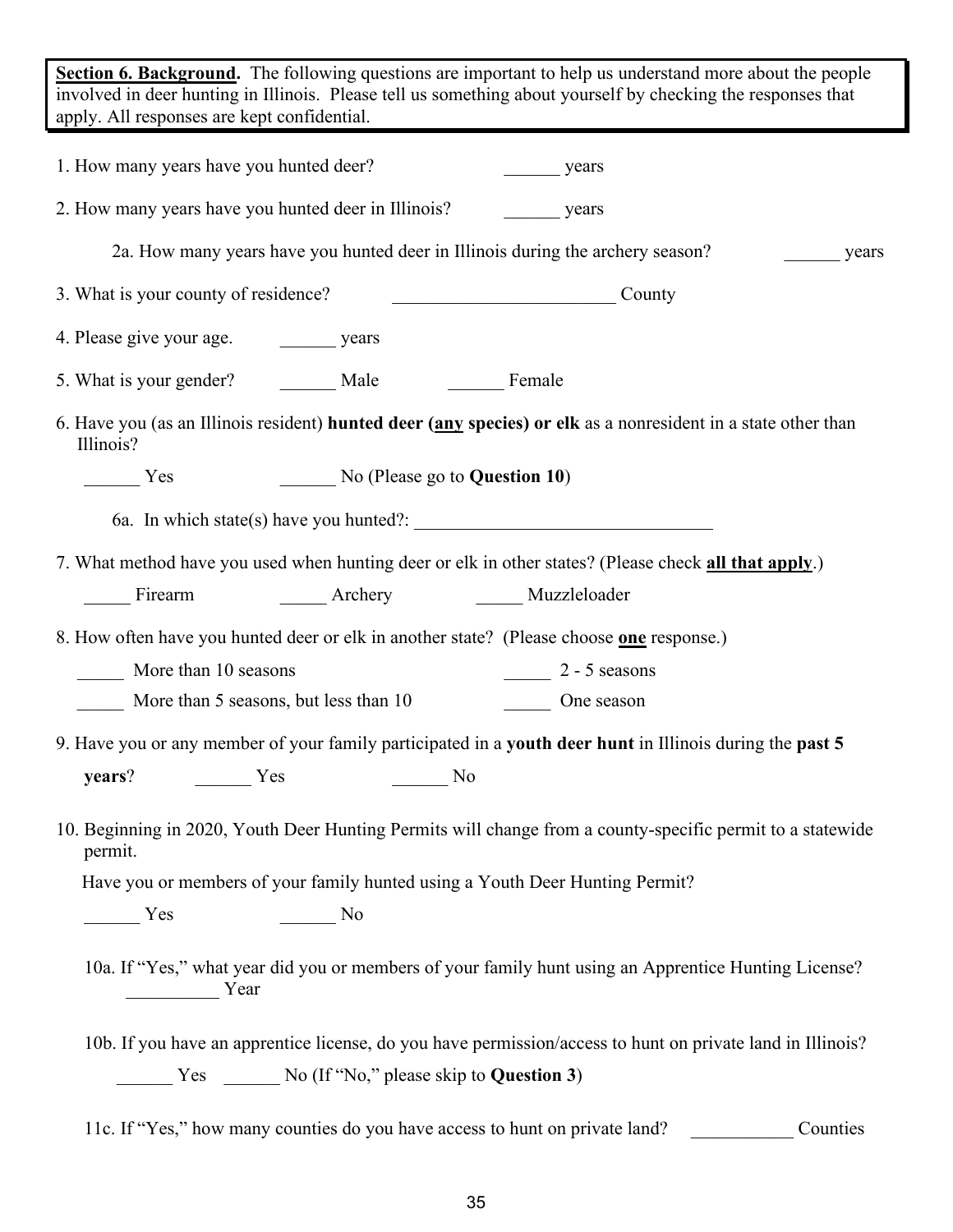#### **Comments**



#### **THANK YOU FOR YOUR TIME AND ASSISTANCE! Please return this survey in the postage-paid envelope provided.**

The Illinois Department of Natural Resources receives federal assistance and therefore must comply with federal anti-discrimination laws. In compliance with the Illinois Human Rights Act, the Illinois Constitution, Title VI of the 1964 Civil Rights Act, Section 504 of the Rehabilitation Act as amended, and the U.S. Constitution, the Illinois Department of Natural Resources does not discriminate on the basis of race, color, sex, national origin, age, or disability. If you believe you have been discriminated against in any program, activity, or facility, please contact the Equal Employment Opportunity Officer, Department of Natural Resources, One Natural Resources Way, Springfield, IL 62701-1787, (217) 782-7616 or the Officer of Human Resources, U.S. Fish and Wildlife Service, Washington, D.C. 20240. discriminated against in any program, activity, or facility, please contact the Equal Employment Opportunity Officer, Department of Natural Resources, 524 S. Second St., Springfield, IL 62701-1787.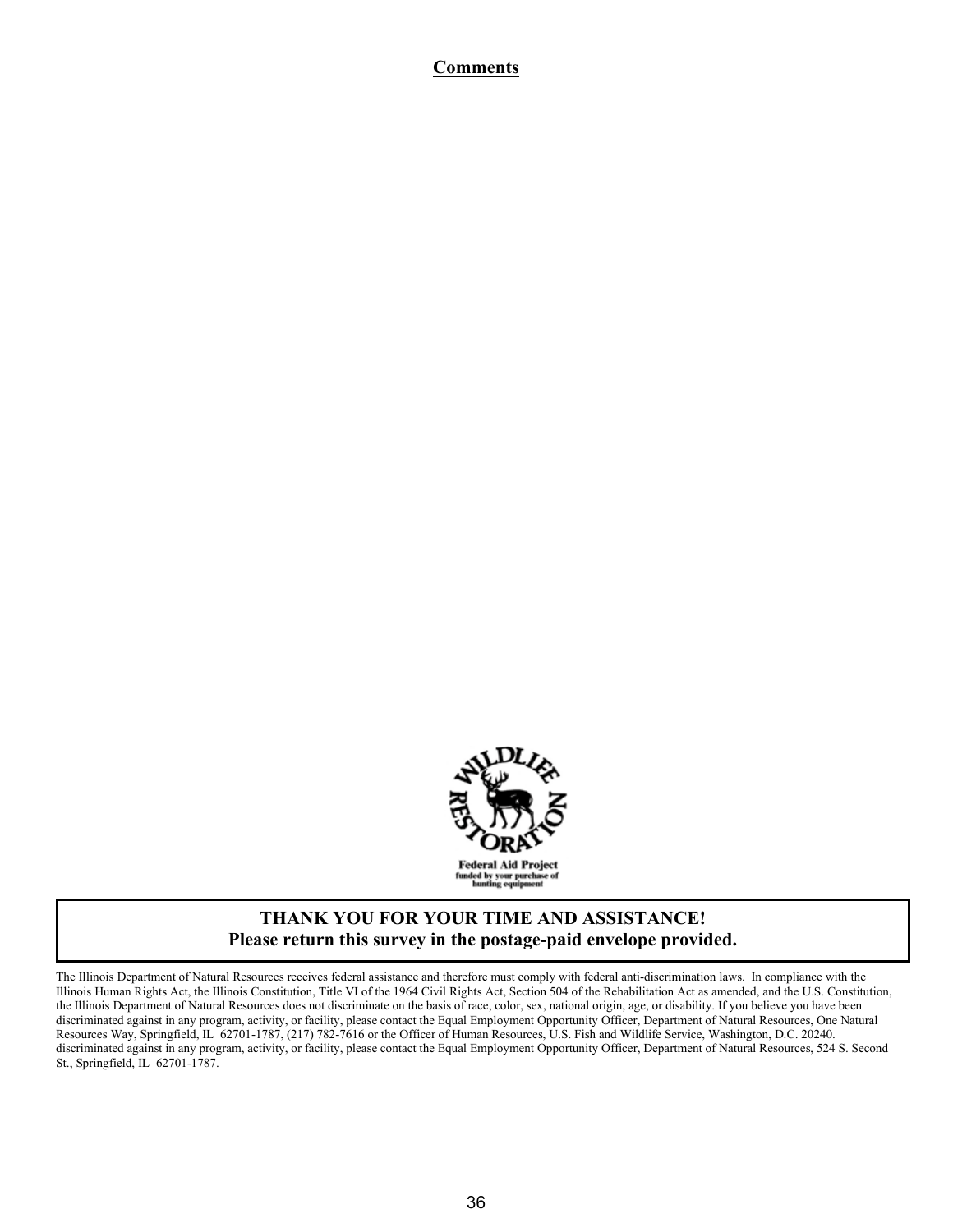Appendix B



## ILLINOIS NATURAL HISTORY SURVEY

Prairie Research Institute University of Illinois at Urbana-Champaign

Dear Illinois Deer Hunter,

Your name was randomly selected from a list of 2019 Illinois deer license purchasers. We are asking you to provide information about your activities during the 2019-20 deer hunting seasons in Illinois. **Even if you did not hunt during the 2019-2020 deer seasons, we ask that you please take a few minutes to complete the portions of the questionnaire that pertain to you.** A postage paid envelope is provided for returning the questionnaire to us.

This study by the Illinois Department of Natural Resources and the Illinois Natural History Survey is being done to gather important information about deer hunting activities in Illinois. Results of this study will help wildlife managers make decisions to improve deer hunting opportunities and to better manage Illinois' deer population. **Your responses are voluntary and completely confidential**. By responding you will help us more effectively manage wildlife and hunting in Illinois.

If you do not wish to participate, please return the blank form so we can remove your name from our mailing list.

You may access the results of this and other studies of hunters and hunting in Illinois at https://publish.illinois.edu/human-dimensions/. You may also find information about Illinois Department of Natural Resources wildlife management programs and wildlife in Illinois at https://www.dnr.illinois.gov/hunting/.

If you have questions regarding this study, please call us at (217) 244-5121.

Sincerely,

Craig A. Miller Human Dimensions Research Program



1816 South Oak Street, Champaign, Illinois 61820 USA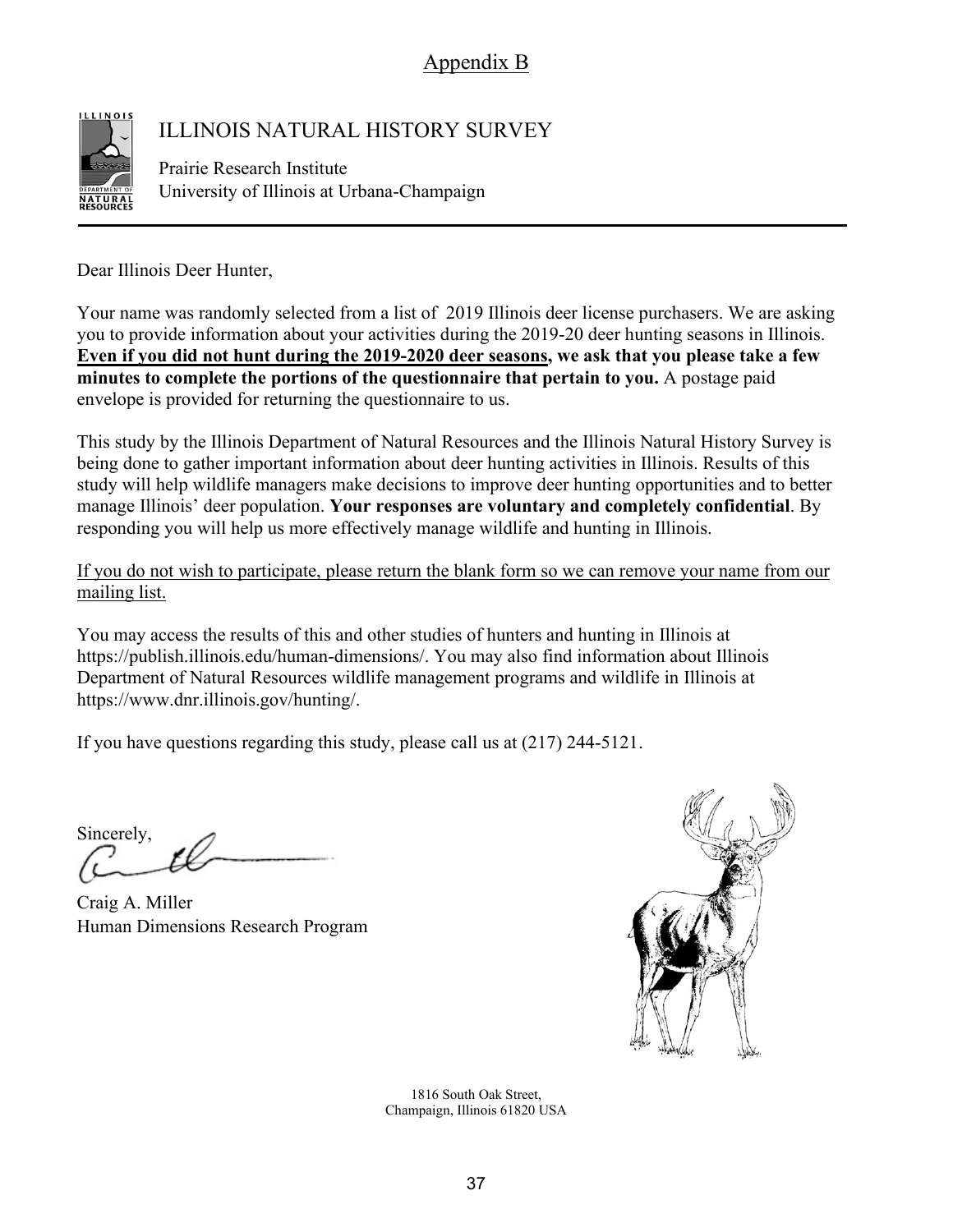## Appendix C



Dear Illinois Hunter,

Recently you were mailed a questionnaire about your deer hunting expenses in Illinois. We have not yet received your response. If you have already returned the questionnaire, we thank you. If you have not returned the questionnaire, please do so as soon as possible. Your input is very important!

Your name and address will be deleted from our mailing list when your questionnaire is received. Thank you for your time and cooperation.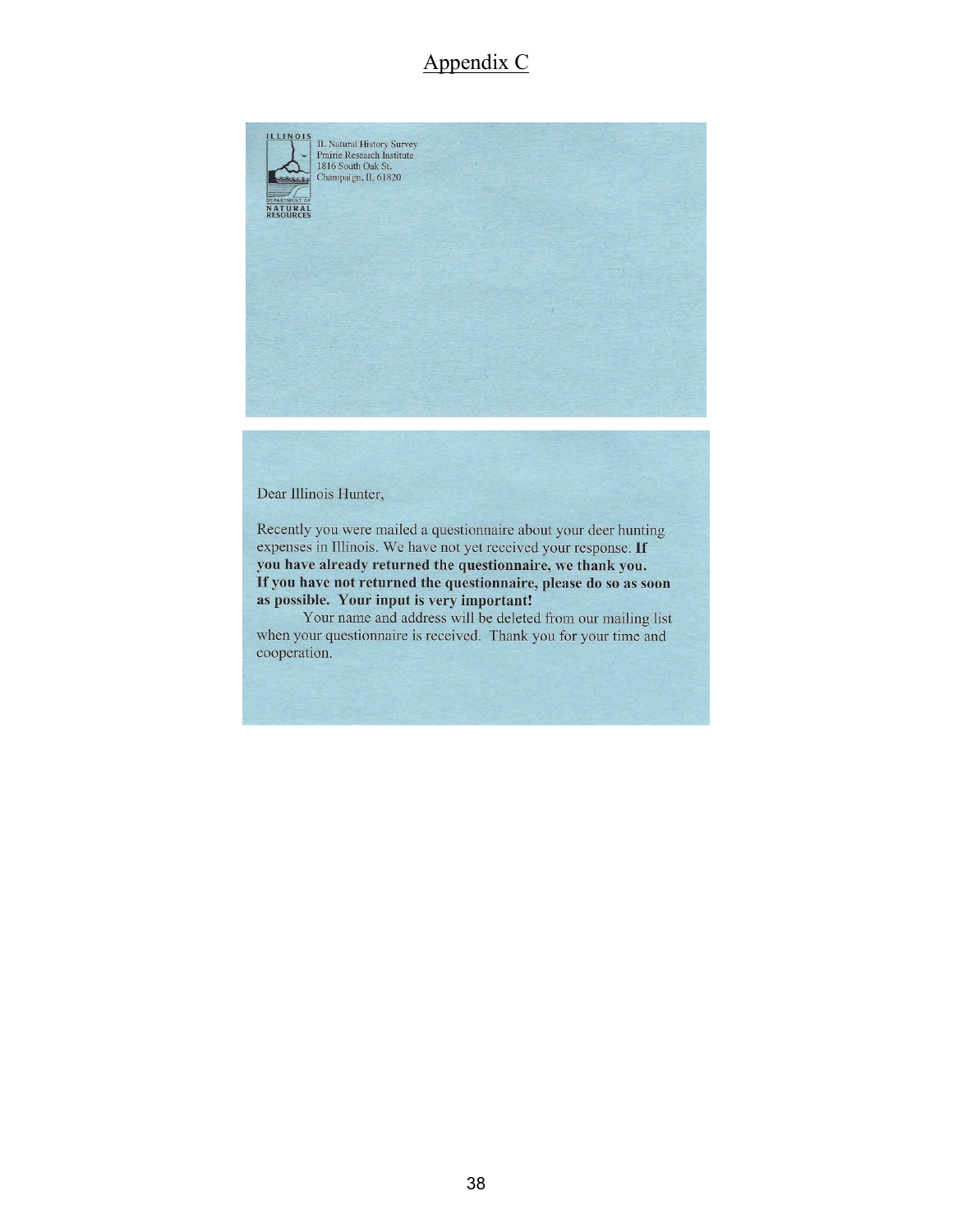Appendix D



## ILLINOIS NATURAL HISTORY SURVEY

Prairie Research Institute University of Illinois at Urbana-Champaign

Dear Illinois Deer Hunter,

Your name was randomly selected from a list of 2019 Illinois deer license purchasers. We recently mailed you a questionnaire regarding your deer hunting experiences in Illinois during the 2019-20 hunting seasons. If you have already returned the questionnaire, we thank you.

**If you have not returned your completed questionnaire, please do so as soon as possible. We have enclosed another copy for you.** The information you and other selected hunters provide will help wildlife managers make decisions to improve deer hunting opportunities and to better manage Illinois' deer population. **Your responses are voluntary and completely confidential**.

**Even if you did not hunt in Illinois during the 2019-20 deer seasons, we ask that you please take a few minutes to complete the portions of the questionnaire that pertain to you.** A postage paid envelope is provided for returning the questionnaire to us.

You may access the results of this and other studies of hunters and hunting in Illinois at https://publish.illinois.edu/human-dimensions/. You may also find information about Illinois Department of Natural Resources wildlife management programs and wildlife in Illinois at https://www.dnr.illinois.gov/hunting/.

If you have questions regarding this study, please call us at (217) 244-5121.

Thank you for helping with this important study.

Sincerely,

Craig A. Miller Human Dimensions Research Program



1816 South Oak Street, Champaign, Illinois 61820 USA